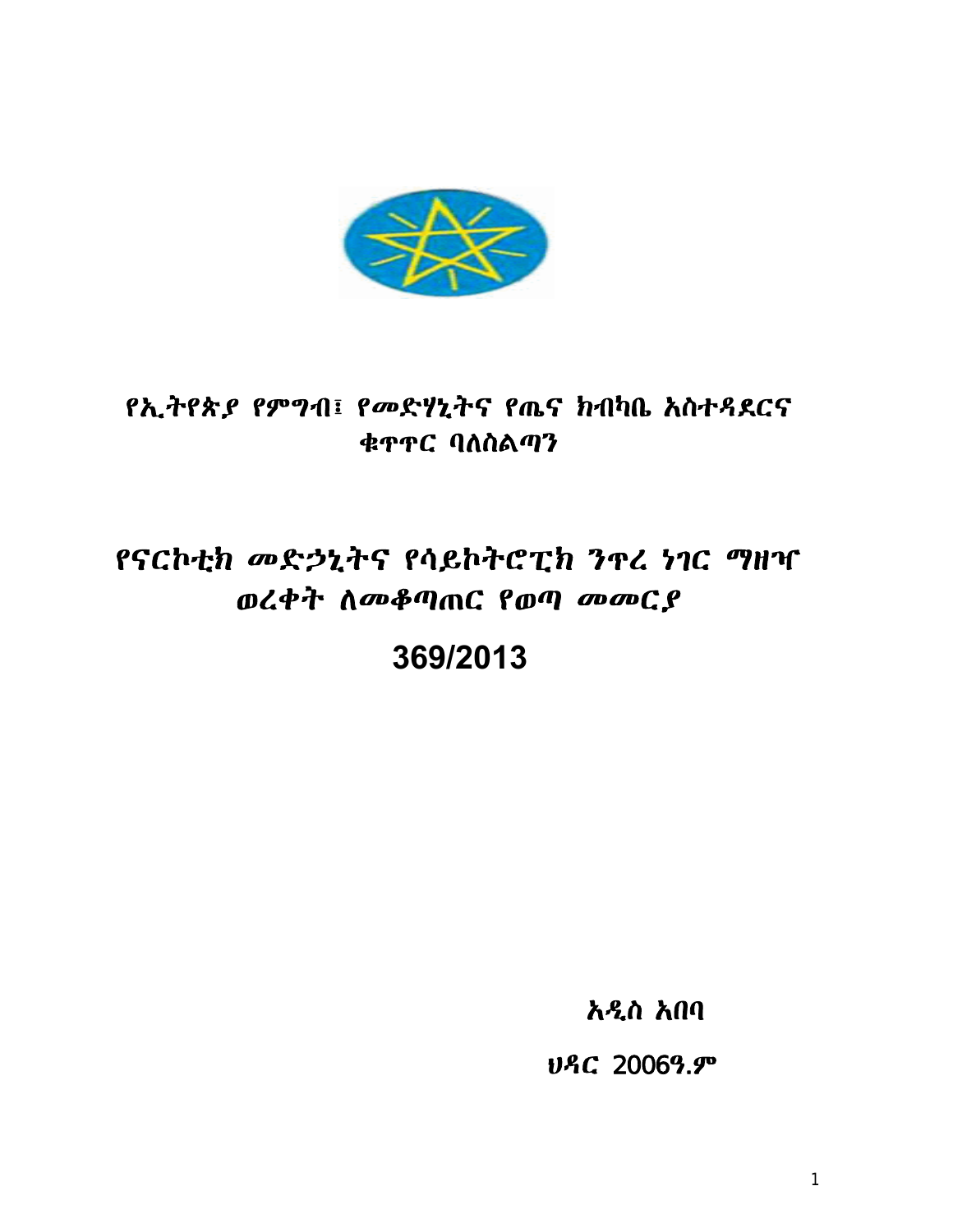#### ÷ƕǫ

#### $\frac{1}{2}$

| $\omega$ or $\eta$ |  |
|--------------------|--|
| ክፍል አንድ            |  |
| ጠቅሳሳ               |  |
|                    |  |
|                    |  |
| 3. $94o$           |  |
|                    |  |

### ክፍል ሁለት

### የናርኮቲክ መድኃኒትና ሣይኮትሮፒክ ነዋሪ ነገር ማዘዣ ወረቀት

| 5. የናርኮቲክ መድኃኒቶችና ሣይኮትሮፒክ ነዋረ ነገር ማዘዣ ወረቀት አስፌላጊነት3 |  |
|-----------------------------------------------------|--|
|                                                     |  |
|                                                     |  |
|                                                     |  |
| 9. የናርኮቲክ መድኃኒትና ሣይኮትሮፒክ ነዋረ ነገረ ማዘዣ ወረቀት አጠቃቀም5    |  |
|                                                     |  |
| 10. የናርኮቲክ መድኃኒት እና ሣይኮትሮፒክ ንዋረ ነገር ወይም የሣይኮትሮፒክ    |  |
|                                                     |  |
|                                                     |  |
| 12. የናርኮቲክ መድኃኒትና ሣይኮትሮፒክ ነዋሪ ነገረ ማዘዣ ወረቀት ሰርጭት7    |  |

### ክፍል ሦስት

### ሪከርድ አያያዝና ሪፖርት አሳሳክ

| 13. የናርኮቲክ መድኃኒትና ሣይኮትሮፒክ ነዋረ ነገረ የማዘዣ ወረቀት ሪከርድ |  |
|--------------------------------------------------|--|
|                                                  |  |
|                                                  |  |

### ክፍል አራት

### ልዩ ልዩ ድን*ጋ*ጌዎች

| 15. ስለጠፋ ወይም ስለተሰረቀ የናርኮቲክ መድኃኒትና ሣይኮትሮፒክ ነዋረ ነገር |  |
|---------------------------------------------------|--|
|                                                   |  |
| 16. የናርኮቲክ መድኃኒትና ሣይኮትሮፒክ ነዋሪ ነገር ማዘዣ ወረቀት አወጋገድ9 |  |
|                                                   |  |
|                                                   |  |
|                                                   |  |
|                                                   |  |
|                                                   |  |
|                                                   |  |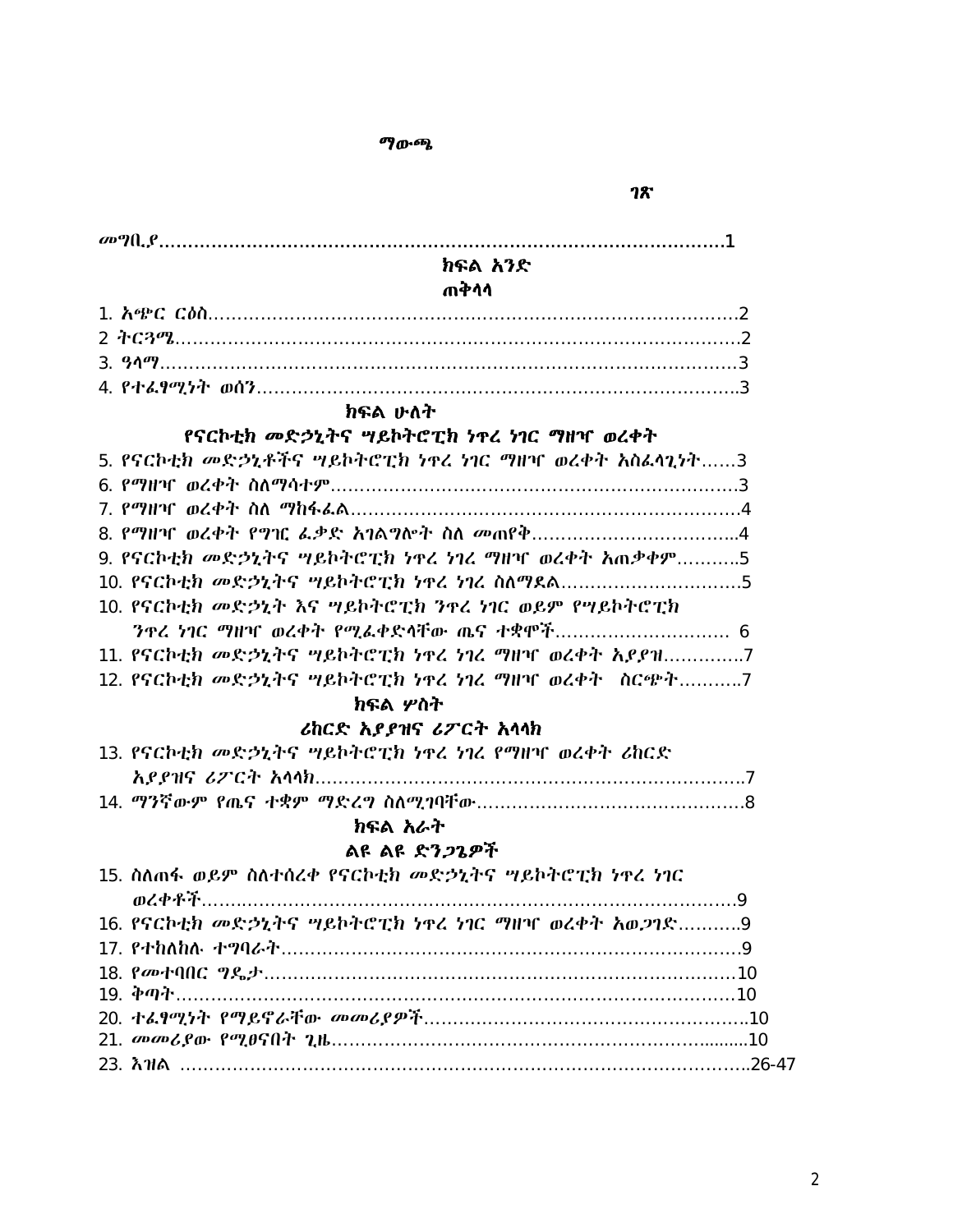### መግቢያ

በሁሉም የጨና ተቋም የናርኮቲክ መድኃኒትና የሳይኮትሮፒክ ንዋረ ነገር ማዘዣ ወረቀት አጠቃቀም ተመሳሳይ ማድረግ በማስፌስጉ፤

ሀግ ወዋ የናርኮቲክ መድኃኒትና የሳይኮትሮፒክ ንዋረ ነገር አስተዛዘዝ፣ እደላና አጠቃቀምን መከላከል አስፌሳጊ በመሆኑ፤

የናርኮቲክ መድኃኒትና የሳይኮትሮፒክ ንዋረ ነገር የማዘዣ ወረቀት ህትመት፣ ስርጭትና አያያዝ ስርዓት ባለው መንገድ ማከናወን እና አስተማማኝ የሆነ የማዘዣ ወረቀት ቁዋዋር ስርዓት መዘርጋት አስፌሳጊ ሆኖ በመገኘቱ፤

የምግብ፣ የመድኃኒትና የጤና ክብካቤ አስተዳደርና ቁዋዋር አዋጅ ቁዋር 661/2002 አንቀፅ 55 (3) መሰረት ይህ መመሪያ ወዋቷል፡፡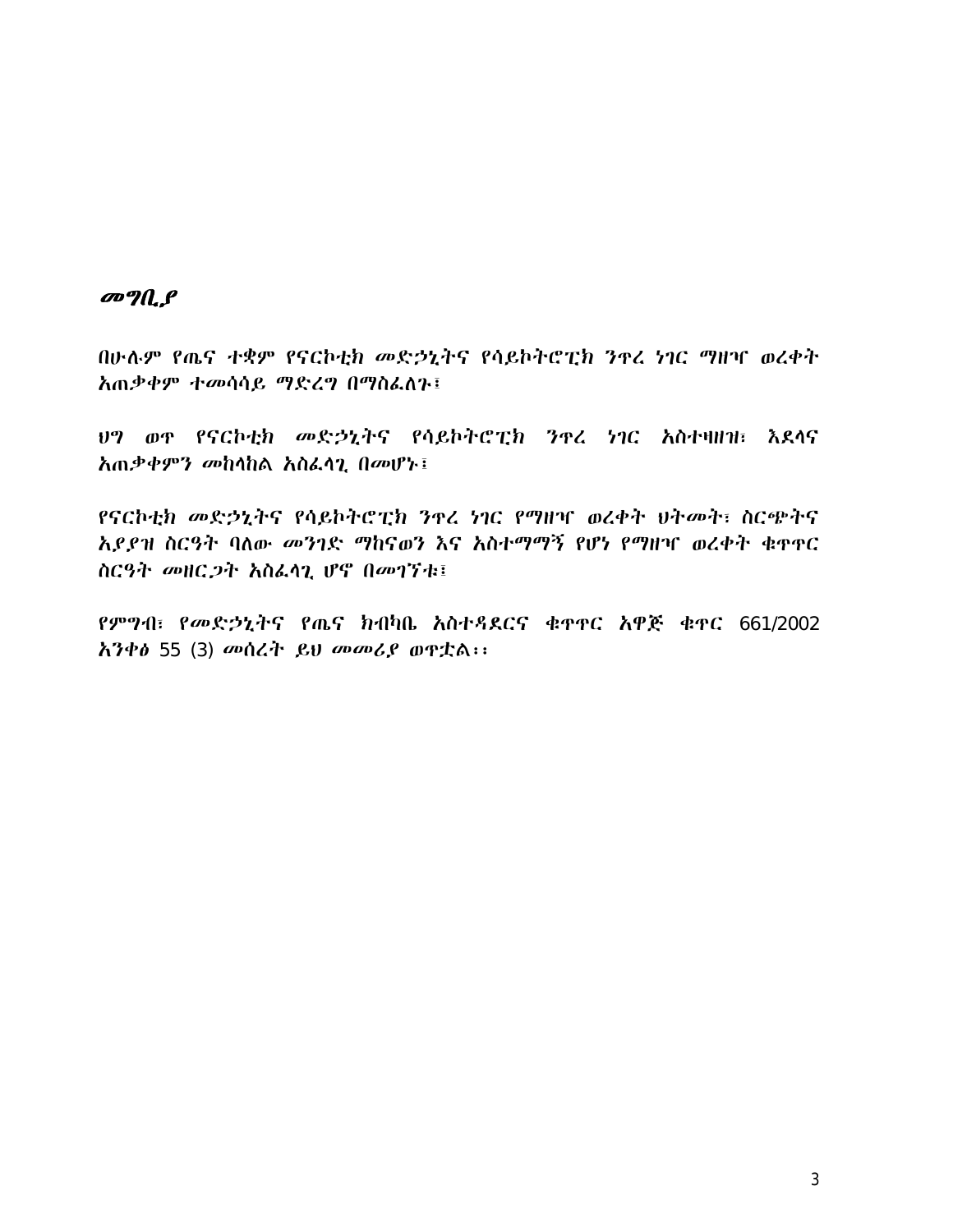### ክፍል አንድ

### ጠቅሳሳ

### 1. አጭር ርዕስ

ይህ መመሪያ "የናርኮቲክ መድኃኒትና የሳይኮትሮፒክ ንዋረ ነገር ማዘዣ ወረቀት ለመጠቆጣጠር" የወጣ መመሪያ ቁዋር 369/2013 ተብሎ ሲጠቀስ ይችላል፡፡

### 2. ትርጓሜ

<u>የቃሉ አገባብ ሌላ ትር3ሜ የሚደሰመው ካልሆነ በስተቀር በዚህ መመሪደ ውስዋ፤</u>

- 1) "ናርኮቲክ መድኃኒት" ማለት ኢትዮጵያ በተቀበለችው የተባበሩት መንግስታት ድርጅት የናርኮቲክ መድኃኒቶች ቁዋዋር ስምምነት መሰረት አለም አቀፍ ቁዋዋር የሚደረግበት መድኃኒት ሲሆን ባለስልጣኑ የናርኮቲክ መድኃኒት ብሎ የሚሰይመውንም ይጨምራል፤
- 2)"ሳይኮትሮፒክ ንዋረ ነገር" ማለት ኢትዮጵያ በተቀበለችው የተባበሩት መንግስታት ድርጅት የሣይኮትሮፒክ ንኖረ ነገር ቁዋኖር ስምምነት መሰረት አለም አቀፍ ቁዋዋር የሚደረግበት መድኃኒት ሲሆን ባለስልጣኑ ሣይኮትሮፒክ ንዋረ ነገር ብሎ የሚሰይመውንም ይጨምራል፤
- 3) "ማዘዣ ወረቀት" ማለት ፍቃድ ባለው የሕክምና ባለሙያ ተፅፎ ለሀሙማን የሚሰዋ ማንኛውም የናርኮቲክ መድኃኒትና የሳይኮትሮፒክ ንኖረ ነገር ዕድላ ማዘዣ ወረቀት ነው፤
- 4)"ባለስልጣን" ማለት የኢትዮጵያ የምግብ፣ የመድኃኒትና ጤና ክብካቤ አስተዳደርና ቁዋዋር ባለስልጣን ማለት ነው፤
- 5)"የጤና ተቋም" ማለት የጤና ማበልጸግ፣ የበሽታ *መ*ከላከል፣ ማከምና መልሶማቋቋም ሥራዎችን ወይም የመድኃኒት ንግድ ሥራን ወይም አገልግሎት የሚያከናውን ማንኛውም የመንግሥት፣መንግሥታዊ ያልሆነ ወይም የግል ተቋም ነው፤
- 6)"የክልል ተቆጣጠሪ አካል<sub>"</sub> ማለት የምግብ፣ የመድኃኒትና የጤናና ጤና ነክ ቁዋዋር የማደረግበት ተቋም ተግባራትን በክልል ደረጀ የማከናወን ስልጣን የተሰጠው *የክ*ልል *መንግ*ስት አካል ወይም በሀግ ስልጣን የተሰጠው ሌላ አካል ነው፤
- 7) "ሰው<sub>"</sub> ማለት የተፌዋሮ ሰው ወይም በሀግ የሰውነት ስልጣን የተሰጠው አካል ነው፤
- 8) ማንኛውም በወንድ ፆታ የተገለፀው እነጋገር ሴትንም ይጨምራል፡፡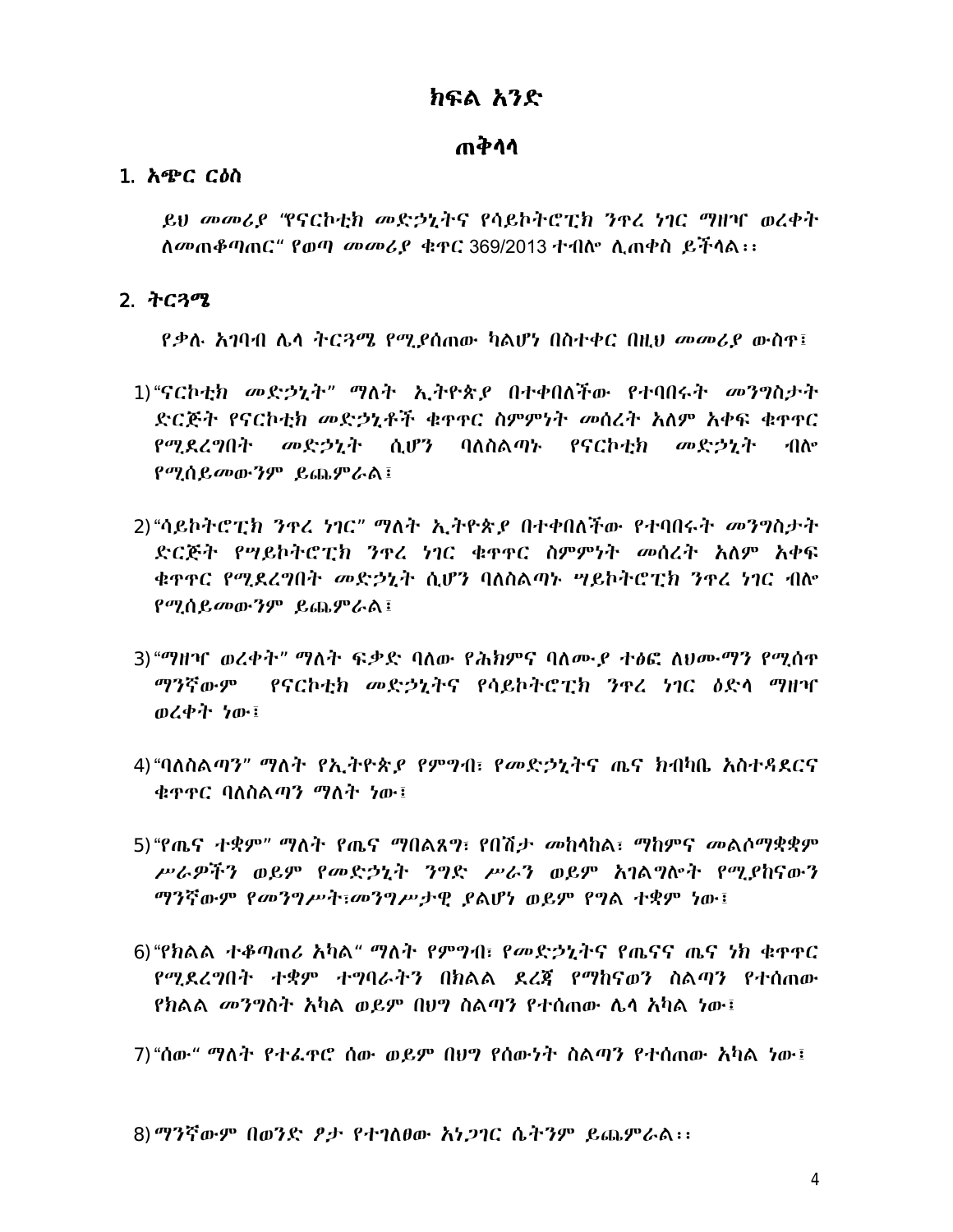### $3.$  አላማ

- 1) በሁሉም የጨና ተቋም የናርኮቲክ መድኃኒትና የሳይኮትሮፒክ ንዋረ ነገር ማዘዣ ወረቀት አጠቃቀም ተመሳሳይ እንዲሆን በማሰፌስጉ፤
- 2) የናርኮቲክ መድኃኒትና የሳይኮትሮፒክ ንኖረ ነገር አስተዛዘዝ፣ እደሳና እግባባዊ አጠቃቀም ማስፌን በማሰፌለጉ፤
- 3) የናርኮቲክ መድኃኒትና የሳይኮትሮፒክ ንዋረ ነገር የማዘዣ ወረቀት ሕትመት፣ ስርጭትና አያያዝ መቆጣጠር በማሰፌለን፡፡

### 4. የተፈፃሚነት ወሰን

ይህ መመሪያ የናርኮቲክ መድኃኒትና የሳይኮትሮፒክ ንዋረ ነገር ማዘዣ ወረቀት በሚጠቀሙ በሁሉም የጤና ተቋም ላይ ተፈፃሚ ይሆናል፡፡

### れいふ ルハナ

### የናርኮቲክ መድኃኒትና ሣይኮትሮፒክ ንዋረ ነገር ማዘዣ ወረቀት

### 5. የናርኮቲክ መድኃኒቶችና ሣይኮትሮፒክ ንኖረ ነገር ማዘዣ ወረቀት አስፈሳጊነት

የናርኮቲክ መድኃኒትና ሳይኮትሮፒክ ነዋረ ነገር ለሀሙማን መታዘዝ ያለበት አማባብ ባለው የሀክምና ባለሙያ ለዚሁ ተብሎ በተዘጋጀው የተለየ ማዘዣ ወረቀት ብቻ ነው፡፡

### 6. የማዘዣ ወረቀት ስለማሳተም

- 1) ባለስልጣኑ *ዓ*ለም አቀፋዊ መስፌርትን የሚደሚሉ ለቁዋዋር አመቺ የሆኑ የናርኮቲክ መድኃኒትና ሳይኮትሮፒክ ንዋረ ነገር ማዘዣ ወረቀት ያሳትማል፤
- 2) ከባለስልጣኑ በስተቀር ማንኛውም ድርጅት የናርኮቲክ መድኃኒትና ሳይኮትሮፒክ ንዯረ ነገር ማዘዣ ወረቀት ማሳተም አይችልም፤
- 3) ባለስልጣኑ አገልግሎቱ ቀጣይነት እንዲኖረው የመጠባበቂያ ክምችት በመያዝ በየጊዜው ያሳትማል፤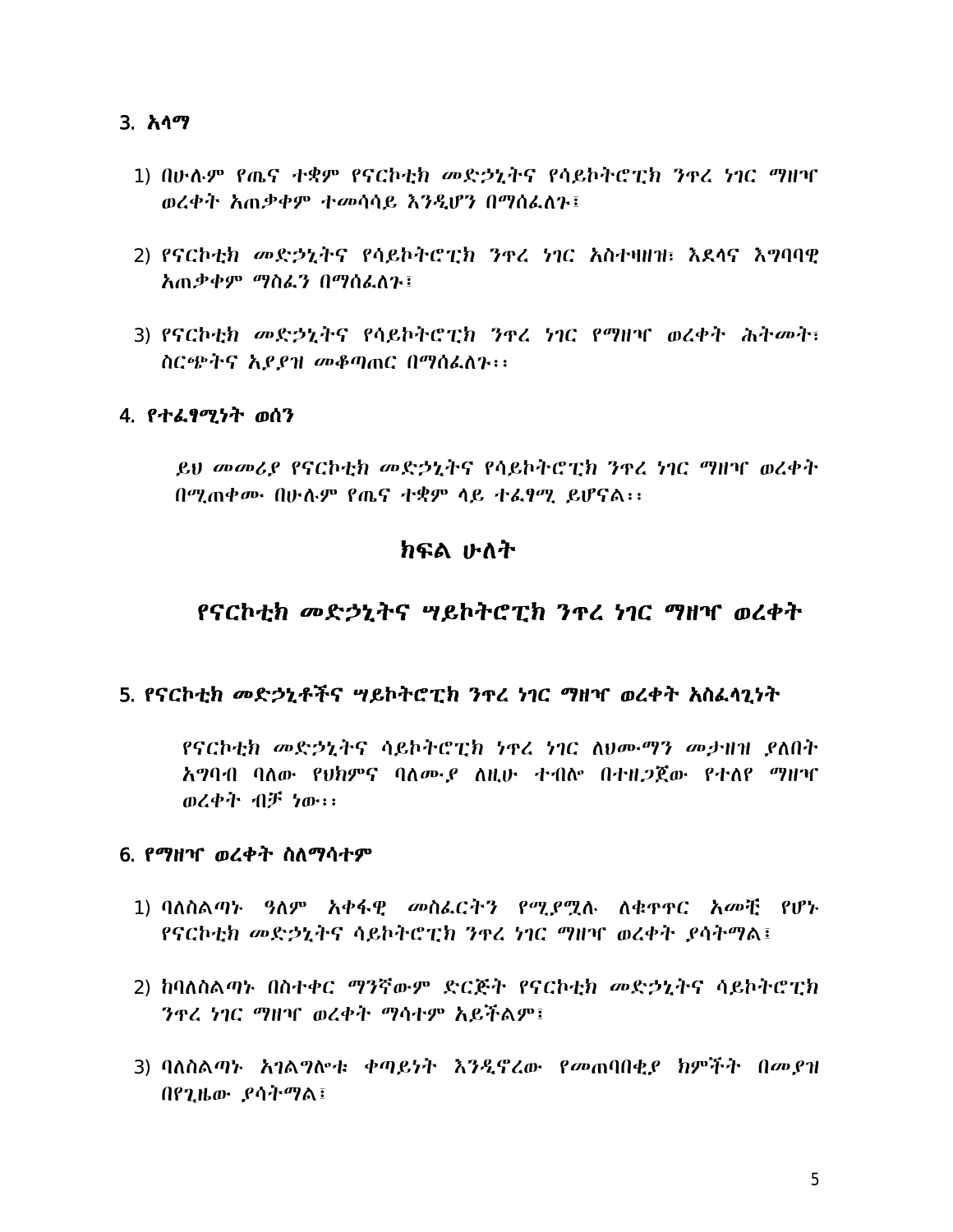4) የማዘዣ ወረቀቶቹ በሚታተሙበት ጊዜ ተከታታይነት ለመጠበቅ ቀደም ሲል ከቆመበት ሴሪ ቁዋር እንዲቀዋል መደረግ አለበት፡፡

### 7. የማዘዣ ወረቀት ስለ ማከፋፌል

- 1) የመድኃኒት ፌንድና አቅርቦት ኤጀንሲ የናርኮቲክ መድኃኒትና ሳይኮትሮፒክ ንዋረ ነገር ማዘዣ ወረቀት ከባለስልጣኑ ተቀብሎ በቂ ክምችት በመያዝ ለጤና ተቋማት ያከፋፍላል፤
- 2) የመድኃኒት ፈንድና አቅርቦት ኤጀንሲ የናርኮቲክ መድኃኒትና ሳይኮትሮፒክ ንዋረ ነገር ማዘዣ ወረቀት መሽዋ የሚችለው ከባለስልጣኑ ወይም ከክልል ተቆጣጣሪ አካል ከቅጽ NPS/13/A *ጋ*ር በማ*ያያዝ* የግዢ ፌቃድ ሲቀርብለት ብቻ ንው፤
- 3) የናርኮቲክ መድኃኒትና ሳይኮትሮፒክ ንዋረ ነገር የማዘዣ ወረቀት መረጃ *የተያዘባቸውን መዝገ*ቦች የተለየ ቁልፍ ባለው ክፍል *መያዝ* አለበት፡፡ ቁልፉም በድርጅቱ የቴክኒክ ኃላፊ እጅ መያዝ አለበት፤
- 4) የመድሃኒት ፈንድና አቅርቦት ኤጀንሲ ስላከፋፌላቸው የናርኮቲክ መድኃኒትና ሳይኮትሮፒክ ንዯረ ነገር ማዘዣ ወረቀት ብዛት፣ ዓይነትና ሴሪ ቁዋር በየሩብ  $9$ መቴ በቅጽ NPS/05 ለባለስልጣኑ ሪፖርት መሳክ አለበት፡፡

### 8. የማዘዣ ወረቀት የግዢ ፌቃድ አገልግሎት ስለ መጠየቅ

- 1) ማንኛውም በባለስልጣኑ ቁዋዋር የሚደረግበት የጨና ተቋም የናርኮቲክ መድኃኒትና ሳይኮትሮፒክ ንኖረ ነገር ማዘዣ ወረቀት መግዛት የሚችለው ለባለስልጣኑ አቀርቦ የግዢ ዋያቄ ሲፌቀድለት ብቻ ነው፤
- 2) ማንኛውም በክልል ተቋጣጣሪ አካል ቁዋዋር የሚደረግበት ጤና ተቋም የናርኮቲክ መድኃኒትና ሳይኮትሮፒክ ንዋረ ነገር ማዘዣ ወረቀት መግዛት የሚችለው ለክልል ተቆጣጣሪ አካል አቅርቦ የግዢ ዋያቄ ሲፌቀድለት ብቻ ነው፤
- 3) ማዘዣ ወረቀት ለመግዛት የተቀፌደለት ተቋም ለመግዛት ዋያቄ በሚያቀርብበት ወቅት የግፎ ፌቃድ በቅጽ NPS/13/A ለመድሃኒት ፌንድና አቅርቦት ኤጀንሲ መላከ አለበት፤
- 4) ባለስልጣኑ ወይም የክልል ተቆጣጣሪ አካል የሚቀርብለትን የመጠየቂያ ቅጽ *መ*ሰረት ጠ*ያቂዉ ጤና ተ*ቋም ከሚሰጠው አገልግሎትና ደረጀ ለ*መ*ያዝ ከተፈቀደለት የናርኮቲክ መድኃኒትና ሳይኮትሮፒክ ንዋረ ነገር ዓይነታቸው ጋር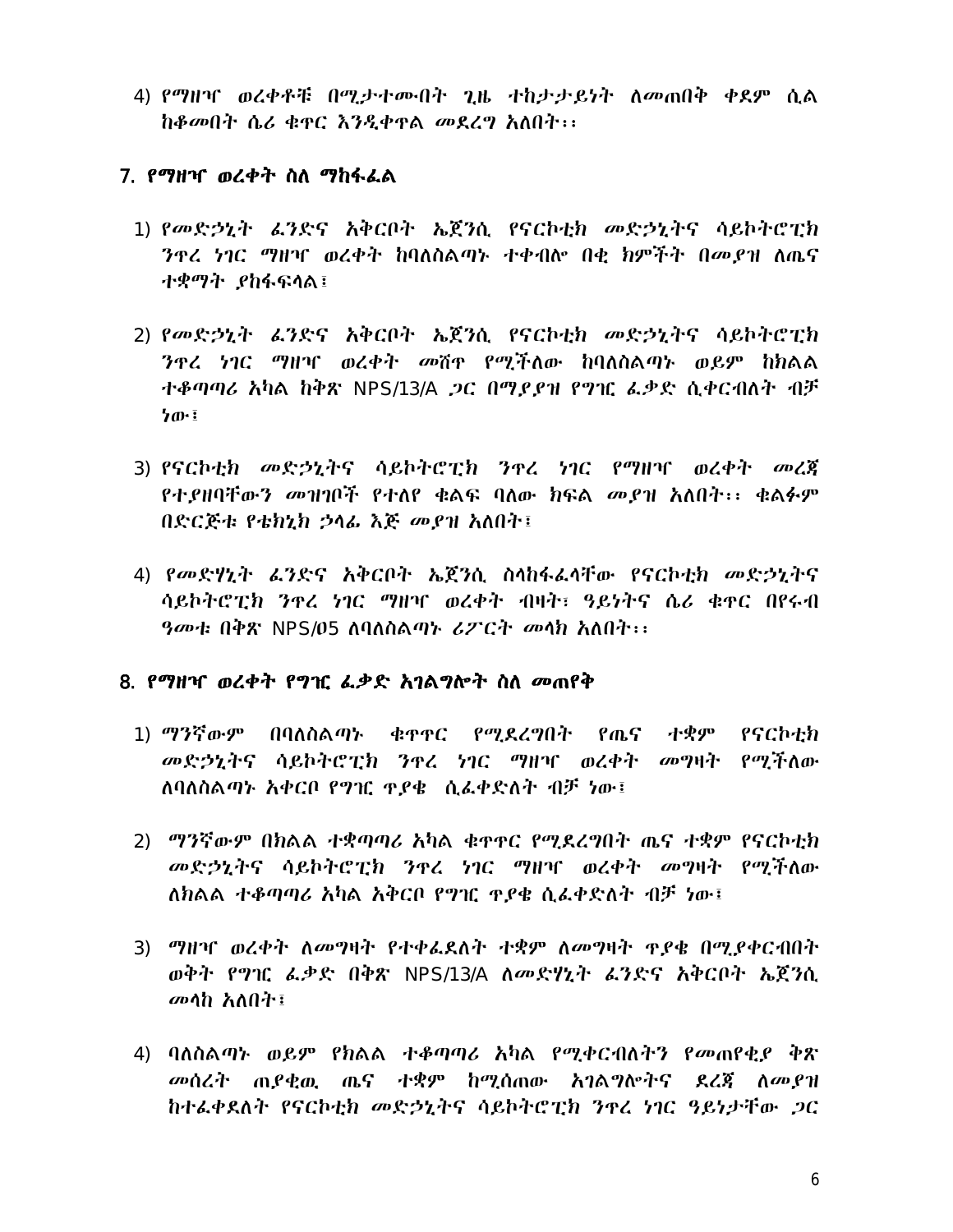በማገናዘብ የማዘዣ ወረቀት የመግዣ ፍቃድ ለመድኃኒት ፌንድና አቅርቦት ኤጀንሲ ይልካል።

### 9. የናርኮቲክ መድኃኒትና ሣይኮትሮፒክ ንኖረ ነገር ማዘዣ ወረቀት አጠቃቀም

- 1) የናርኮቲክ መድኃኒትና ሳይኮትሮፒክ ንኖረ ነገር በማዘዣ ወረቀት በሚፃፍበት  $2$ ዜ ከዚህ በታች የተዘረዘሩትን መያዝ አለበት፡-
	- ሀ) የታካሚው ሙሉ ስም፣ጸታ፣ዕድሜ፣አድራሻ፣ካርድቁዋር፣የበሽታው ዓይነት ወይም ዓለም አቀፍ መለያ ቁዋር፣ የተኛበት ክፍልና የአልጋቁዋርመጻፍ አለበት፣
	- ለ) የታዘዘውን መድኃኒት ስም፣ ዋንካሬ፣ የዝግጅት ዓይነት፣መጠንናእወሳሰድ በግልጽ እንደሚነበብ ሆኖ መጻፍ አለበት፤
	- ሐ) የናርኮቲክ መድኃኒትና ሣይኮትሮፒክ ንዋረ ነገር ያዘዘው ባለሙያ ሙሉ ስም፣ የሙያ ምዝገባ ቁዋር፣ የታዘዘበት ቀንና ፊርማ መሞሳት አለበት፤
- 2) የናርኮቲክ መድኃኒትና ሳይኮትሮፒክ ንኖረ ነገር በማዘዣ ወረቀቱ ላይ ሲጽፍ ቢሳሳት ወይም ሀሳቡን ቢቀይር የተበላሸውን ማዘዣ ወረቀት አንድ ጊዜ በማጠፍ ከዋራዙ ሳይገነጠል መቀመዋ አለበት፤
- 3) የናርኮቲክ *መድኃኒትና* ሳይኮትሮፒክ ንኖረ ነገር ካዘዘ በኋላ የማዘዣ ወረቀቱ ዋናውን ለታካሚው በመሰጠት ቅጇው ከዋራዙ *ጋ*ር መቅረት አለበት፤
- 4) ማንኛውም የናርኮቲክ መድኃኒትና ሳይኮትሮፒክ ንዋረ ነገር ማዘዣ ወረቀት የሚሰጠው ታካሚው የሀክምና ካርዱ ወዋቶለት ከተመረመረና መድኃኒቱ በካርዱ ላይ ከተመዘገበ በኋላ ነው፤
- 5) ማንኛውም የናርኮቲክ መድኃኒትና ሳይኮትሮፒክ ንዋረ ነገር የሚያዝ የሀክምና ባለሞያ በአንድ ማዘዣ ወረቀት ሊያዝ የሚችለው አንድ መድኃኒት ሆኖ ለተንዋዳኝ በሽታ ሌላ መድኃኒት ማዘዝ ሲፌልግ እስታንዳርድ የማዘዣ ወረቀት መጠቀም አለበት፡፡

### 10. የናርኮቲክ መድኃኒትና ሣይኮትሮፒክ ንዋረ ነገር ስለማደል

ማንኛውም የናርኮቲክ መድኃኒትና ሳይኮትሮፒክ ንዋረ *ነገር እንዲ*ይዝ የተፌቀድለት ጤና ተቋም በሚቀርቡለት የናርኮቲክና ሣይኮትሮፒክ መድኃኒት ማዘዣ ወረቀት መድኃኒቱን ማደል የሚችለው፡-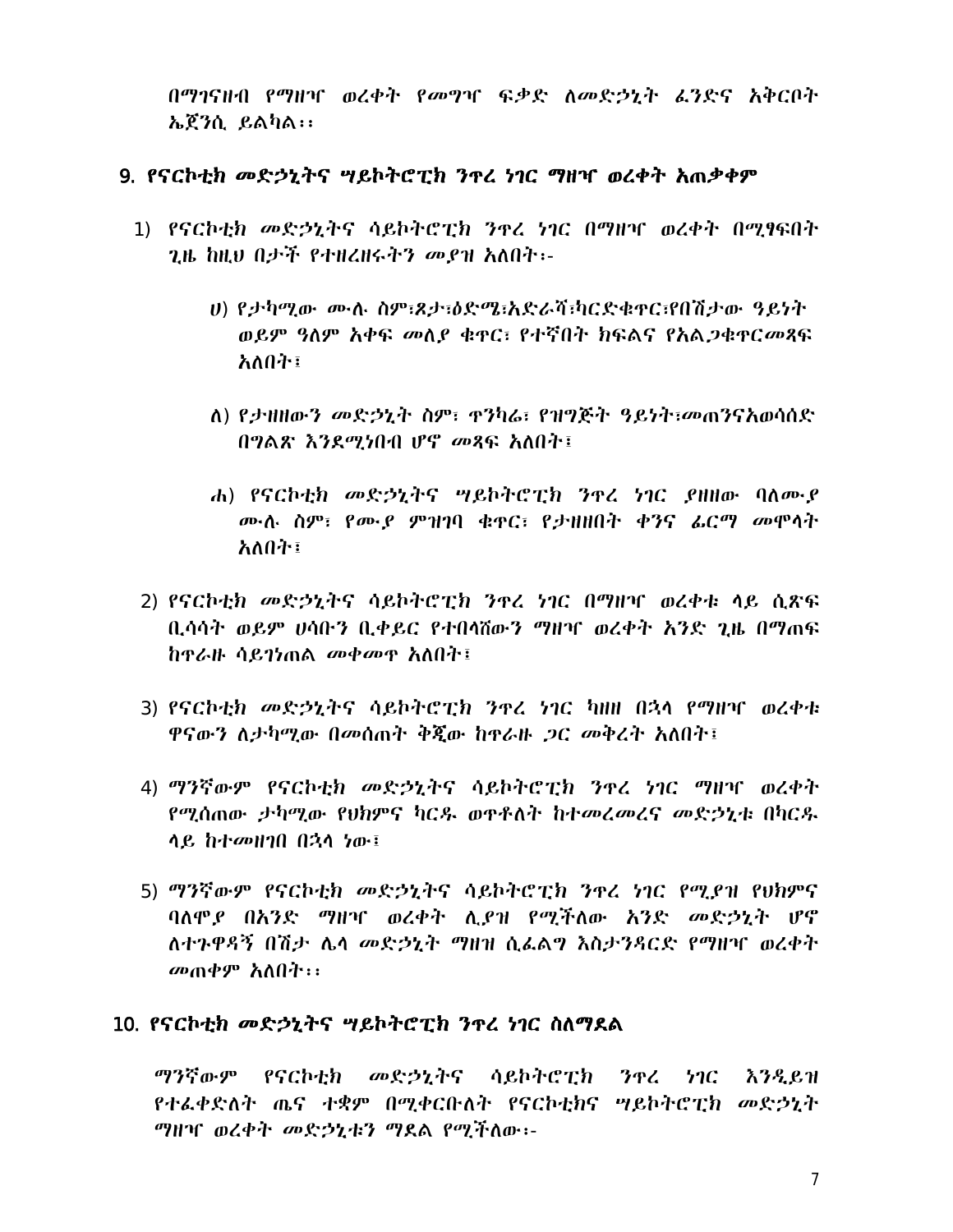- 1) በማዘዣ ወረቀቱ ላይ የጤና ተቋሙ ማሁተም መኖሩን በማረጋገዋ፤
- 2) ማዘዣ ወረቀቱ ኮፒ ወይም ፎቶ ኮፒ አለመሆኑንና ስርዝ ድልዝ የሌለበት መሆኑን በማረጋገዋ፤
- 3) አንድ የናርኮቲክ መድኃኒት በናርኮቲክ መድኃኒት ማዘዣ ወረቀት፣ የሳይኮትሮፒክ ንኖረ ነገር በሳይኮትሮፒክ ንኖረ ነገር ማዘዣ ወረቀት መታዘዙን በማረጋገዋ፤
- 4) ከአንድ በላይ የናርኮቲክ መድኃኒትና ሳይኮትሮፒክ ንዋረ ነገር በአንድ ማዘዣ ወረቀት አለመታዘዙን በማረጋገዋ፤
- 5) የማዘዣ ወረቀቱ ሴሪ ቁዋር አለመዋፋቱን በማረጋገዋ፤
- 6) ግዘዣ ወረቀቱ ከተጻፌበት ጊዜ ጀምሮ አስራ አምስት ቀናት አለማለፉን $\overline{\mathbf{r}}$
- 7) በትክክለኛው ማዘዣ ወረቀት ትክክለኛው መድኃኒት መታዘዙን ካረጋገጠ በኋላ፤

ብቻ ይሆናል፡፡

### 11. የናርኮቲክ መድኃኒት እና የሣይኮትሮፒክ ንዋሪ ነገር ማዘዣ ወረቀት የሚፈቀድላቸው ጨና ተቋሞች

| ተ.ቁ            | የአገልግሎት<br>ተቋም<br>አይነት | የማዘዣ ወረቀት አይነት | ምርመራ         |  |
|----------------|------------------------|----------------|--------------|--|
|                |                        | ናርኮቲክ          | ሳይኮትሮፒክ      |  |
| 1              | ぴስፒታል                  | $\checkmark$   | $\checkmark$ |  |
| $\overline{2}$ | እስፔሻሊቲ ሴንተር            | $\checkmark$   | ✓            |  |
| 3              | $90F$ $90F$            | $\checkmark$   | $\checkmark$ |  |
| $\overline{4}$ | ኪሊኒክ                   |                |              |  |
|                | እስፔሻሊቲ<br>$\Delta$     |                | ✓            |  |
|                | መካከለኛ                  |                | ✓            |  |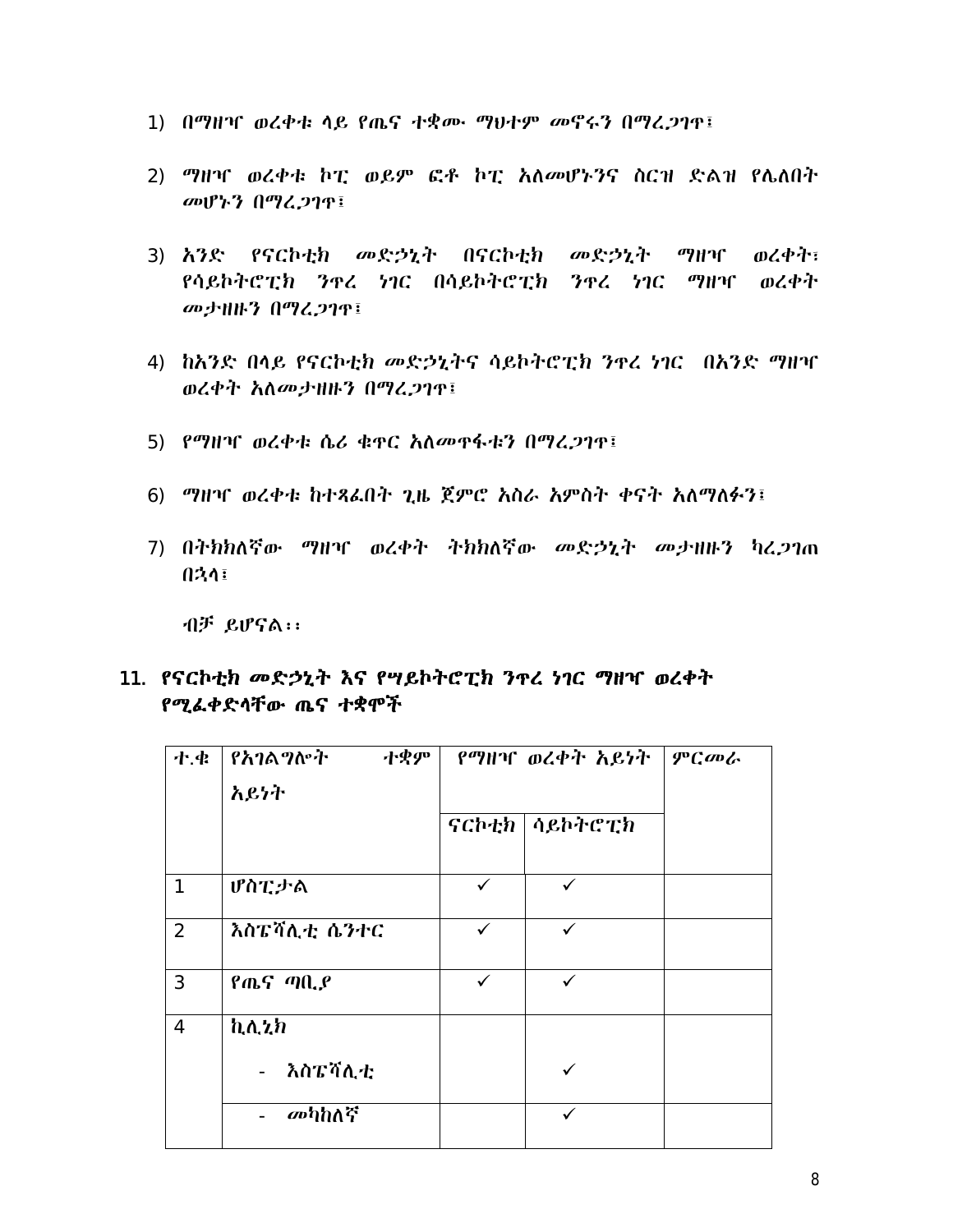### 12. የናርኮቲክ መድኃኒትና ሣይኮትሮፒክ ንዋረ ነገር ማዘዣ ወረቀት አያያዝ

- 1) ለሆስፒታል፣ ለጤና ጣቢያ ወይም ለክሊኒክ አባልግሎት እንዲውሉ የተባዙትንና አገልግሎት የሰጡትን ማዘዣ ወረቀቶች የተለየ ክፍል ወይም ቁምሳዋን ካቢኔት ውስዋ ተቆልፎ በዋንቃቄ መያዝ አለባቸው፡፡ ቁልፉም በኃላፌው ፋርማሲስት ወይም ለዚህ ቦታ በተመደበ ኃሳፌው ባለሙያ መያዝ አለበት፤
- 2) በፋርማሲ ክፍሉ የኀቢና ወጪ ሞዴሎችና ሌሎች የሪከርድና ሪፖርት መዛግብት በዚህ አንቀጽ ንዑስ አንቀጽ (1) በተጠቀሰው መሰረት መያዝ አለበት፤
- 3) ለክፍሎች አገልግሎት እንዲውሉ ወጪ የተደረጉ ማዘዣ ወረቀቶችና የሪከርድ *መ*ዛዎብት በእ*ያንዳንዱ ክ*ፍል በዚህ አንቀጽ ንዑስ አንቀጽ (1) በተጠቀሰው መሰረት ይያዛል፡፡ ቁልፍም በኃላፊ ነርስ እጅ ወይም ለዚህ ቦታ በተመደበ *ኃላፌነት* በተስጠው ባለሙ*ያ* እጅ መያዝ አለበት፤

### 13. የናርኮቲክ መድኃኒትና ሣይኮትሮፒክ ንኖረ ነገር ማዘዣ ወረቀት ሰርጭት

- 1) የሆስፒታል፣ የጤና ጣቢያ ወይም የክሊኒክ ፋርማሲ ክፍል የተረከባ ቸውን ማዘዣ ወረቀቶች በሞዴል 19 10. ካደረገ በኋላ የዉና ድርጅቱ ወይም የፋርማሲ ክፍሉን ማሁተም ያትምባቸዋል፤
- 2) ክፍሎች በኃላፊ ነርሶች ወይም ለነዚህ ክፍሎች በተመደቡ ባለሙያዎች በኩል ዋ*ያቄዎቻቸውን* በሞዴል 20 ሞልተው በሚያቀርቡበት ጊዜ ፋርማሲ ክፍሉ በሞዴል 22 ወጪ ያደርጋል፤
- 3) ከመንግስት ውጭ የሆኑ ጤና ተቋማት የራሳቸውን የገቢና ወጪ ሰነድ ስርዓት በመከተል በዚህ አንቀጽ ንዕስ አንቀጽ (1) እና (2) የተጠቀሱትን የስርጭት ሂደት ተግባራዊ መደረግ አለበት፤
- 4) ኃላፊ ነርሶች ወይም ለነዚህ ክፍል የተመደቡ ባለሙያዎች በየክፍሎቻቸው ለሚገኙ ሐኪሞች በሥራ ሰዓት በየቀኑ ደድላሉ፡፡ የሥራ ሰዓት በሚየበቃበት ጊዜ *ማ*ዘዣ ወረቀቶችን መሰብሰብ አለባችው፤
- 5) የፋርማሲ ክፍል የናርኮቲክ መድኃኒት እና የሳይኮትሮፒክ ንዋረ ነገር አገልግሎት የተሰጠባቸው የማዘዣ ወረቀቶች ዋራዝ ተመሳሽ ሲደረጉለት በምትካቸው አዲስ ማዘዣ ወረቀቶች ይሰጣል፤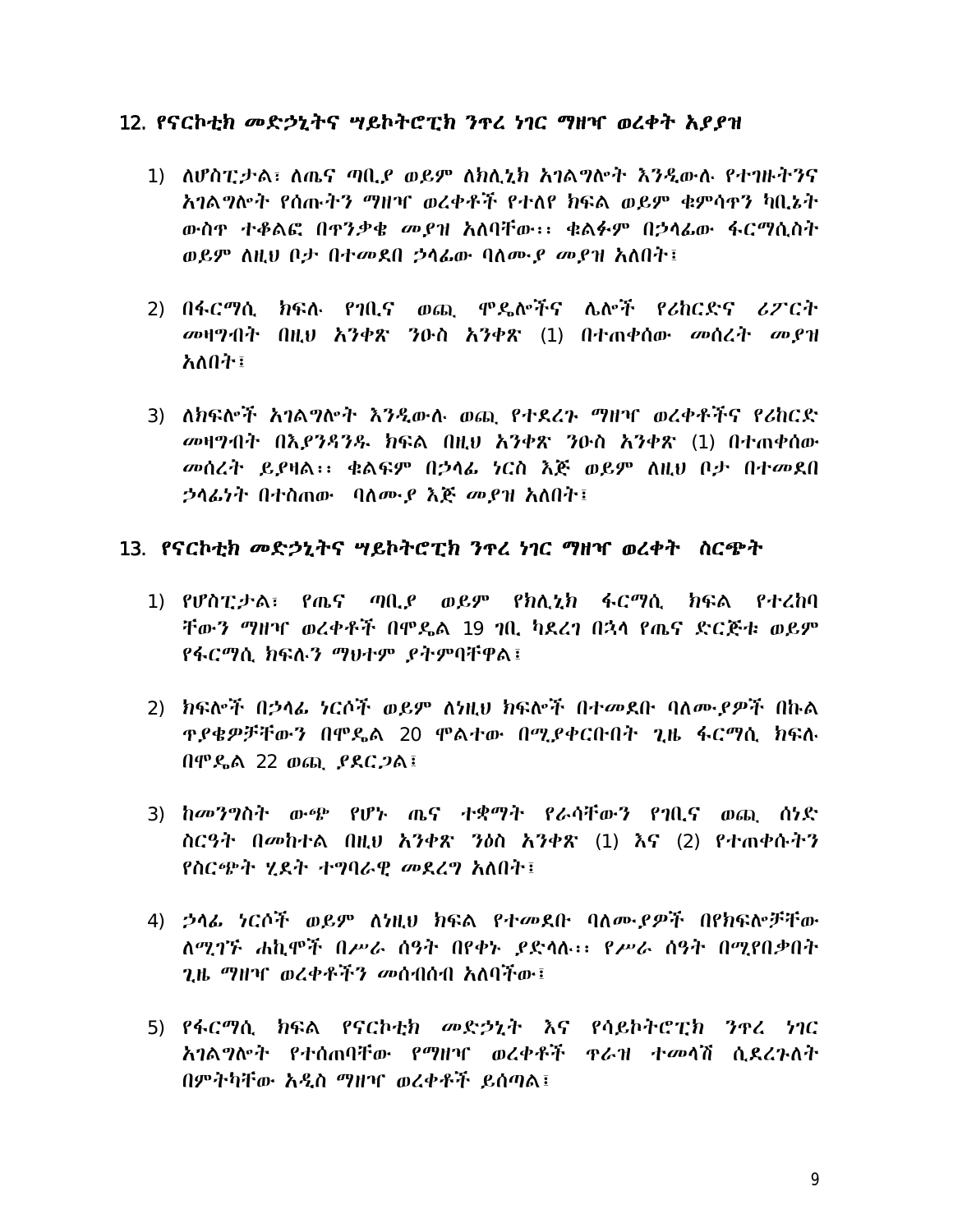6) ለአንድ ክፍል በአንድ ጊዜ የናርኮቲክ መድኃኒትና ሳይኮትሮፒክ ንዋረ ነገር የማዘዣ ወረቀቶች ከእያንዳንዱ አንድ የማዘዣ ወረቀት ዋራዝ イビチ መሰጠት አለበት ፡፡

### ክፍል ሦስት

## ሪከርድ እያያዝና ሪፖርት አሳሳክ

### 14. የናርኮቲክ መድኃኒትና ሣይኮትሮፒክ ንኖረ ነገር የማዘዣ ወረቀት ሪከርድ አያያዝና ሪፖርት አሳሳክ

- 1) ማንኛውም የጤና ተቋም ፋርማሲ ክፍል የናርኮቲክ መድኃኒትና ሳይኮትሮፒክ ንዋረ ነገር የማዘዣ ወረቀቶች ለተመሳሳሽ ሕመምተኞች አገልግሎት ላይ የዋሉትን በቅጽ NPS/19 መሰረት መረጀዎችን መያዝ አለበት፤
- 2) ማንኛውም በክልል ተቆጣጣሪ አካላት ፌቃድ የተሰጠው ጤና ተቋም ስለተገዙ፣ በዋቅም ላይ ስለዋሉና በክምችት ላይ ስላሉ ማዘዣ ወረቀቶች ከሃ ሴሪ ቁዋራቸው በየዓመቱ እስከ ታህሣስ 30 ባለው ጊዜ በቅጽ NPS/18 በመመዝገብ ለክልል ተቆጣጣሪ አካል ይልካሉ፡፡ የክልል ተቆጣጣሪ አካልም የደረሱትን ሪፖርቶች በማጠናቀር ለባለስልማኑ በየዓመቱ እስከ ዋር 30 ድረስ ባለ ጊዜ ሪፖርት መሳክ አለበት፤
- 3) ማንኛውም በባለስልጣኑ ፌቃድ የተሰጠው የዉና ተቋም ስለተባዙ፤ በዋቅም ላይ ስለዋሉና በክምችት ላይ ስላሉ ማዘዣ ወረቀቶች ከነ ሴሪ ቁዋራቸው በቅጽ NPS/18 በመመዝገብ ለባለስልጣኑ በየዓመቱ እስከ ታህሣስ 30 ባለ ጊዜ ሪፖርት መሳክ አለበት፡፡

### 15. ማንኛውም የጤና ተቋም ማድረግ ስለሚገባው

- 1) ማንኛውም የጤና ተቋም በሚቀርብለት ማዘዣ ወረቀት አገልግሎት የሚሰጠው በአንቀጽ (10) የተጠቀሱት መረጃዎች መሟላታቸውን ሲያረጋገዋ ይሆናል፤
- 2) ማንኛውም የጤና ተቋም መድኃኒቱን ካደለ በኋላ አስፈላጊውን መረጀ በቅጽ NPS/19 በመመዝንብ ማዘዣ ወረቀቶችን ለአምስት ዓመት ቁልፍ ባለው ሣዋን መያዝ አለበት፡፡ የዚህ መዝገብ ቅጇ ለክልል ተቆጣጣሪ አካል በየዓመቱ ሁለት ጊዜ እስከ ታህሣስ እና ሰኔ 30 ላይ ሪፖርት ያቀርባል፡፡ የክልል ተቆጣጣሪ አካልም በየዓመቱ ሁለት ጊዜ እስከ ዋር እና ሐምሌ 30 ድረስ ሪፖርቱን አጠናቅረው ለባለስልጣኑ መላክ አለባቸው፤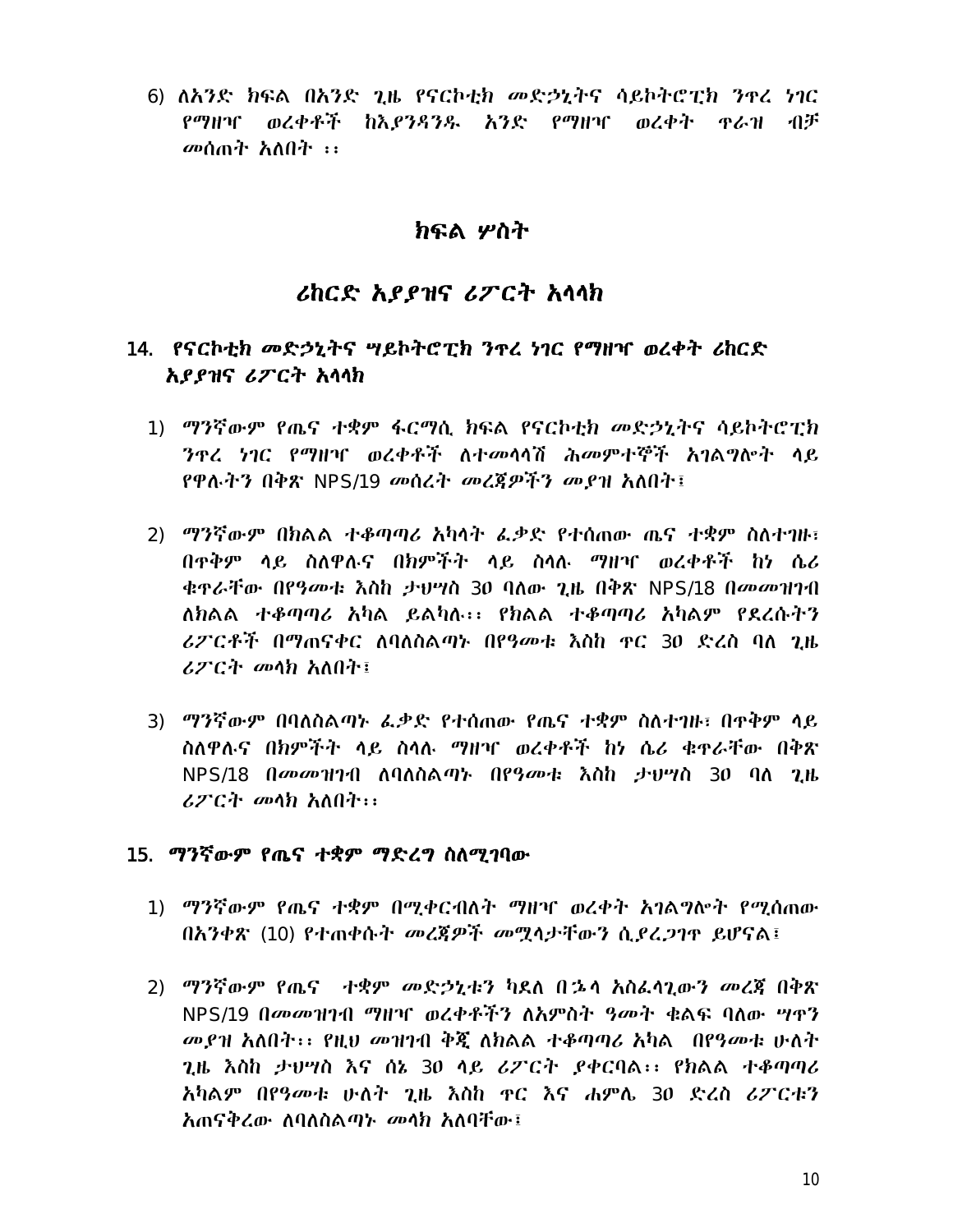3) ማንኛውም የዉና ተቋም በአንድ ማዘዣ ወረቀት ከአንድ ጊዜ በላይ ማደል አይችልም፡፡

### ክፍል አራት

### ልዩ ልዩ ድንጋጌዎች

#### ስለጠፋ ወይም ስለተሰረቀ የናርኮቲክ መድኃኒትና ሣይኮትሮፒክ ንኖረ ነገር  $16.$ ማዘዣ ወረቀት

ማንኛውም የጨና ተቋም ዋቅም ላይ ደልዋሉ ማዘዣ ወረቀት መሰረቃቸውን ወይም መዋፋታቸውን ወይም አደጋ ሲደረስበት ቢዘገይ በሚቀዋለው የሥራ ቀን ለባለስልጣን ወይም ለክልል ተቆጣጣሪ አካል ወይም ለአካባቢው ፖሊስ ማሳወቅ አለበት፡፡

### 17. የናርኮቲክ መድኃኒትና ሣይኮትሮፒክ ንዋረ ነገር ማዘዣ ወረቀት አወጋገድ

ማንኛውም የጨና ተቋም አገልግሎት የተሰጠባቸውን የማዘዣ ወረቀት ለማስወገድ በሚፌለግበት ጊዜ የመጠቀሚያ ጊዜያቸው ያበቃ ወይም የተበሳሹ መድኃኒቶችን እንዲያስወግድ ስልጣን ያለው አካል *እንዲያስወግድለት መ*ጠየቅ አለበት፡፡

### 18. የ**ተከለከሉ** ተማባራት

- 1) ማንኛውም የናርኮቲክ መድኃኒት ከናርኮቲክ ማዘዣ ወረቀት ቅጽ NPS/16 ውጨ በሌላ ማዘዣ ወረቀት ማዘዝ፤
- 2) ማንኛውም የሳይኮትሮፒክ ንኖረ ነገር ከሳይኮትሮፒክ ማዘዣ ወረቀት ቅጽ NPS/17 *a.G*a. በሌላ ማዘዣ ወረቀት ማዘዝ፤
- 3) ማንኛውም ናርኮቲክ መድኃኒት፣ ሳይኮትሮፒክ ነዋረ ነገር በዚሁ አንቀጽ ንዑስ አንቀጽ (1) እና (2) ማዘዣ ወረቀት ውጪ ለሕሙማን ማደል፤
- 4) የናርኮቲክ መድኃኒት ወይም ሳይኮትሮፒክ ነዋረ ነገር "ግዘዣ ወረቀቶችን  $\theta$ መጠቀም በዚህ አንቀጽ ንዑስ አንቀጽ (1) እና (2) ከተጠቀሱት መድኃኒቶች ውጭ ሌላ ዓይነት መድኃኒት ማዘዝ፤
- 5) በአንድ ማዘዣ ወረቀት ከአንድ የመድኃኒት ዓይነት በላይ ማዘዝ፤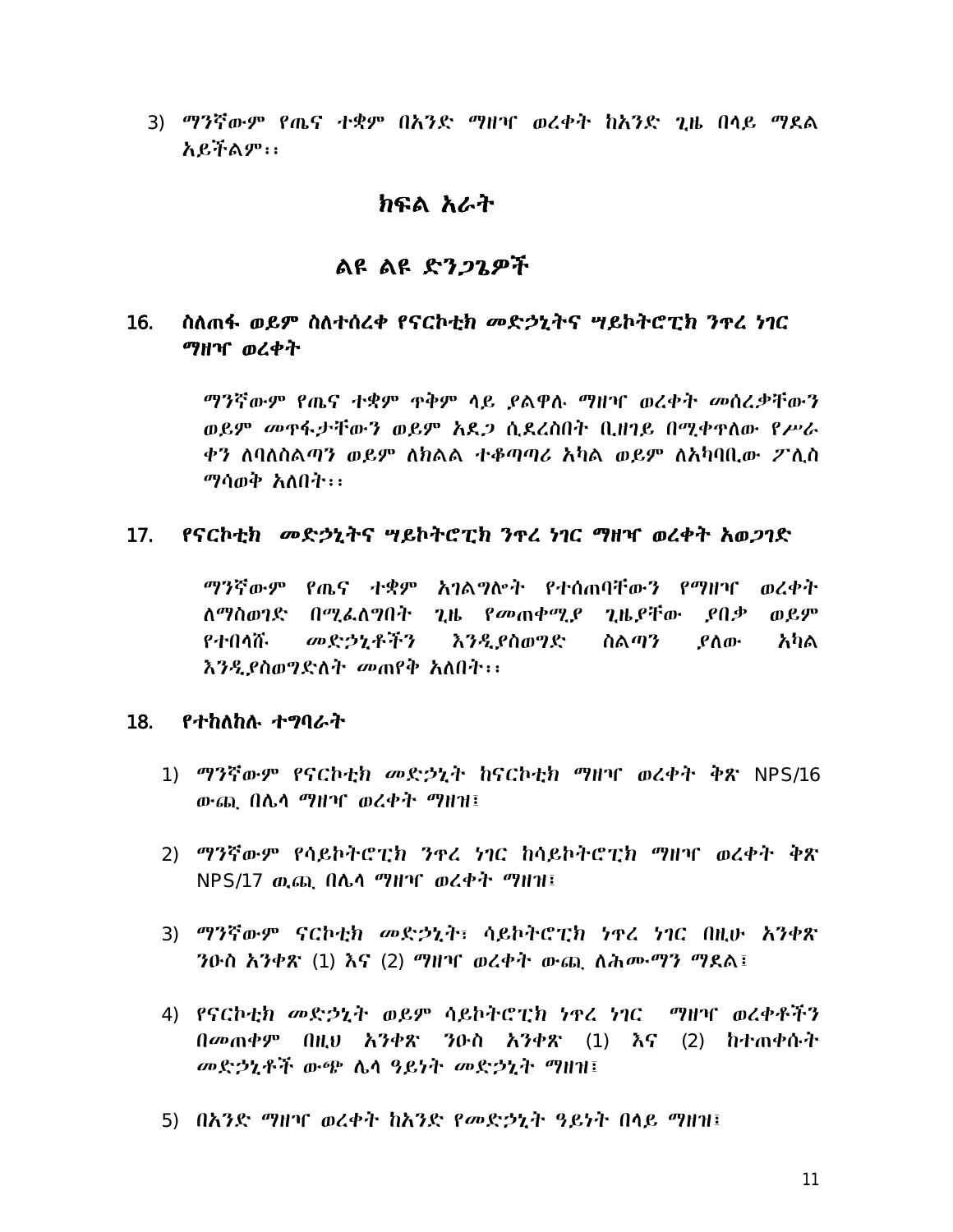- 6) ማንኛውም የናርኮቲክ መድኃኒትና ሳይኮትሮፒክ ንዋረ ነገር ማዘዣ ወረቀት ከተጻፌበት ከአሥራ አምስት ቀን በኋላ ማደል፤
- 7) ማንኛውም ጤና ተቋም አገልግሎት የሰጠባቸውንና የተበላሹ ማዘዣ ወረቀቶች ራሱ ማስወገድ፤
- 8) ማንኛውም የናርኮቲክ መድኃኒትና ሳይኮትሮፒክ ንኖረ ነገር እንዲይዝ የተፌቀደለት ባለሙያ ከሚሰራበት ጤና አገልግሎት ተቋም ውጪ ማዘዣ ወረቀቶቹን መጠቀም፡፡

#### 19. የመተባበር *ግ*ዴታ

ባለስልጣኑ ይህን መመሪያ ለማስፌፀም እንዲችል ጉዳዩ የሚመለከታቸው ማንኛውም *የፌ*ዴራልና *የክ*ልል መንግሥት አካላት የመተባበር ግዴታ አለባቸው፡፡

#### 20. ቅጣት

ይሆንን መመሪያ ተሳልፎ የሚገኝ ማንኛውም ሰው ዘርፉ በሚመራበት ስለምግብ፤መድነኒትና ጤና ክብካቤ አስተዳደርና ቁጥጥር የወጣ አዋጅ ቁጥር 661/2002 መሰረት በሕግ ይቀጣል፡፡

#### 21. ተፈፃሚነት የማይኖራቸው መመሪያዎች

ከዚህ መመሪያ ጋር የሚቃረን ማንኛውም መመሪያ፣ ሰርኩላር ደብዳቤ ወይም <u>የአሰራር ልምድ በዚህ መመሪያ በተሸፌኑ ጉዳዮች ላይ ተፈፃሚነት</u> አይኖረውም፡፡

#### $22.$ መመሪያው የሚፀናበት ጊዜ

 $f$ ይህ መመሪያ ሕዳር 1 2006 ቀን ጀምሮ የጸና ይሆናል፡፡

### አቶ የሁሉ ደነቀው

## የኢትዮጵያ የምግብ፣ የመድኃኒትና የጨና ክብካቤ አስተዳደርና ቁዋዋር ባለስልጣን ዋና ዳይሬክተር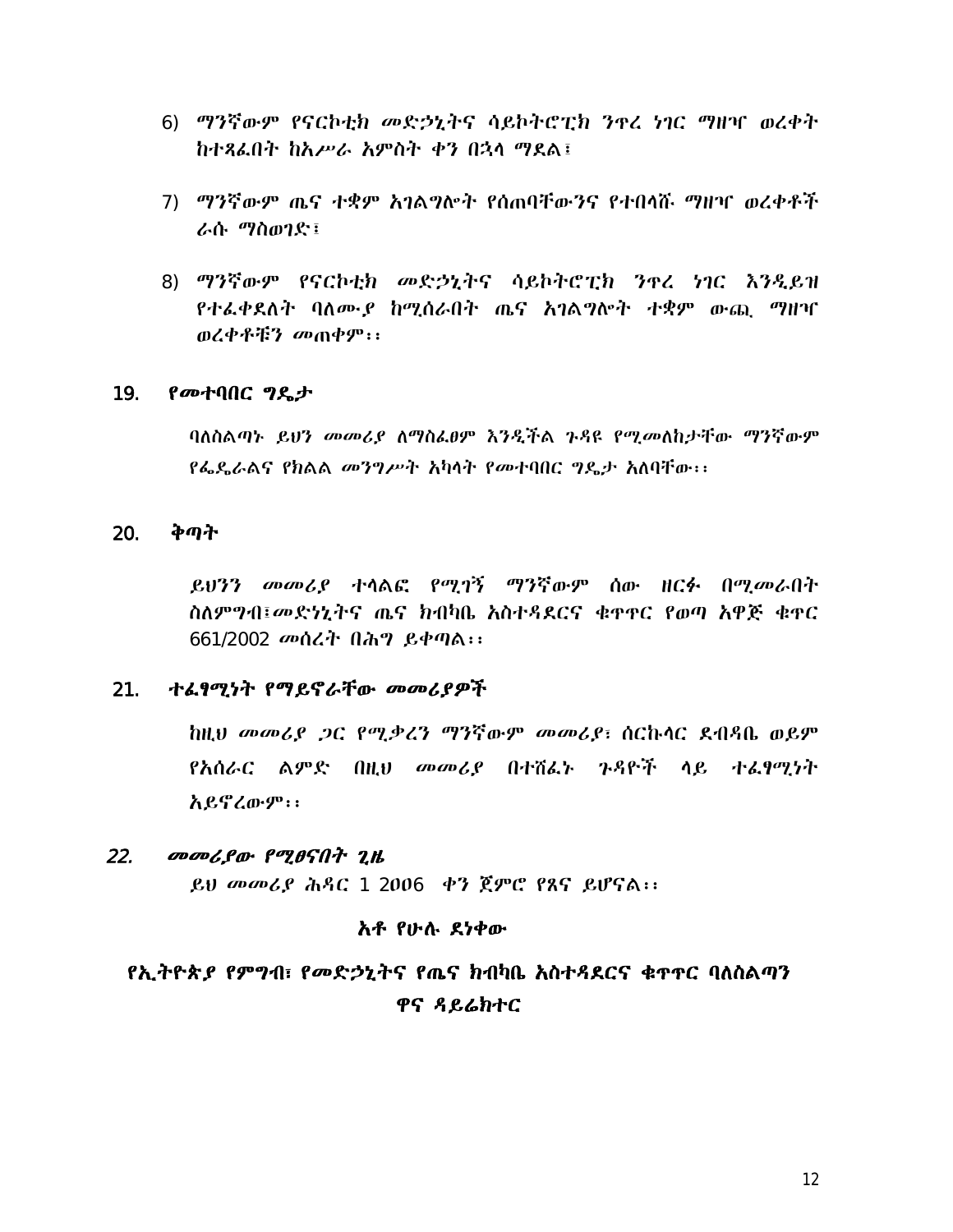#### FORM NPS/16

|                                                               |                    | <b>Narcotic Drugs Prescription</b> |  |    |
|---------------------------------------------------------------|--------------------|------------------------------------|--|----|
|                                                               |                    |                                    |  | No |
|                                                               |                    |                                    |  |    |
| Address: Region__________ Town ___________ Woreda ___________ |                    |                                    |  |    |
| Kebele_________ House No.________ Card No.__________          |                    |                                    |  |    |
| In patient $\Box$                                             | Out patient $\Box$ |                                    |  |    |
|                                                               |                    |                                    |  |    |
| Treatment given (Drug name, strength, dosage, dose and        |                    |                                    |  |    |
| duration)                                                     |                    |                                    |  |    |
| Rx                                                            |                    |                                    |  |    |
|                                                               |                    |                                    |  |    |
|                                                               |                    |                                    |  |    |
|                                                               |                    |                                    |  |    |
|                                                               |                    |                                    |  |    |
|                                                               |                    |                                    |  |    |
|                                                               |                    |                                    |  |    |
|                                                               |                    |                                    |  |    |
|                                                               |                    |                                    |  |    |
|                                                               |                    |                                    |  |    |
|                                                               |                    |                                    |  |    |
|                                                               |                    |                                    |  |    |
|                                                               |                    |                                    |  |    |
|                                                               |                    |                                    |  |    |
| Prescriber's                                                  |                    | Dispenser's                        |  |    |
| Full Name                                                     |                    |                                    |  |    |
|                                                               |                    |                                    |  |    |
|                                                               |                    |                                    |  |    |
| Date                                                          |                    |                                    |  |    |
| *Please see over leaf                                         |                    |                                    |  |    |
| REPRODUCTION PROHIBITED                                       |                    |                                    |  |    |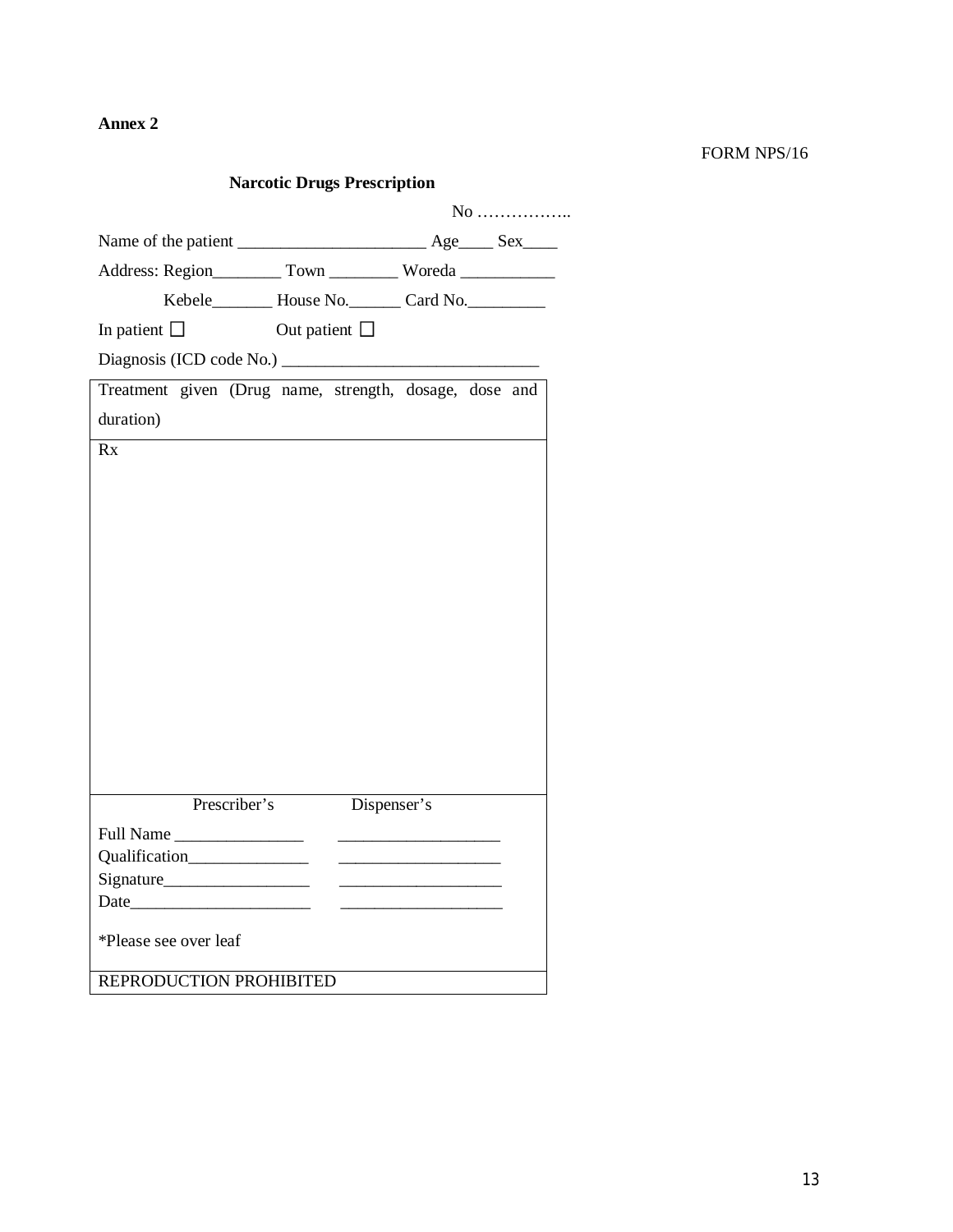### FORM NPS/17

|                                                                     | <b>Psychotropic Drugs Prescription</b>               |
|---------------------------------------------------------------------|------------------------------------------------------|
|                                                                     | No                                                   |
|                                                                     |                                                      |
| Address: Region __________ Town ____________ Woreda _______________ |                                                      |
|                                                                     | Kebele_________ House No.________ Card No.__________ |
| In patient $\Box$<br>Out patient $\Box$                             |                                                      |
|                                                                     |                                                      |
| Treatment given (Drug name, strength, dosage, dose and              |                                                      |
| duration)                                                           |                                                      |
| Rx                                                                  |                                                      |
|                                                                     |                                                      |
|                                                                     |                                                      |
|                                                                     |                                                      |
|                                                                     |                                                      |
|                                                                     |                                                      |
|                                                                     |                                                      |
|                                                                     |                                                      |
|                                                                     |                                                      |
|                                                                     |                                                      |
|                                                                     |                                                      |
|                                                                     |                                                      |
|                                                                     |                                                      |
| Prescriber's                                                        | Dispenser's                                          |
|                                                                     |                                                      |
| Full Name<br>Qualification                                          |                                                      |
|                                                                     |                                                      |
| Date                                                                |                                                      |
| *Please see over leaf                                               |                                                      |
| REPRODUCTION PROHIBITED                                             |                                                      |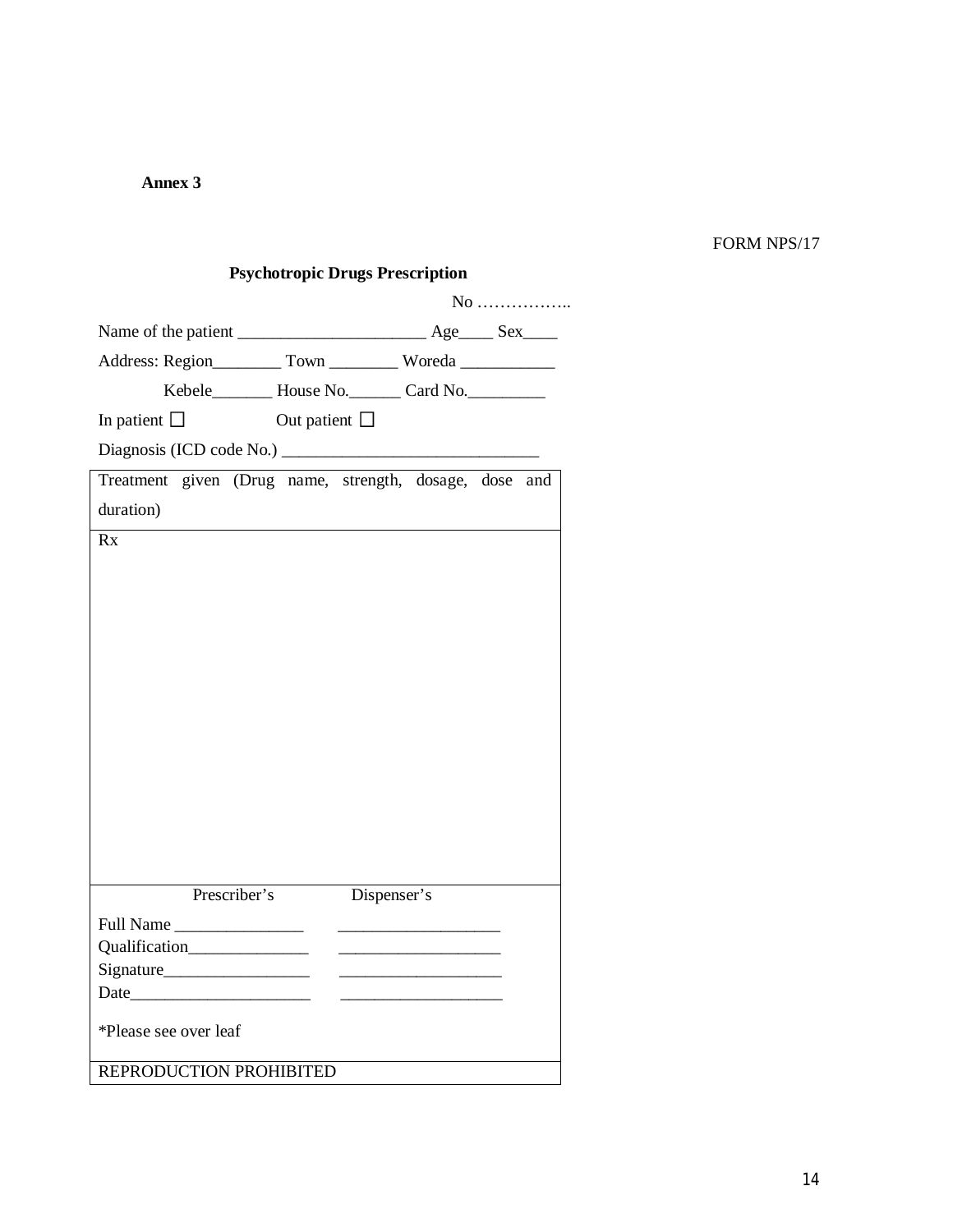#### FORM NPS/05

#### **Quarterly distributed Narcotic Drugs and Psychotropic Substances Prescription report**

Name of Reporting Organization \_\_\_\_\_\_\_\_\_\_\_\_\_\_\_\_\_\_\_\_\_\_\_\_\_\_\_\_

Address: Region \_\_\_\_\_\_\_\_\_\_\_\_\_\_\_\_\_\_\_\_\_\_\_\_\_\_\_

City/Town \_\_\_\_\_\_\_\_\_\_\_\_\_\_\_\_\_\_\_\_\_\_\_\_

P.O. Box \_\_\_\_\_\_\_\_\_\_\_\_\_\_\_\_\_\_\_\_\_\_\_\_\_

Tel. \_\_\_\_\_\_\_\_\_\_\_\_\_\_\_\_\_\_\_\_\_\_\_\_\_\_\_\_\_\_

These statistics relates to the \_\_\_\_\_\_\_ quarter of the calendar year \_\_\_\_\_\_\_\_\_\_\_

|                  |              |      | Narcotic prescription |                     | Psychotropic<br>prescription |           |        |
|------------------|--------------|------|-----------------------|---------------------|------------------------------|-----------|--------|
| S.<br>${\bf N}.$ | Purchasing   | City | Quantity              | Serial              | Quantity                     | Serial no | Remark |
|                  | Organization |      | in pad                | no.                 | in pad                       | From      |        |
|                  |              |      |                       | From                |                              | To        |        |
|                  |              |      |                       | $\mathrm{To} \dots$ |                              |           |        |
|                  |              |      |                       |                     |                              |           |        |
|                  |              |      |                       |                     |                              |           |        |
|                  |              |      |                       |                     |                              |           |        |
|                  |              |      |                       |                     |                              |           |        |
|                  |              |      |                       |                     |                              |           |        |
|                  |              |      |                       |                     |                              |           |        |
|                  |              |      |                       |                     |                              |           |        |
|                  |              |      |                       |                     |                              |           |        |
|                  |              |      |                       |                     |                              |           |        |
|                  |              |      |                       |                     |                              |           |        |
|                  |              |      |                       |                     |                              |           |        |
|                  |              |      |                       |                     |                              |           |        |
|                  |              |      |                       |                     |                              |           |        |
|                  |              |      |                       |                     |                              |           |        |
|                  |              |      |                       |                     |                              |           |        |
|                  |              |      |                       |                     |                              |           |        |
|                  |              |      |                       |                     |                              |           |        |
|                  |              |      |                       |                     |                              |           |        |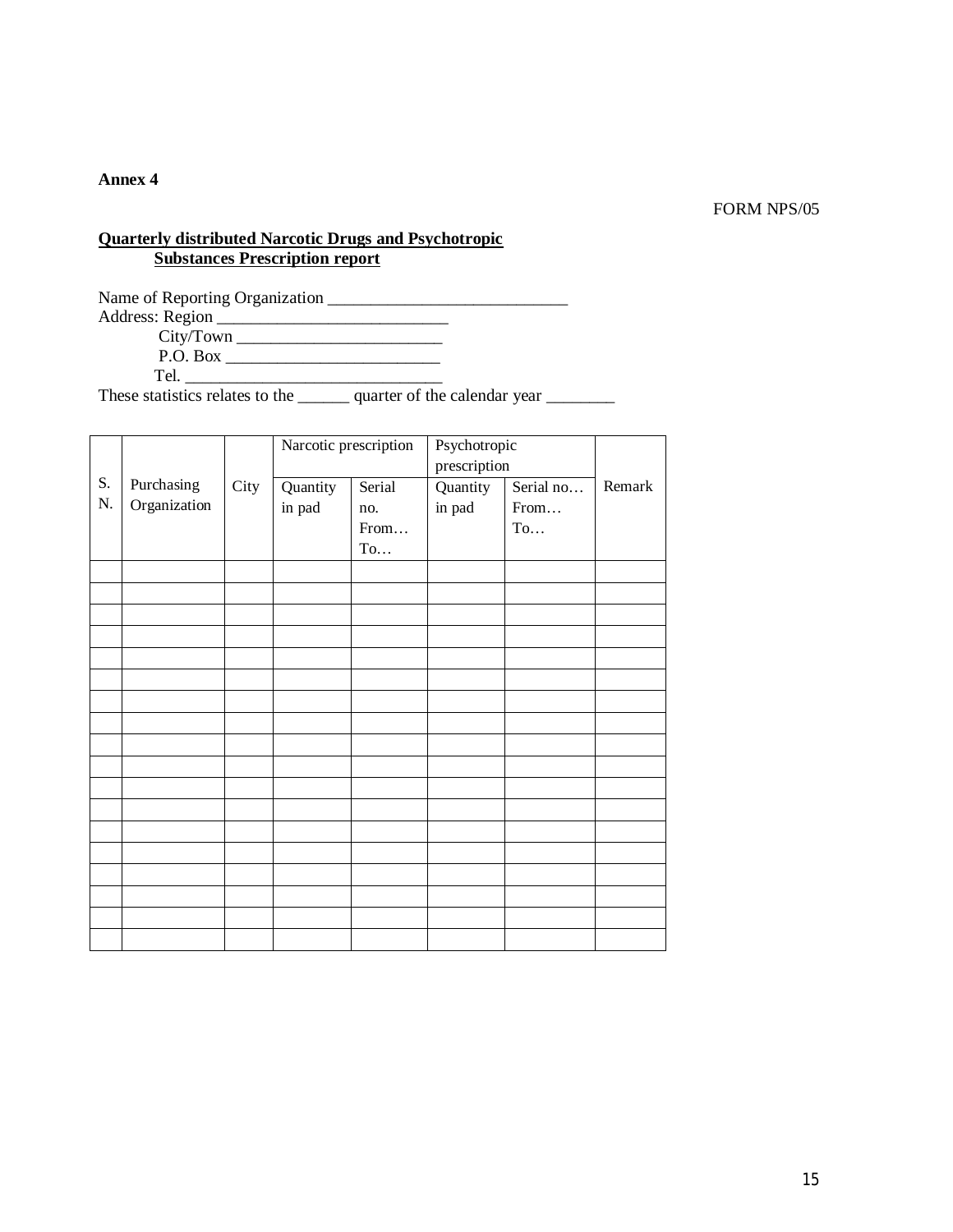### FORM NPS/18 **Annual Report of Narcotic Drug and Psychotropic Substance Prescriptions Movement**

Name of reporting Health Institution \_\_\_\_\_\_\_\_\_\_\_\_\_\_\_\_\_\_\_\_\_\_

Address: Region\_\_\_\_\_\_\_\_ Zone \_\_\_\_\_\_\_\_ Woreda \_\_\_\_\_\_\_\_\_\_

Town \_\_\_\_\_\_\_\_\_\_ Kebele\_\_\_\_\_\_\_\_\_ H. No.\_\_\_\_\_\_\_

|                             |                              |                        | <b>PURCHASED</b>         |                |                    | <b>CONSUMPTION</b>          | <b>BALANCE</b>     |                                              |
|-----------------------------|------------------------------|------------------------|--------------------------|----------------|--------------------|-----------------------------|--------------------|----------------------------------------------|
| Type of<br>Prescripti<br>on | Beginning<br>stock in<br>pad | Quantit<br>y in<br>pad | Serial No.<br>From<br>To | Invoice<br>No. | Quantity<br>in pad | Serial<br>No.<br>From<br>To | Quantity<br>in pad | Serial<br>No.<br>From<br>$\mathrm{To} \dots$ |
|                             |                              |                        |                          |                |                    |                             |                    |                                              |
|                             |                              |                        |                          |                |                    |                             |                    |                                              |
|                             |                              |                        |                          |                |                    |                             |                    |                                              |
|                             |                              |                        |                          |                |                    |                             |                    |                                              |
|                             |                              |                        |                          |                |                    |                             |                    |                                              |
|                             |                              |                        |                          |                |                    |                             |                    |                                              |
|                             |                              |                        |                          |                |                    |                             |                    |                                              |
|                             |                              |                        |                          |                |                    |                             |                    |                                              |
|                             |                              |                        |                          |                |                    |                             |                    |                                              |
|                             |                              |                        |                          |                |                    |                             |                    |                                              |
|                             |                              |                        |                          |                |                    |                             |                    |                                              |
|                             |                              |                        |                          |                |                    |                             |                    |                                              |
|                             |                              |                        |                          |                |                    |                             |                    |                                              |
|                             |                              |                        |                          |                |                    |                             |                    |                                              |
|                             |                              |                        |                          |                |                    |                             |                    |                                              |

#### **REMARK:-**

**-** This form should be completed and sent every year to the Regional health office or to the Authority.

- Report should be made in the month of January of each year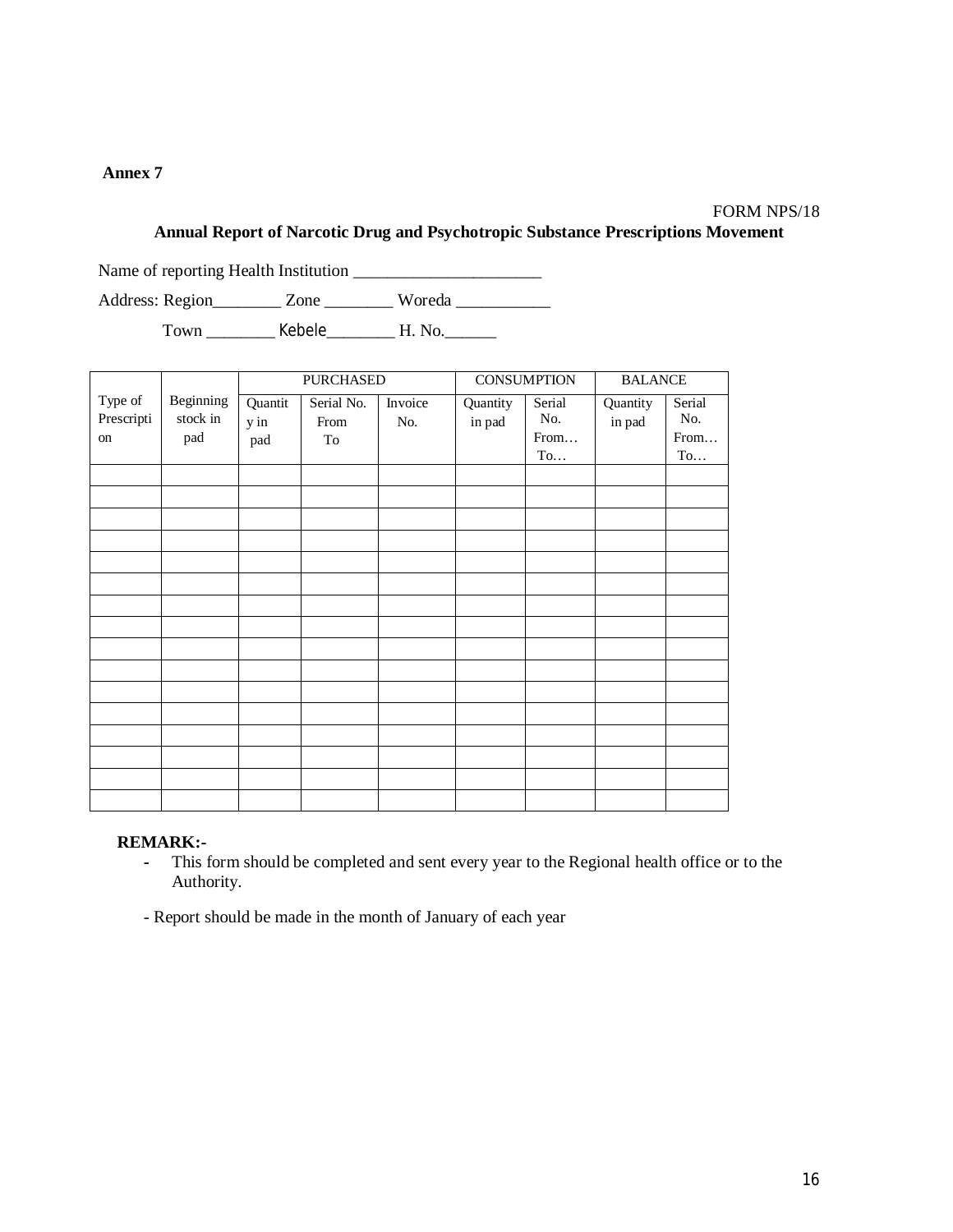#### **RECORD OF NARCOTIC DRUG AND PSYCHOTROPIC SUBSTANCE**

#### **PRESCRIPTIONS MOVEMENT**

FORM NPS/19

Name of reporting Pharmacy/Drug Shop \_\_\_\_\_\_\_\_\_\_\_\_\_\_\_\_\_\_\_\_

Address: Region\_\_\_\_\_\_\_\_\_ Zone \_\_\_\_\_\_\_\_\_ Woreda \_\_\_\_\_\_\_\_\_\_\_\_\_

Kebele\_\_\_\_\_\_\_\_ House No.\_\_\_ Tel.\_\_\_ P.O. Box\_\_\_\_\_

This Report relate to the month\_\_\_\_ to \_\_\_\_\_of the year\_\_\_\_\_\_\_

|      | Type         | of | Prescripti |      | Patient | Drug Prescribed |        | Prescriber's | Date of  |
|------|--------------|----|------------|------|---------|-----------------|--------|--------------|----------|
| S.N. | Prescription |    | on serial  | Name | Card    | Descrip         | Quanti | Address      | prescrip |
|      |              |    | No.        |      | No      | tion            | ty     |              | tion     |
|      |              |    |            |      |         |                 |        |              |          |
|      |              |    |            |      |         |                 |        |              |          |
|      |              |    |            |      |         |                 |        |              |          |
|      |              |    |            |      |         |                 |        |              |          |
|      |              |    |            |      |         |                 |        |              |          |
|      |              |    |            |      |         |                 |        |              |          |
|      |              |    |            |      |         |                 |        |              |          |
|      |              |    |            |      |         |                 |        |              |          |
|      |              |    |            |      |         |                 |        |              |          |
|      |              |    |            |      |         |                 |        |              |          |
|      |              |    |            |      |         |                 |        |              |          |
|      |              |    |            |      |         |                 |        |              |          |

**Remarks:-**

- This form should be completed and sent twice a year to Zonal Health Department Or Health Bureau
- Reports should be made at the end of June and December of each year.
- Prescribes Address means the health Institution where the prescriber works.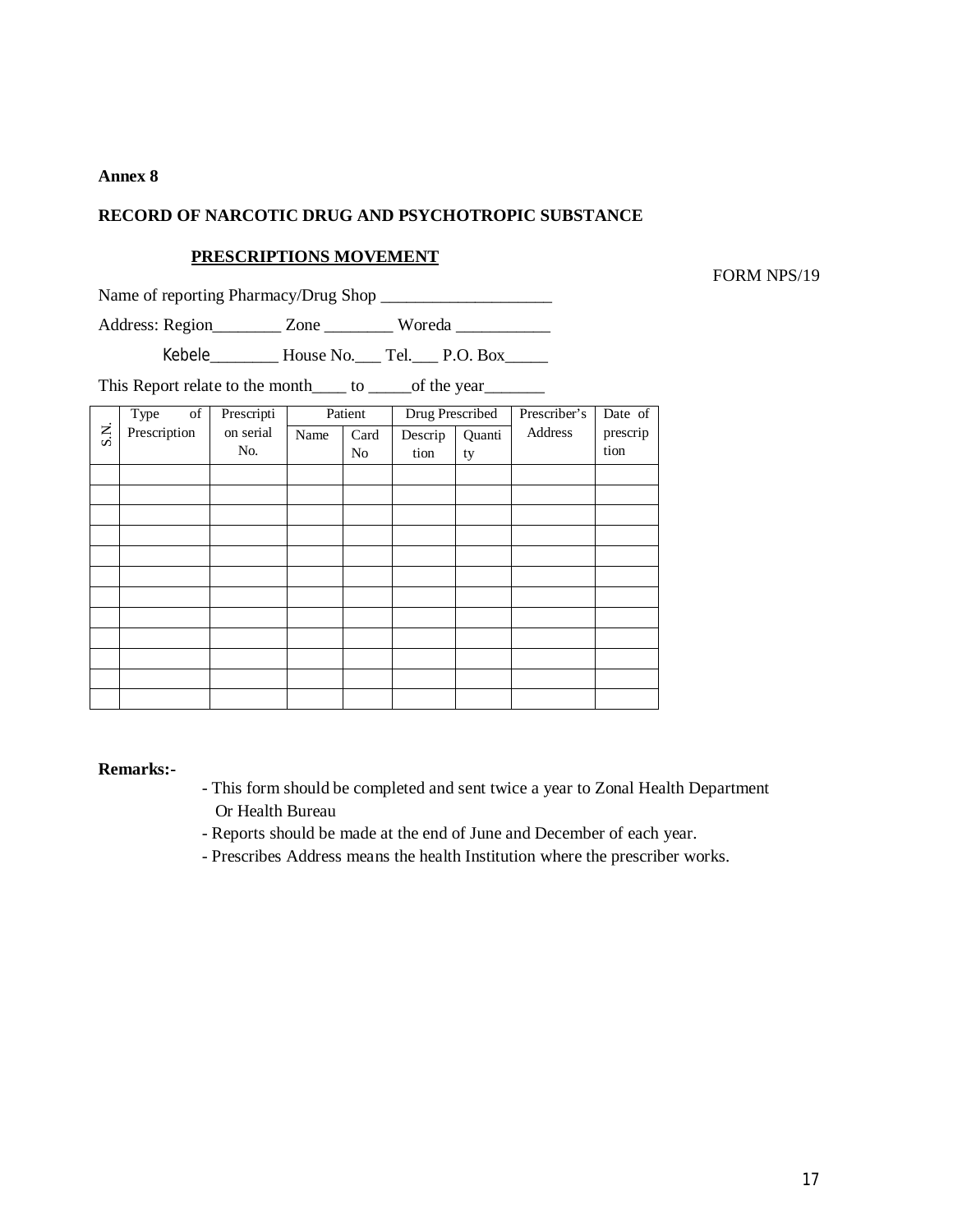#### **Permit To Purchase Narcotic Drugs and Psychotropic Substances Prescription Papers**

In accordance with the regulations for the use of Narcotic drugs and psychotropic substances prescription papers a permit is hereby given to purchase from the following prescription papers.

|                         |                                | o r                         |        |
|-------------------------|--------------------------------|-----------------------------|--------|
| Type of<br>Prescription | Quantity<br>Purchase in<br>pad | Quantity in<br>Stock in pad | Remark |
| Psychotropic            |                                |                             |        |
| Narcotic                |                                |                             |        |

| Purchasing institution: |  |
|-------------------------|--|
|                         |  |

Address: \_\_\_\_\_\_\_\_\_\_\_\_\_\_\_\_\_\_\_\_\_\_\_\_\_\_\_\_\_\_\_

Approved by: Sig. and title\_\_\_\_\_\_\_\_\_\_\_\_\_\_\_\_\_\_\_\_\_\_\_\_\_\_\_\_\_\_\_\_\_\_\_\_\_

Date\_\_\_\_\_\_\_\_\_\_\_\_\_\_\_\_\_\_\_\_\_\_\_\_\_\_\_\_\_\_\_\_\_\_\_\_\_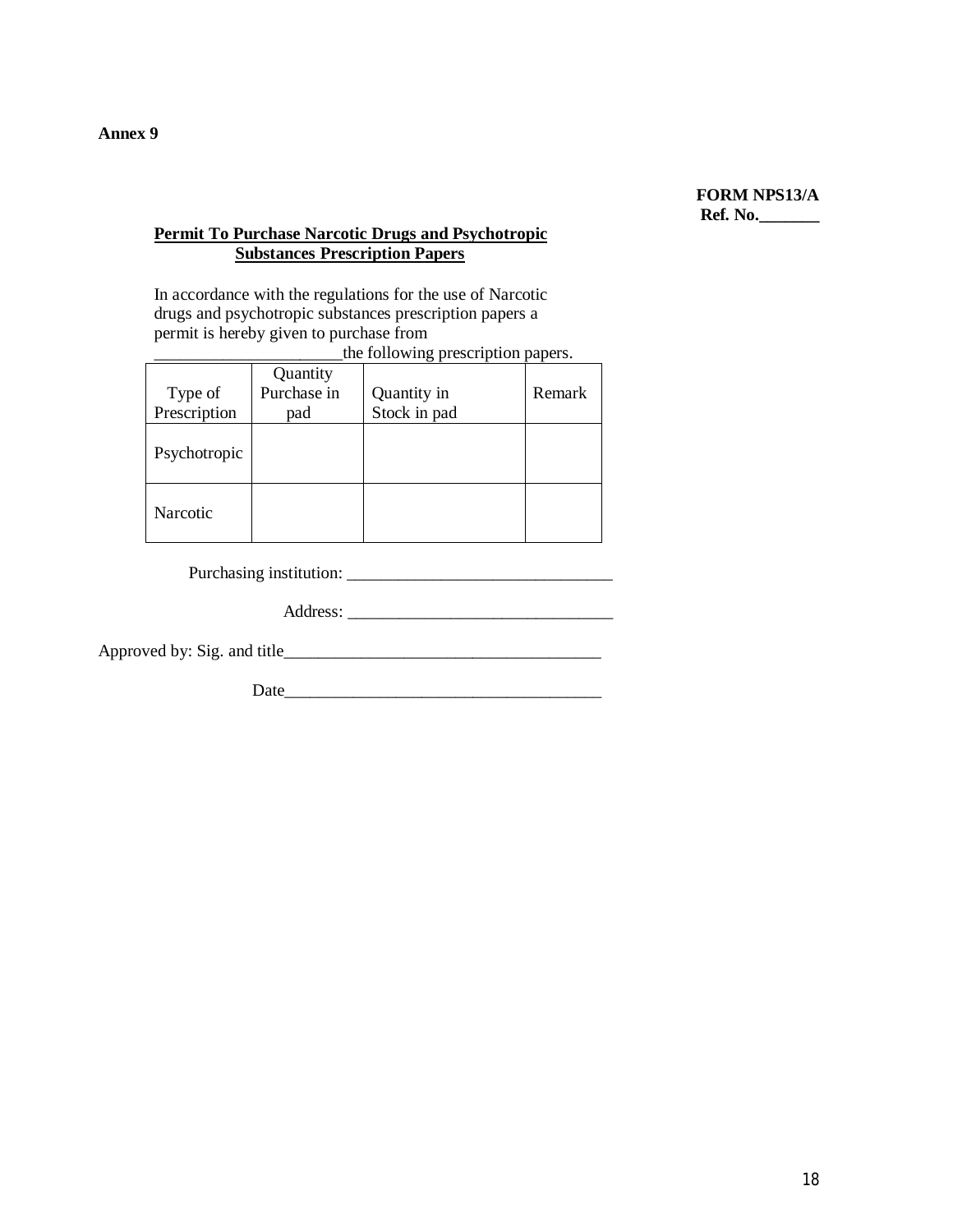### **DIRECTIVES TO CONTROL NARCOTIC DRUGS AND PSYCHOTROPIC SUBSTANCES PRESCRIPTION PAPERS**

**WHEREAS**, it is found necessary to have standard, printed and uniform prescription papers for all health institution;

**WHEREAS**, it is found necessary to prevent the irrational prescribing, dispensing and use of narcotic drugs and psychotropic substances;

**WHEREAS**, it found necessary to maintain the proper printing, distribution and storage of prescription papers.

**WHEREAS**, to achieve these ends it is essential to lay down a secured prescription papers control system;

**NOW THEREFORE** in accordance with the Food, Medicine and Health Care Administration and Control Proclamation No. 661/2009 and the International Narcotic Drugs and Psychotropic Substances Conventions, a Guideline is hereby issued as follows.

#### **1. Short Title**

This Directive may be cited as "Directives to Control Narcotic Drugs and Psychotropic Substances Prescription Papers --".

#### **2. Definitions**

In this Directives, unless the context provides otherwise;

- (1) **"Narcotic Drug"** shall mean any drug subject to control according to Narcotic Drugs Conventions of the United Nations ratified by Ethiopia. This shall also include a drug that is categorized as narcotic drug by the Food, Medicine and Health Care Administration and Control Authority.
- psychotropic substances convention of the United-Nations ratified by Ethiopia. This shall (2) **"Psychotropic Substance"** shall mean any substance subject to control according to also include a substance that is categorized as psychotropic substance by the Food, Medicine and Health Care Administration and Control Authority.
- (3) **"Prescription Paper"** shall mean any order for narcotic drugs or psychotropic substances written and signed by a duly licensed or authorized medical practitioner to prescribe narcotic drug or psychotropic substance. Issued to a patient in order to collect Narcotic drug or psychotropic substance from dispensing unit.
- (4) **"Authority"** shall mean Food, Medicine and Health Care Administration and Control Authority
- **(5) "Health Institution"** shall mean any governmental, non-governmental or private institution that carry out promotive, preventive, curative and rehabilitative activities or medicine trade or services**;**
- (6) **"Drug Retail out let"** shall mean pharmacy, Drug shop, veterinary drug shop, rural drug vendor or veterinary rural drug vendor issued certificate of competence by the regional health bureau for retail sale to human and/or veterinary drug.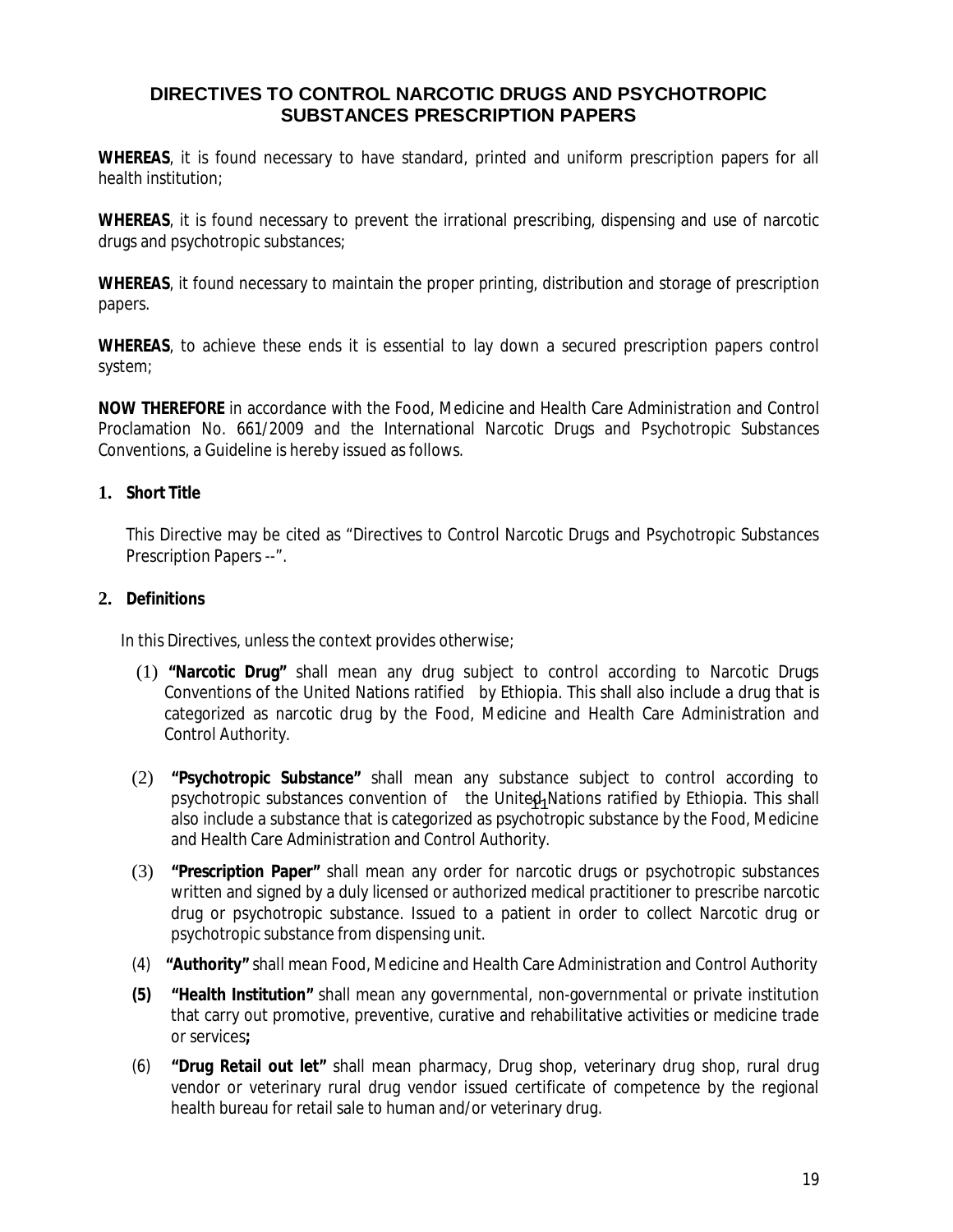- (7) **"Appropriate organ" means,** as the case may be, the Food, Medicine, Healthcare Administration and Control Authority or a regional government organ authorized to implement food, medicine and controllable health related institution administration and control activities at a region level or other organ authorized by law.
- **3. Executive Body**

The Authority, Branch offices of the authority Regional Health Bureaus shall be delegated to execute the Provisions of this Guideline.

- **4. The Need for Narcotic drugs and Psychotropic Substances Prescription Papers**
	- (1) In any Health Institution Narcotic drugs and Psychotropic Substances shall be prescribed using only special prescription paper meant for such drugs.
	- (2) Any Narcotic drug or Psychotropic Substance shall only be dispensed in accordance with Narcotic drug or psychotropic substance prescription properly written duly signed by an authorized medical practitioner.
- **5. Printing of the Prescription Papers**
	- (1) No institution shall print the prescription papers except the Authority.
	- (2) The Authority shall print prescription papers centrally which shall meet international standards and easy for control. (See Annex-2 and 3)
	- (3) The Authority shall keep safety stock and print new ones whenever necessary in order to ensure the continuity of the Service.
	- (4) The serial number of the newly printed prescription papers shall be continued from where the last one has stopped.
- **6. Use of Prescription Papers in Distribution Agencies**
- (1) Pharmaceutical fund and supply agency shall collect the prescriptions from the Authority, store optimum stocks and distribute for health institutions administratively under regional health bureaus.
- (2) The central branch of Pharmaceutical fund and supply agency shall store optimum stocks of the prescriptions and distribute for governmental, Non-governmental and private health institutions of Addis Ababa city under the Addis Ababa health bureau.
- (3) Any distribution agency authorized to handle the prescriptions shall sell the prescriptions if and only if the applicant present his/her requisition filled in form NPS/13/A attached with supporting letter from the regional health bureaus.
- (5) Every Distribution Agency shall store prescription papers and recording documents, the same way like narcotic drugs and psychotropic substances, in a strong locked cupboard or in a special room the key to which shall at all times remain in the possession of the technical head of the Agency.
	- (4) Every Distribution Agency shall send reports about the type, quantity and serial number of distributed prescription papers at the end of every quarter on Form NPS/05 to Food, Medicine and Health Care Administration and Control Authority.
- **7. Use of Prescription Papers in Regional Health Bureaus and District Health Departments**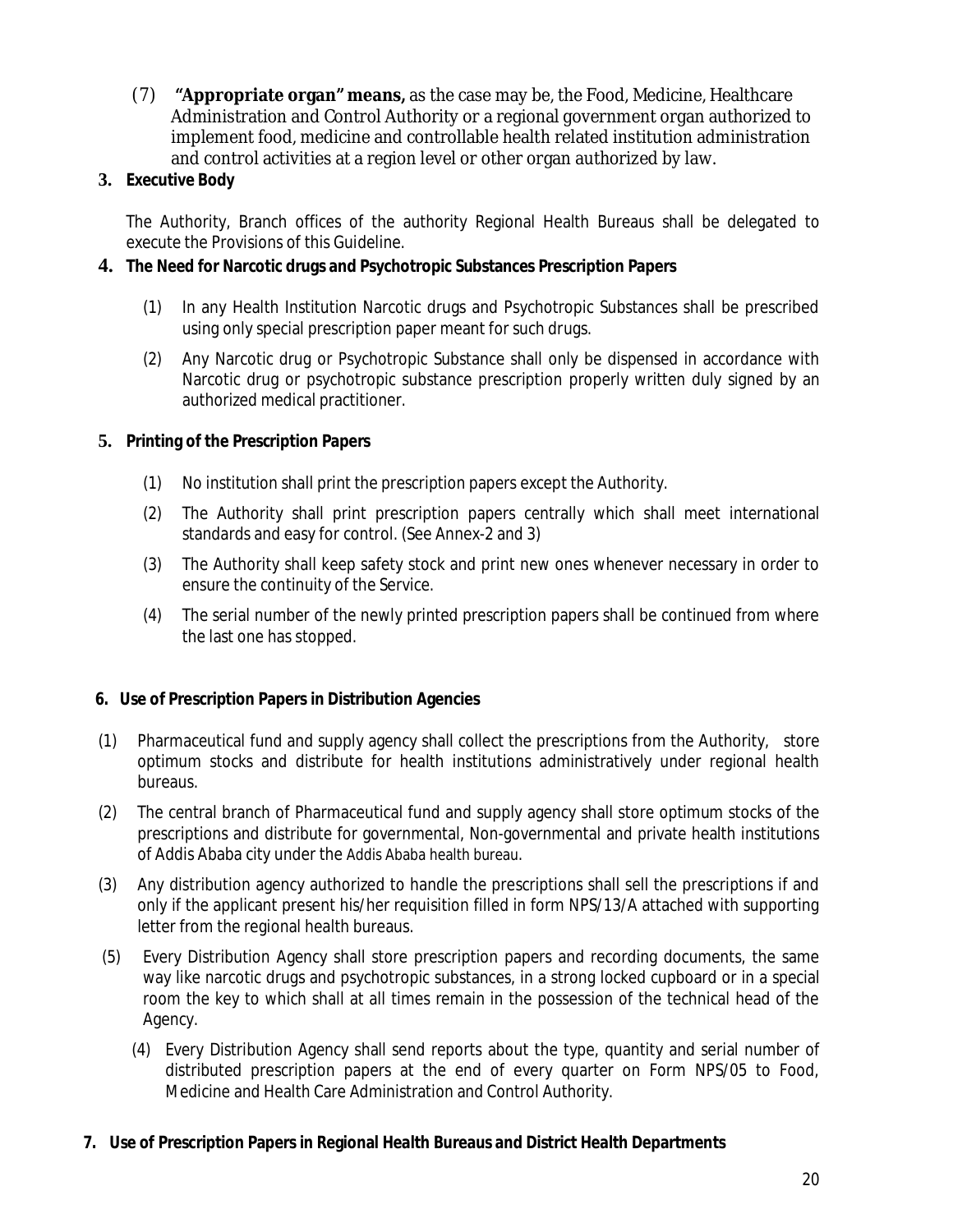The Regional Health Bureau shall.

- (1) Issue a supporting letter along with Form NPS/13/A to a health institution requesting purchase of prescription papers and shall send to the concerned Distribution Agency.
- (2) Check the storage conditions of prescription papers and recording documents in every health institutions and drug retail outlets which are found under its supervision..
- (3) Send reports of the quantity received, distributed, quantity in stock and serial number of prescription papers at the end of January, every year, on Form NPS/18 to the Authority.
- **8. Purchase of Prescription Papers**
	- (1) Any health institution authorized to handle prescription papers shall not purchase prescription papers from different distribution agencies except from one specified nearby distribution agency.
	- (2) Any Federal Health Institution under Ministry of Health, Governmental, and Nongovernmental and private health institution found in Addis Ababa City shall purchase prescription papers upon authorization by Addis Ababa health bureau in response to the purchase requisition.
	- (3) Any Governmental, Non-governmental and private health institutions under regional health bureaus shall purchase prescription papers upon authorization by the Regional health bureau in response to the purchase requisition.

15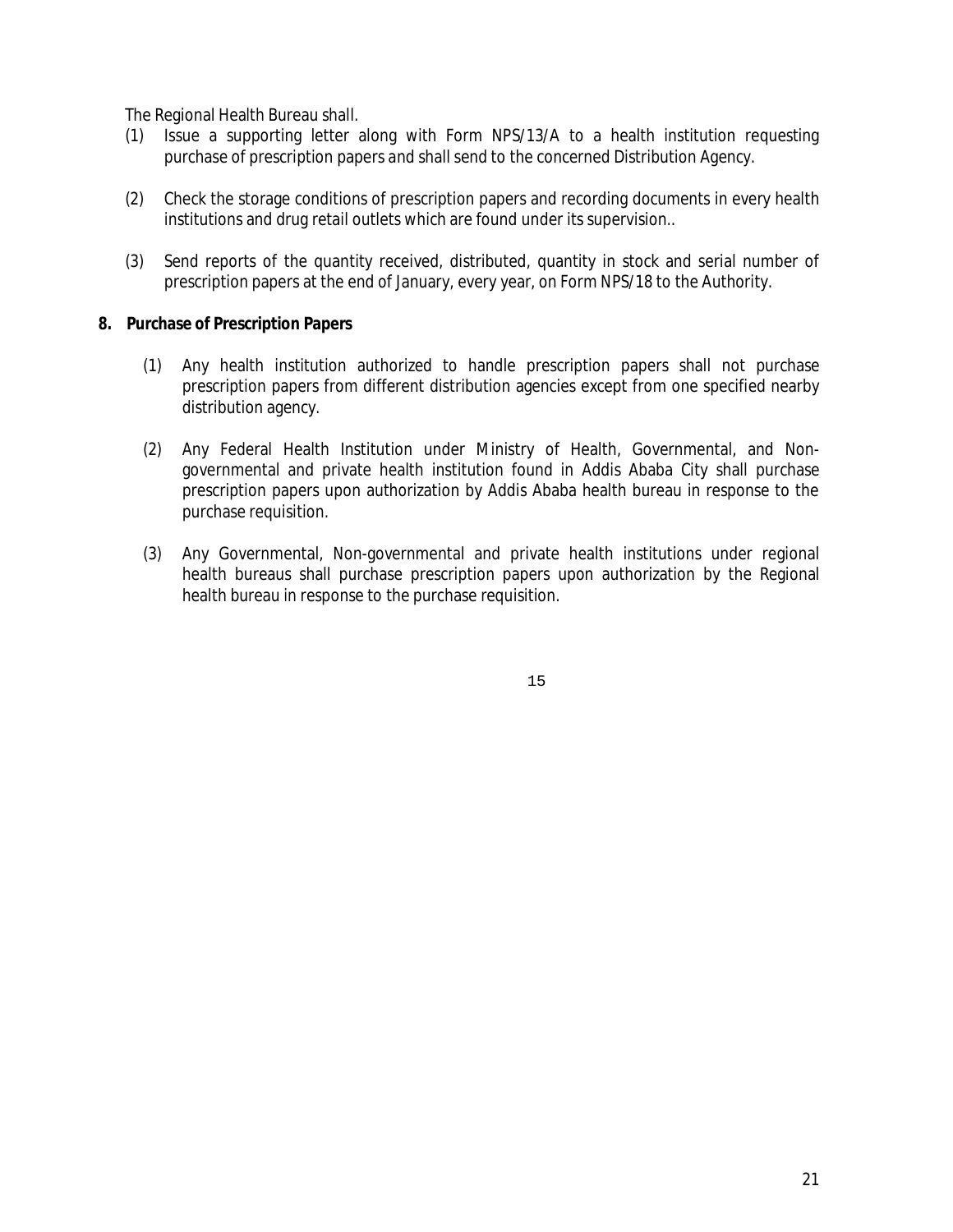- (4) The regional health bureaus shall issue prescription purchase permit and send to a distributing agency on the basis of the standard of service rendered and the type of narcotic drugs or psychotropic substances handled by the requesting institution.
- **9. Use of Prescription Papers in Health Institutions**
	- **(1) Prohibition**
		- (a) Prescribing narcotic drug on ordinary prescription other than narcotic drug prescription (Form NPS/16).
		- (b) Prescribing psychotropic substance on ordinary prescription other than psychotropic substance prescription (form NPS/17).
		- (c) Dispensing Narcotic drug or psychotropic substance with ordinary prescriptions other than those mentioned in this Article sub article 1(a) and a(b)
		- (d) Using Narcotic drug or psychotropic substance prescription to prescribe drugs other than those mentioned in this Article sub article 1(a) and 1 (b).
		- (e) Prescribing more than one type of drug in a single prescription paper.
		- (f) Dispensing a prescription containing narcotic drug or psychotropic substance after the elapsing of fifteen days as from the date on which it was issued.
		- (g) Disposing used/filed prescription papers by its own.
		- (h) Using the Narcotic drug or psychotropic substance prescriptions by a professional licensed to prescribe narcotic drug or psychotropic substance other than in the health institution he/she is working.
		- (i) Narcotic and psychotropic drugs cannot be prescribed on repeat prescriptions or under repeat dispensing schemes

#### **(2) Use of Prescription papers**

Any medical practitioner authorized/licensed to prescribe Narcotic drug or psychotropic substance shall: -

- (a) Write, the under mentioned requirements, at all times of prescribing.
	- The patient's full information; full name, sex, age, address, card no, diagnosis (ICD Code no), in patient room number and bed number.
	- The name, strength, dosage form, quantity and direction for use of the drug prescribed shall be written clearly.
	- His/her name, qualification, registration number, date prescribed and signature of the prescriber.
- (b) Fold wrongly written prescription paper and leave it intact with the pad.
- (b) Give the original copy of the prescription to the patient and keep the second copy within the pad.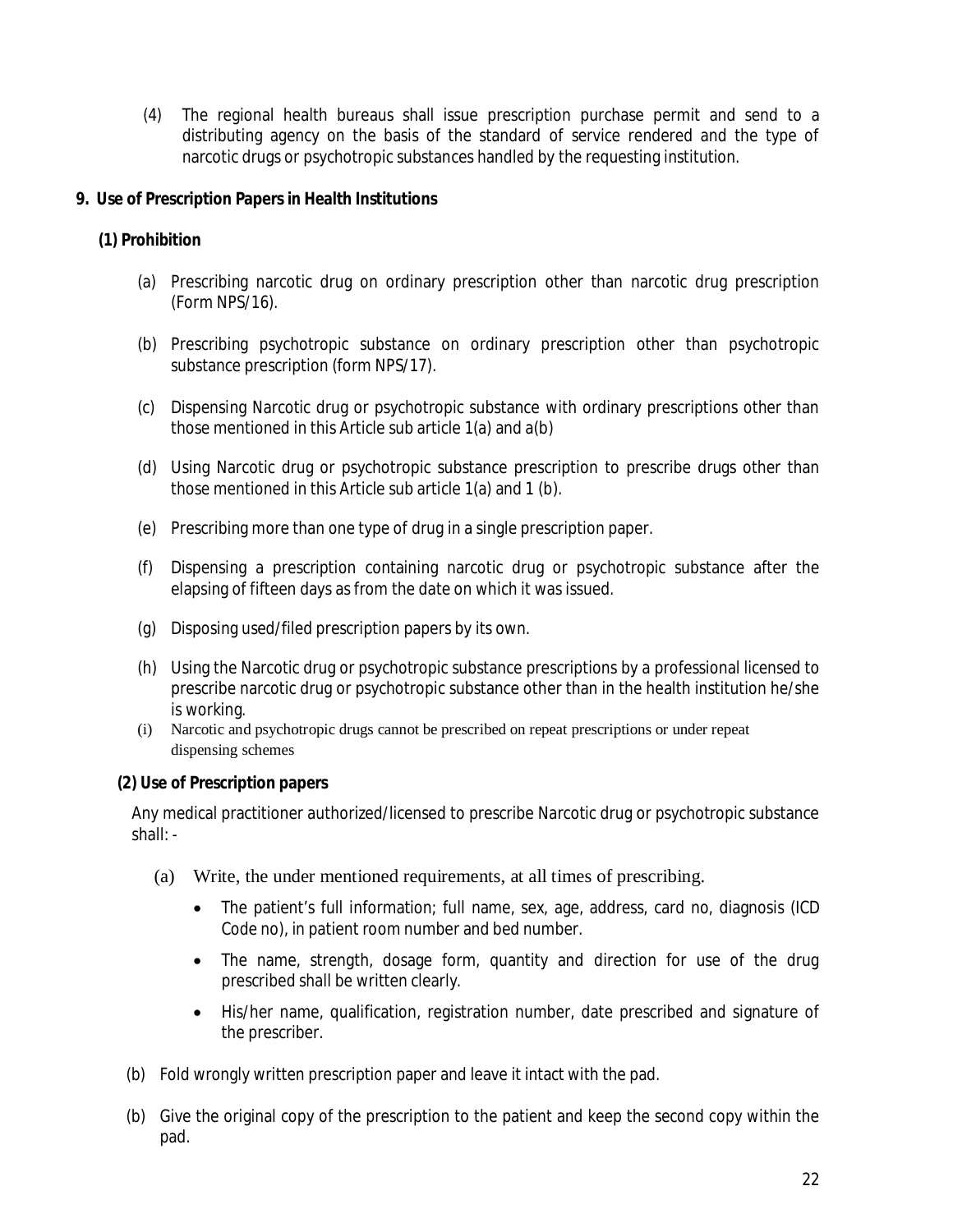- (d) Give prescription paper after the patient issue medical card, diagnosed and the drugs are recorded on the card.
- **(3) Dispensing of Narcotic drug or psychotropic substance (Filling of the Prescription).**

Any health institution and drug retail outlets authorized to handle Narcotic drugs and/or psychotropic substances shall fill a prescription if:

- (a) The information mentioned in this sub article 2(1a) are fulfilled and the seal of a health institution is stamped.
- (b) The prescription is not a copy or photocopy and in deleted
- (c) A narcotic drug or psychotropic substance is prescribed on its own prescription paper.
- (d) Not more than one type of narcotic drug or psychotropic substance is prescribed in a single prescription paper.
- (e) The serial number of the prescription paper is not deleted.
- (f) Fifteen days have not elapsed since the date on which it was issued.
- (g) The right drug is prescribed in the right prescription paper.
- (h) write your qualification, date dispensed and signature of the dispensers
- **(4) Storage**
	- (a) Prescription papers purchased by a hospital, health center or health station and used Prescription papers shall be stored in a strong locked cupboard or in a special room the key to which shall at all times remain in the possession of the pharmacist or authorized professional.
	- (b) The pharmacy section shall keep receipt and issue models; record and report books in accordance to sub article 4(a).
	- (c) Every ward shall keep prescription papers and record books in accordance to sub article 4(a) the key to which shall at all times remain in the possession of the head nurse or authorized professional.
	- (d) Used prescription papers should be kept for five years.

### **5. Distribution**

- (a) Hospital, health center or health station pharmacy section shall register receipt of Prescription papers on model 19 and shall put the seal of the health institution or pharmacy section on each prescription paper.
- (b) The pharmacy section shall issue and register on model 22 for the requisition forwarded in model 20 by ward head nurses or authorized professional.
- (c) Non-governmental health institution shall follow their own system of receiving and issuing (distribution) to perform the conditions mentioned under sub article 4(a) and 4(b).
- (d) Head nurses or authorized professionals shall distribute the prescription pads to prescribe, in their respective section, daily and shall collect them at the end of working hours.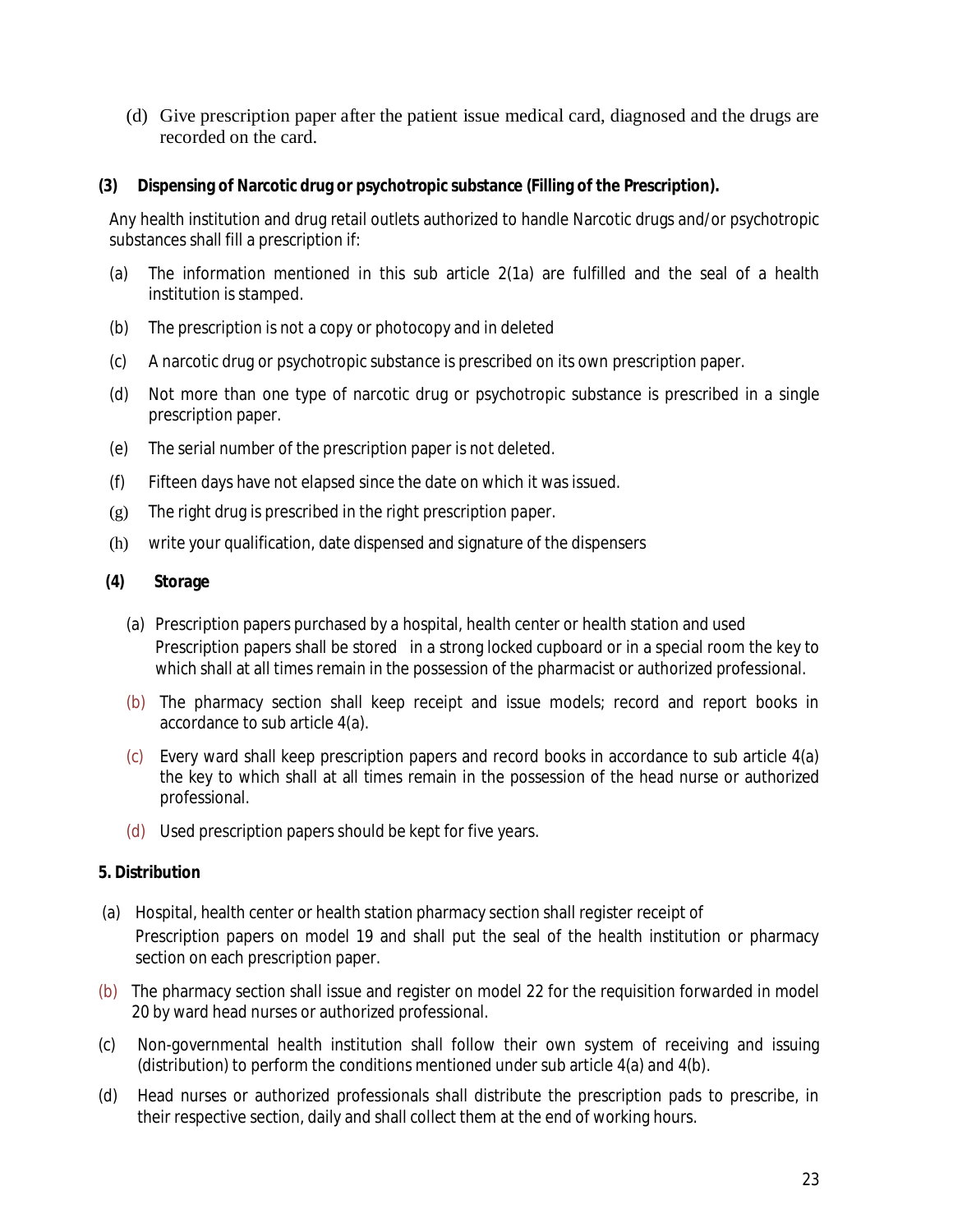- (e) The pharmacy section shall receive used prescription papers and shall issue on used ones in return.
- (f) One prescription pad from each type shall be issued at a time for every section.

### **(6) Records and Reports**

- (a) Every pharmacy section of a health institution shall keep records of:
	- 1. Prescription papers filled for outpatients on Form NPS/09/A and Form NPS/09/B;
	- 2. Prescription papers delivered to sections.
- (b) Every Health Institution shall send reports of purchased, used and quantity in stock of prescription papers at the end of December 31, every year, On Forms NPS/18 to Authority or Regional Health Bureaus.
- (c) The Regional Health Bureau shall compile the reports of all health institutions under it and send the summary of the reports up to January 31, every year, to the Authority.
- (d) The federal health institution under ministry of health shall send their report up to December 31, every year, directly to the authority.

Nongovernmental health institution shall keep records in accordance to the conditions mentioned above in 6(a), and if they are under regional health bureau or in Addis Ababa city shall send their report up to December 31, every year, to the regional health bureau and

**10. Instructions to be followed by Drug Retail Outlets**

- (e) Food, Medicine and Health Care Administration And control authority respectively.
- (1) Any drug retail outlet shall fill a prescription paper if the information mentioned in Article 9 sub article 3 is fulfilled.
- (2) Every drug retail outlet shall register the necessary information on form NPS/19 and keeps the prescription papers in a locked cupboard for five years. The drug retail outlets shall send their reports up to December 31 and June 30, twice a year, to Regional Health Bureaus. The Regional Health Bureaus shall compile the reports of all drug retail outlets under it and shall send up to January 31 and July 31, twice a year, to the Authority.
- (3) Every health institution shall inform the Authority, Regional health bureaus, the nearby health institution or Police Department about individuals or professionals who try to use the missing prescription papers from health institution on the next working day.
- (4) No drug retail outlet shall refill a prescription paper.
- (5) Every drug retail outlet shall write the name of the dispenser, signature and the date of dispensing for each filled prescription paper after dispensing a drug to a patient
- **11. Lost or Stolen Prescription Papers**

Any drug retail outlet shall inform the Authority or respective regional health bureau or the nearby Police Department about the stolen or lost unused prescription papers on the next working day.

**12. Disposal**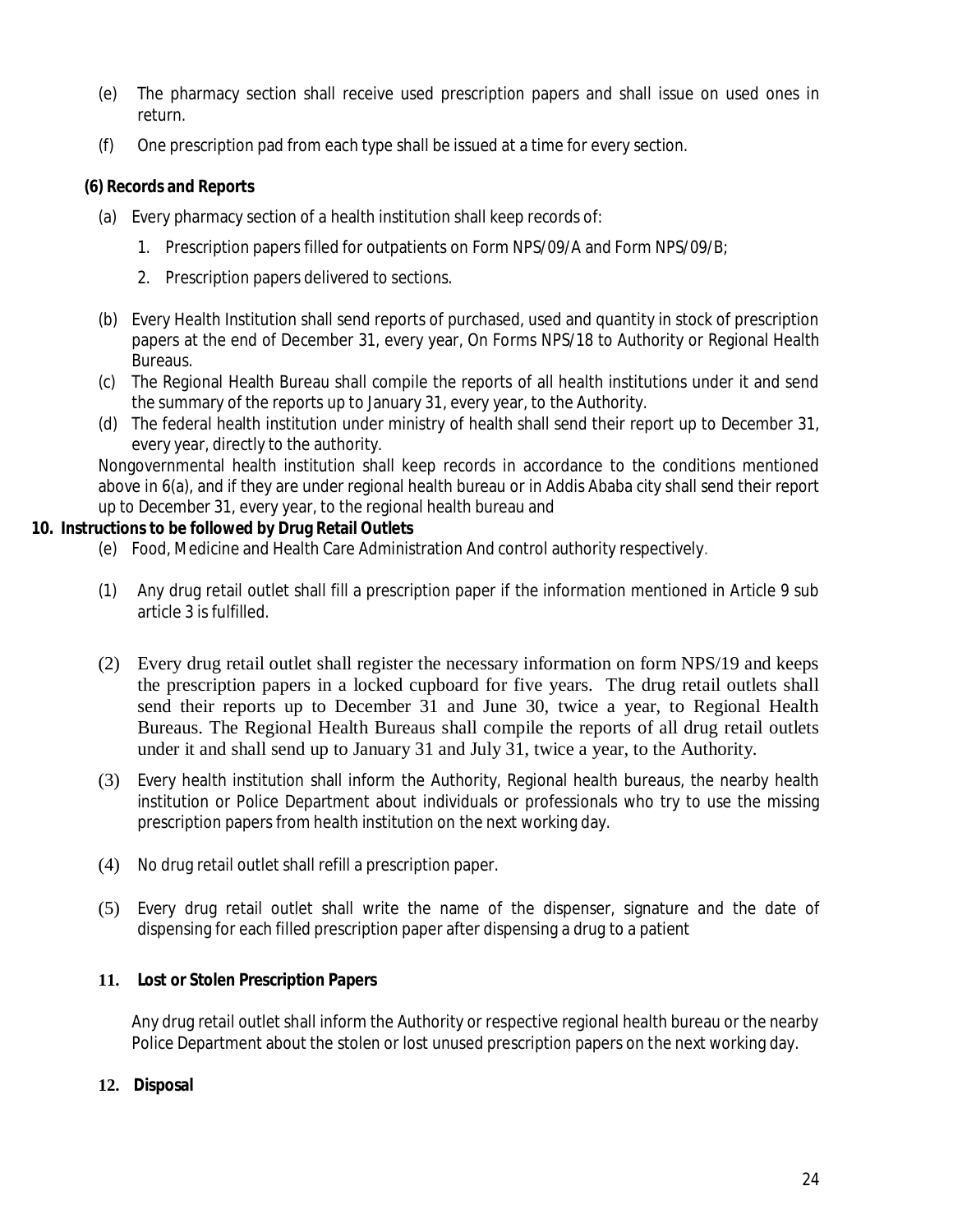Every drug retail outlet and health institution shall request the institution in charge of disposing expired or damaged drugs for the disposal of used prescription papers.

### **13. Penalty**

Any person or institution that fails to comply with this Guideline shall be punishable by law in accordance with proclamation no. 661/2009.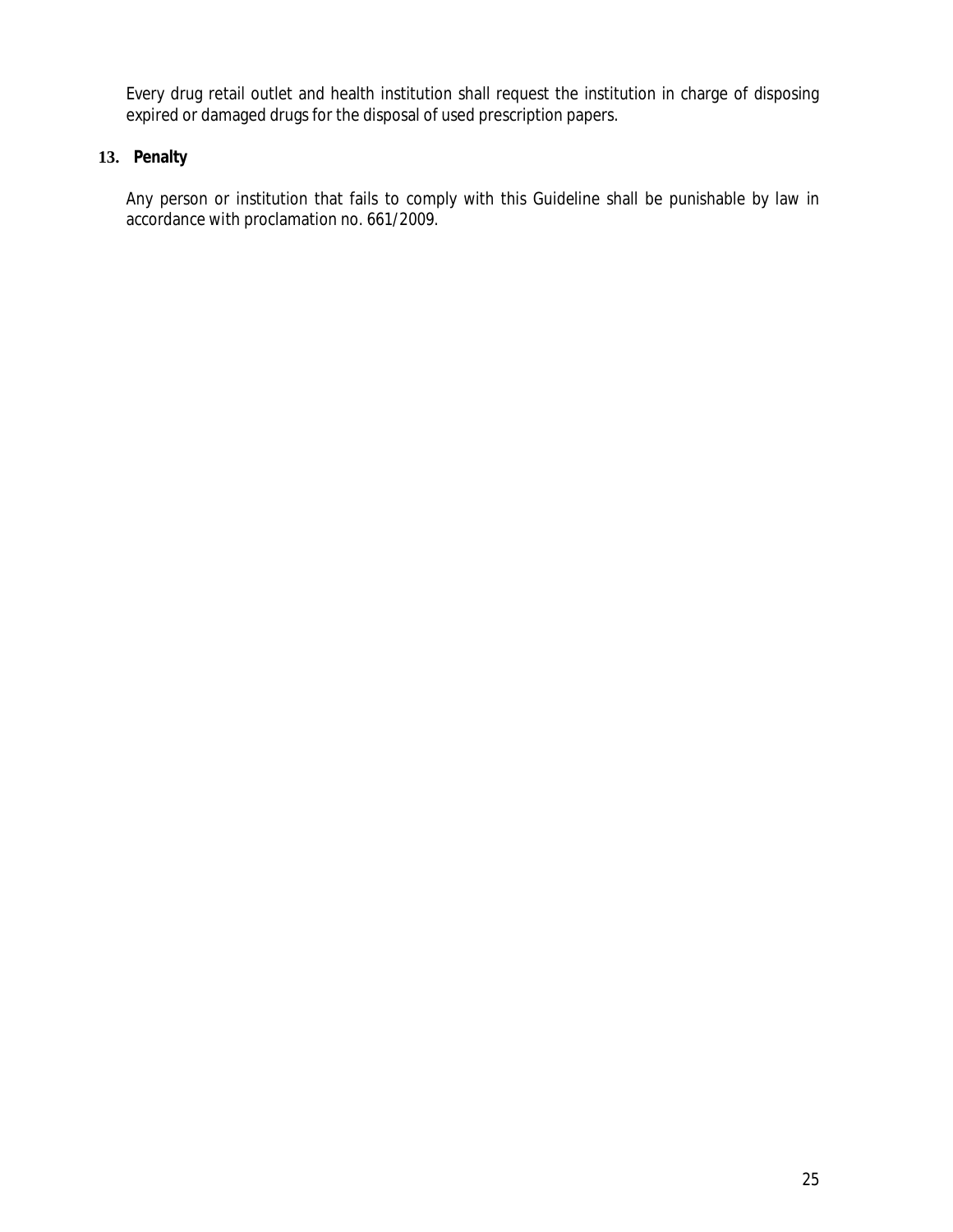### **ANNEX 1**

### **Health Institutions Authorized to handle Narcotic drug or Psychotropic prescription.**

| Se.No | Type of Health      |          | Type of prescription | Remark |
|-------|---------------------|----------|----------------------|--------|
|       | institution         | narcotic | psychotropic         |        |
|       | Hospital            | ✓        | ✓                    |        |
| 2     | Health center       | ✓        |                      |        |
| 3     | Clinic              |          |                      |        |
|       | Higher<br>$\bullet$ |          | $\checkmark$         |        |
|       | Medium              |          |                      |        |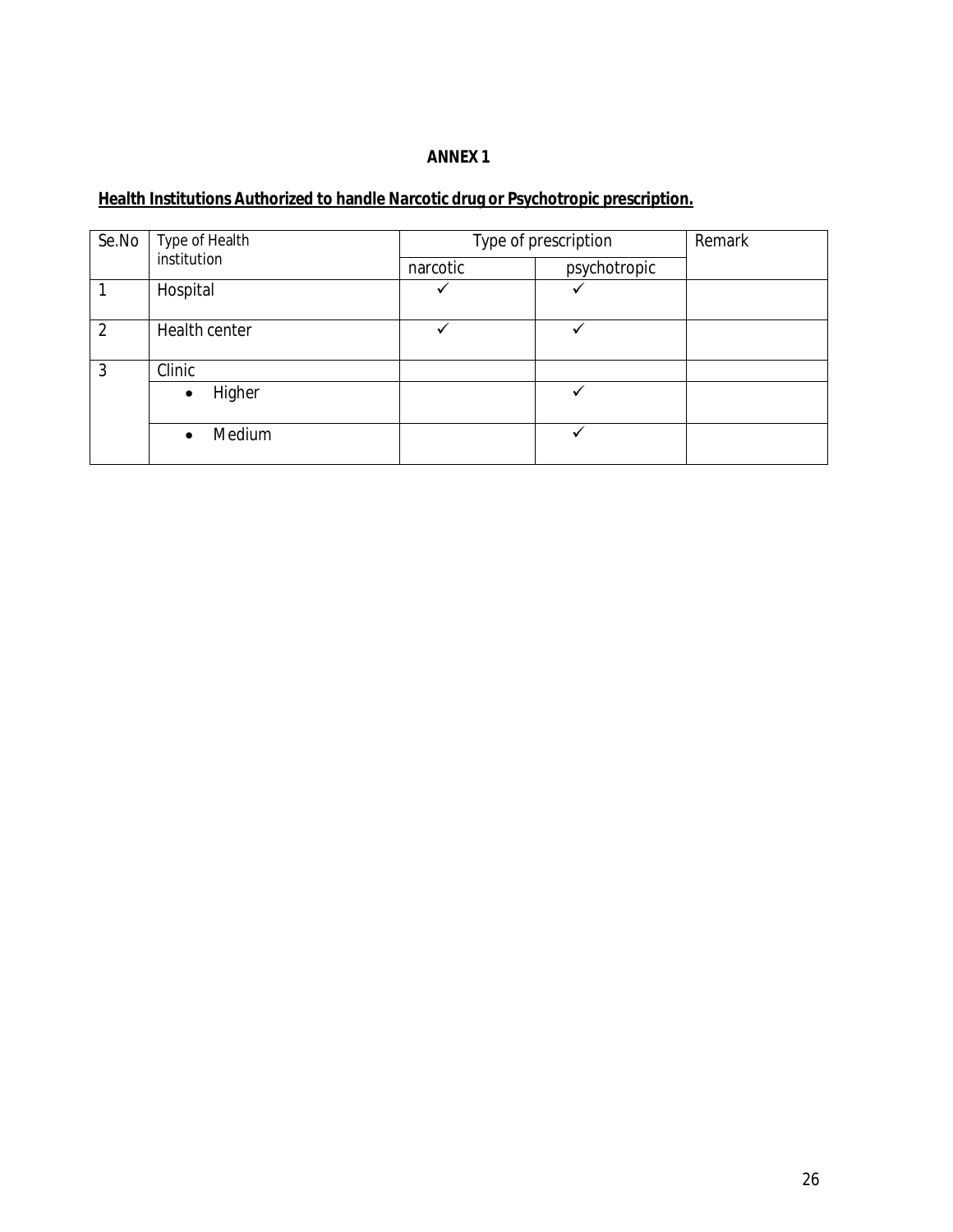|          | <b>Quarterly Statistics of Imports of Narcotic Drugs</b>                  |                |  |                                                                                                                                                                                                                                                                    |          |                      |             |                                    |                |        |  |
|----------|---------------------------------------------------------------------------|----------------|--|--------------------------------------------------------------------------------------------------------------------------------------------------------------------------------------------------------------------------------------------------------------------|----------|----------------------|-------------|------------------------------------|----------------|--------|--|
|          |                                                                           |                |  |                                                                                                                                                                                                                                                                    |          |                      |             |                                    |                |        |  |
|          |                                                                           |                |  | Address: Region __________________________ City/Town _______________                                                                                                                                                                                               |          |                      |             |                                    |                |        |  |
|          |                                                                           |                |  |                                                                                                                                                                                                                                                                    |          |                      |             |                                    |                |        |  |
|          | These statistics relates to the ______ quarter of the calendar year _____ |                |  |                                                                                                                                                                                                                                                                    |          |                      |             |                                    |                |        |  |
|          |                                                                           |                |  |                                                                                                                                                                                                                                                                    | Quantity |                      |             | Stock                              | Import         | Remark |  |
| Ser. No. | Narcotic<br>Drug                                                          | Dosage<br>Form |  | At the<br>$\frac{25}{50}$ and the Beginning<br>$\frac{1}{50}$ of the discrepance of the discrete set of the discrete set of the discrete set of the discrete set of the discrete set of the discrete set of the discrete set of the discrete set<br>the<br>Quarter | Imported | Locally<br>Purchased | Distributed | at the<br>end of<br>the<br>quarter | Permit/<br>No. |        |  |
|          |                                                                           |                |  |                                                                                                                                                                                                                                                                    |          |                      |             |                                    |                |        |  |
|          |                                                                           |                |  |                                                                                                                                                                                                                                                                    |          |                      |             |                                    |                |        |  |
|          |                                                                           |                |  |                                                                                                                                                                                                                                                                    |          |                      |             |                                    |                |        |  |
|          |                                                                           |                |  |                                                                                                                                                                                                                                                                    |          |                      |             |                                    |                |        |  |
|          |                                                                           |                |  |                                                                                                                                                                                                                                                                    |          |                      |             |                                    |                |        |  |
|          |                                                                           |                |  |                                                                                                                                                                                                                                                                    |          |                      |             |                                    |                |        |  |
|          |                                                                           |                |  |                                                                                                                                                                                                                                                                    |          |                      |             |                                    |                |        |  |
|          |                                                                           |                |  |                                                                                                                                                                                                                                                                    |          |                      |             |                                    |                |        |  |
|          |                                                                           |                |  |                                                                                                                                                                                                                                                                    |          |                      |             |                                    |                |        |  |
|          |                                                                           |                |  |                                                                                                                                                                                                                                                                    |          |                      |             |                                    |                |        |  |
|          |                                                                           |                |  |                                                                                                                                                                                                                                                                    |          |                      |             |                                    |                |        |  |

Remark:-Report on the following Narcotic drugs is required quarterly

- 1. Codeine Phosphate **4. Fentanyl**
- 
- 2. Morphine 5. Pethidine 5. Pethidine 5. Pethidine 5. Pethidine 5. Pethidine 5. Pethidine 5. Pethidine 5. Pethidine 5. Pethidine 5. Pethidine 5. Pethidine 5. Pethidine 5. Pethidine 5. Pethidine 5. Pethidine 5. Pethidine 5.
- -
	- 6. Others if present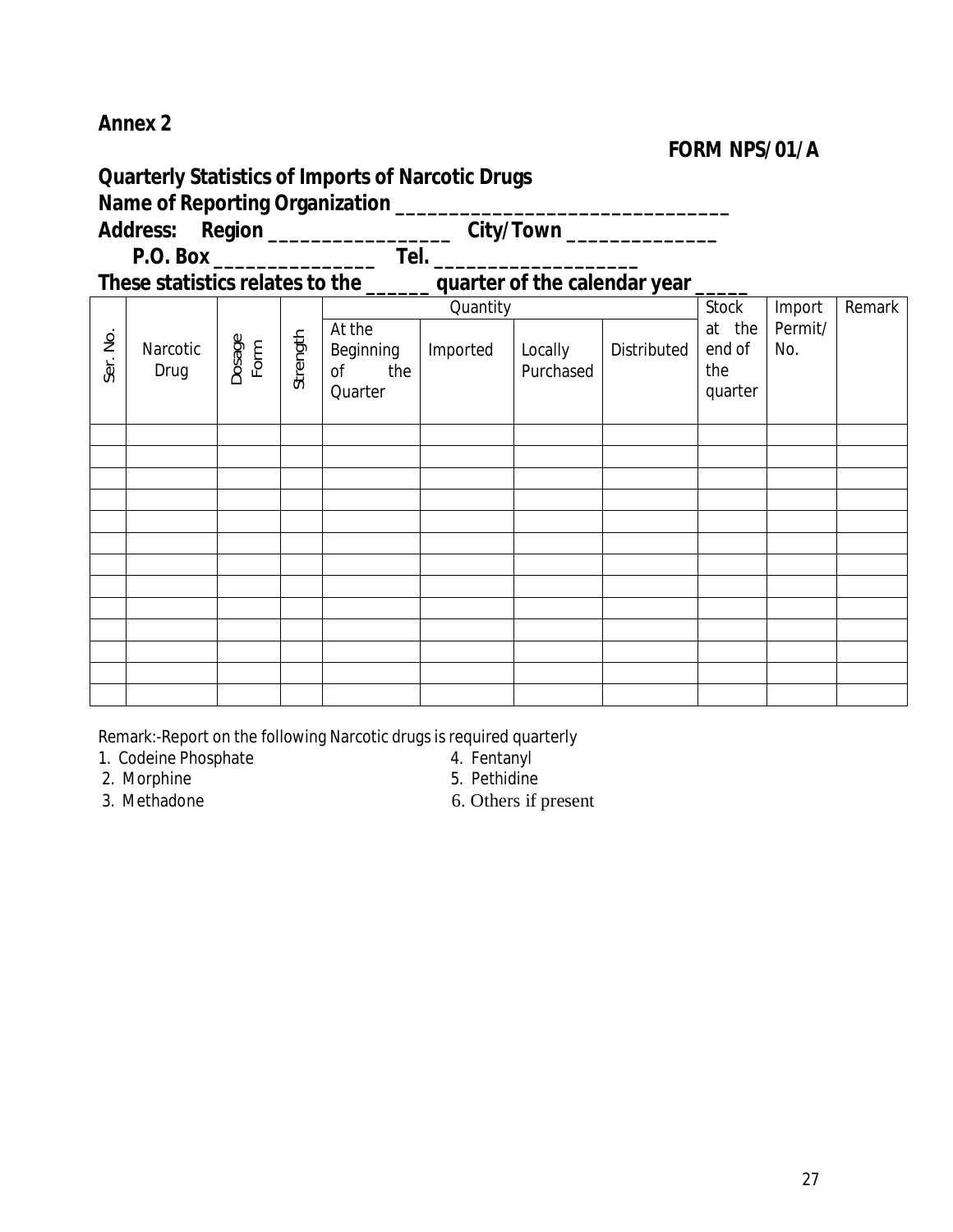**FORM NPS/01/B**

|          | Quarterly Statistics of imports of<br>Psychotropic substances<br>These statistics relates to the ______ quarter of the calendar year _____ |                |          |                                          |          |                      |             |                                    |                |        |
|----------|--------------------------------------------------------------------------------------------------------------------------------------------|----------------|----------|------------------------------------------|----------|----------------------|-------------|------------------------------------|----------------|--------|
|          |                                                                                                                                            |                |          |                                          | Quantity |                      |             | Stock                              | Import         | Remark |
| Ser. No. | Psychotro<br>pic<br>Substance<br>$\mathcal{S}/$<br>Drugs                                                                                   | Dosage<br>Form | Strength | At the<br>Beginning<br>of the<br>Quarter | Imported | Locally<br>Purchased | Distributed | at the<br>end of<br>the<br>quarter | Permit/<br>No. |        |
|          |                                                                                                                                            |                |          |                                          |          |                      |             |                                    |                |        |
|          |                                                                                                                                            |                |          |                                          |          |                      |             |                                    |                |        |
|          |                                                                                                                                            |                |          |                                          |          |                      |             |                                    |                |        |
|          |                                                                                                                                            |                |          |                                          |          |                      |             |                                    |                |        |
|          |                                                                                                                                            |                |          |                                          |          |                      |             |                                    |                |        |
|          |                                                                                                                                            |                |          |                                          |          |                      |             |                                    |                |        |
|          |                                                                                                                                            |                |          |                                          |          |                      |             |                                    |                |        |
|          |                                                                                                                                            |                |          |                                          |          |                      |             |                                    |                |        |
|          |                                                                                                                                            |                |          |                                          |          |                      |             |                                    |                |        |

Remark: - Report on the following psychotropic drugs is required quarterly

1. Alprazolam 8. Pentobarbitone

- 
- 
- 
- 6. Oxazepam
- 7. Midazolam
- 2. Chlordiazepoxide 9. Phenobarbitone<br>
3. Clonazepam
	- 10. Temazepam
- 4. Diazepam 11. Other combination drugs containing<br>5. Medazepam 11. Other combination drugs containing<br>controlled psychotropic substances
	- controlled psychotropic substances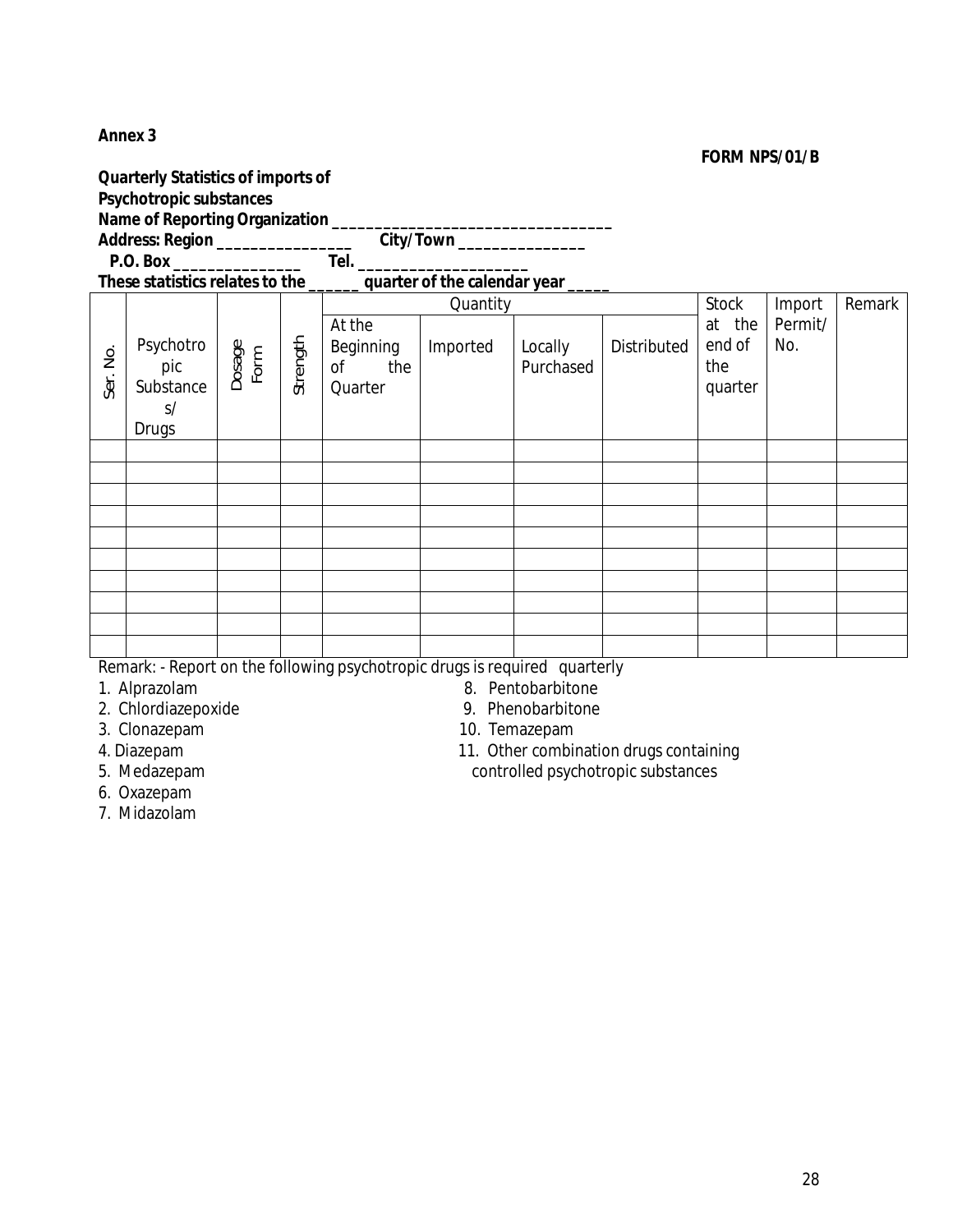**FORM NPS/02/A**

|                                                                           | Quarterly Statistics of Exports of Narcotic Drugs |                |          |                                          |          |                  |             |                                    |                |        |
|---------------------------------------------------------------------------|---------------------------------------------------|----------------|----------|------------------------------------------|----------|------------------|-------------|------------------------------------|----------------|--------|
|                                                                           |                                                   |                |          |                                          |          |                  |             |                                    |                |        |
|                                                                           |                                                   |                |          |                                          |          |                  |             |                                    |                |        |
| These statistics relates to the ______ quarter of the calendar year _____ |                                                   |                |          |                                          |          |                  |             |                                    |                |        |
|                                                                           |                                                   |                |          |                                          |          |                  |             |                                    |                |        |
|                                                                           |                                                   |                |          |                                          | Quantity |                  |             | Stock                              | export         | Remark |
| Ser. No.                                                                  | Narcotic<br>Drug                                  | Dosage<br>Form | Strength | At the<br>Beginning<br>of the<br>Quarter | Exported | Manufact<br>ured | Distributed | at the<br>end of<br>the<br>quarter | Permit/<br>No. |        |
|                                                                           |                                                   |                |          |                                          |          |                  |             |                                    |                |        |
|                                                                           |                                                   |                |          |                                          |          |                  |             |                                    |                |        |
|                                                                           |                                                   |                |          |                                          |          |                  |             |                                    |                |        |
|                                                                           |                                                   |                |          |                                          |          |                  |             |                                    |                |        |
|                                                                           |                                                   |                |          |                                          |          |                  |             |                                    |                |        |
|                                                                           |                                                   |                |          |                                          |          |                  |             |                                    |                |        |
|                                                                           |                                                   |                |          |                                          |          |                  |             |                                    |                |        |
|                                                                           |                                                   |                |          |                                          |          |                  |             |                                    |                |        |
|                                                                           |                                                   |                |          |                                          |          |                  |             |                                    |                |        |
|                                                                           |                                                   |                |          |                                          |          |                  |             |                                    |                |        |
|                                                                           |                                                   |                |          |                                          |          |                  |             |                                    |                |        |
|                                                                           |                                                   |                |          |                                          |          |                  |             |                                    |                |        |
|                                                                           |                                                   |                |          |                                          |          |                  |             |                                    |                |        |

Remark:-Report on the following Narcotic drugs is required quarterly<br>1. Codeine Phosphate 4. Fentanyl

- 1. Codeine Phosphate<br>
2. Morphine<br>
2. Morphine<br>
4. Fethidine
- 2. Morphine

- 
- 3. Methadone 6. Others if present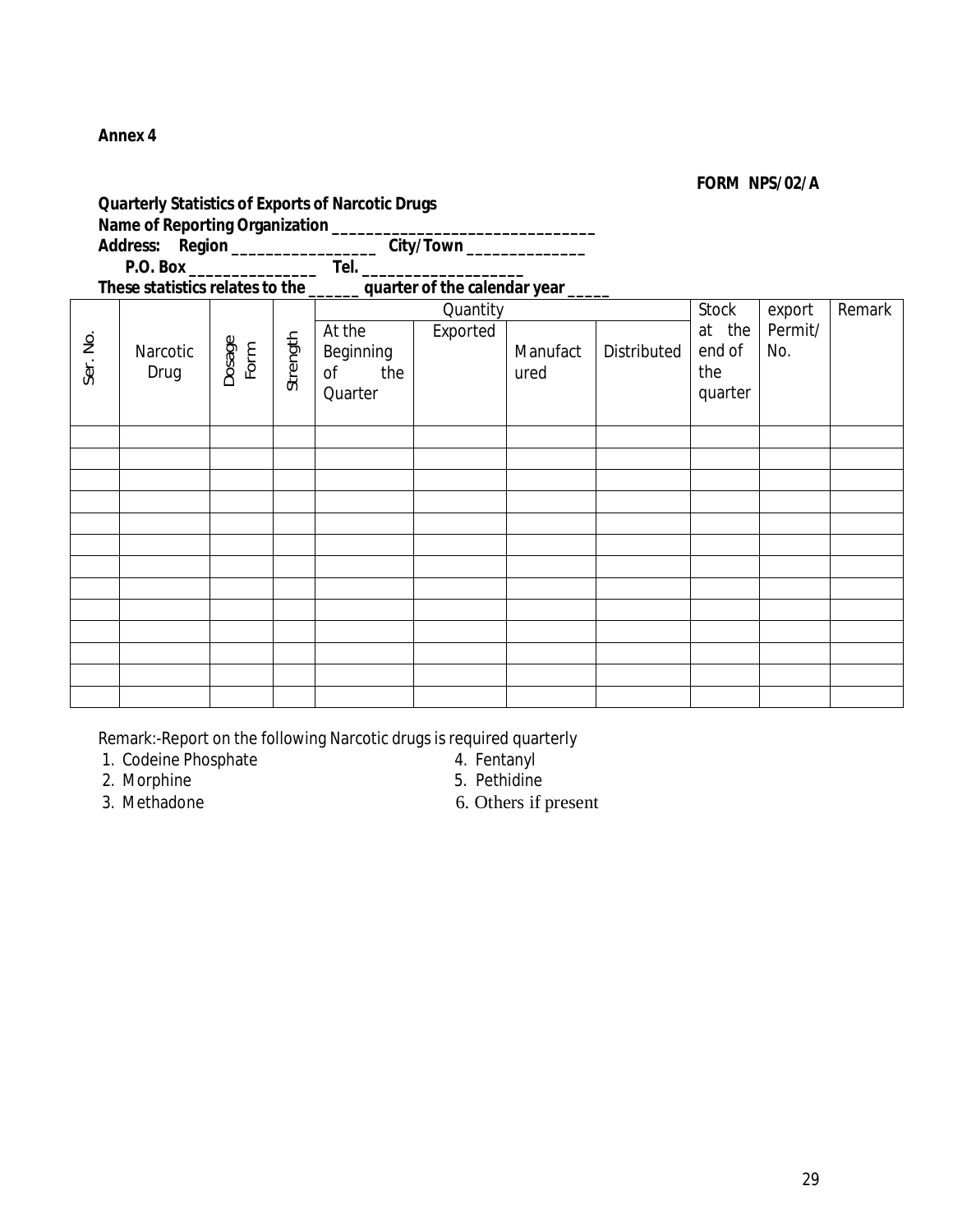|                                                                                                                                                                                                                                                | Quarterly Statistics of Exports of                      |                |          |                                          |          |                  |             |                                    |                |        |
|------------------------------------------------------------------------------------------------------------------------------------------------------------------------------------------------------------------------------------------------|---------------------------------------------------------|----------------|----------|------------------------------------------|----------|------------------|-------------|------------------------------------|----------------|--------|
|                                                                                                                                                                                                                                                | Psychotropic substances                                 |                |          |                                          |          |                  |             |                                    |                |        |
|                                                                                                                                                                                                                                                |                                                         |                |          |                                          |          |                  |             |                                    |                |        |
|                                                                                                                                                                                                                                                |                                                         |                |          |                                          |          |                  |             |                                    |                |        |
|                                                                                                                                                                                                                                                |                                                         |                |          |                                          |          |                  |             |                                    |                |        |
| Address: Region City/Town City/Town City/Town P.O. Box Figure 2. These statistics relates to the Contract Contract Contract Contract Contract Contract Contract Contract Contract Contract Contract Contract Contract Contract<br><b>Stock</b> |                                                         |                |          |                                          |          |                  |             |                                    |                |        |
|                                                                                                                                                                                                                                                |                                                         |                |          |                                          | Quantity |                  |             |                                    | Export         | Remark |
| Ser. No.                                                                                                                                                                                                                                       | Psychotro<br>pic<br>Substance<br>$\mathsf{s}/$<br>Drugs | Dosage<br>Form | Strength | At the<br>Beginning<br>of the<br>Quarter | Exported | Manufact<br>ured | Distributed | at the<br>end of<br>the<br>quarter | Permit/<br>No. |        |
|                                                                                                                                                                                                                                                |                                                         |                |          |                                          |          |                  |             |                                    |                |        |
|                                                                                                                                                                                                                                                |                                                         |                |          |                                          |          |                  |             |                                    |                |        |
|                                                                                                                                                                                                                                                |                                                         |                |          |                                          |          |                  |             |                                    |                |        |
|                                                                                                                                                                                                                                                |                                                         |                |          |                                          |          |                  |             |                                    |                |        |
|                                                                                                                                                                                                                                                |                                                         |                |          |                                          |          |                  |             |                                    |                |        |
|                                                                                                                                                                                                                                                |                                                         |                |          |                                          |          |                  |             |                                    |                |        |
|                                                                                                                                                                                                                                                |                                                         |                |          |                                          |          |                  |             |                                    |                |        |
|                                                                                                                                                                                                                                                |                                                         |                |          |                                          |          |                  |             |                                    |                |        |
|                                                                                                                                                                                                                                                |                                                         |                |          |                                          |          |                  |             |                                    |                |        |
|                                                                                                                                                                                                                                                |                                                         |                |          |                                          |          |                  |             |                                    |                |        |

Remark: - Report on the following psychotropic drugs is required quarterly<br>1. Alprazolam 8. Pentobarbitone

- 
- 2. Chlordiazepoxide 1992 12. Chlordiazepoxide 12. Phenobarbitone 10. Temazepam
- 
- 
- 
- 6. Oxazepam
- 7. Midazolam
- 8. Pentobarbitone
- 
- 
- 3. Clonazepam 10. Temazepam 10. Temazepam 11. Other combined a series and the series of the series of the series of the series of the series of the series of the series of the series of the series of the series of the seri 4. Diazepam 11. Other combination drugs containing<br>5. Medazepam controlled psychotropic substances
	- controlled psychotropic substances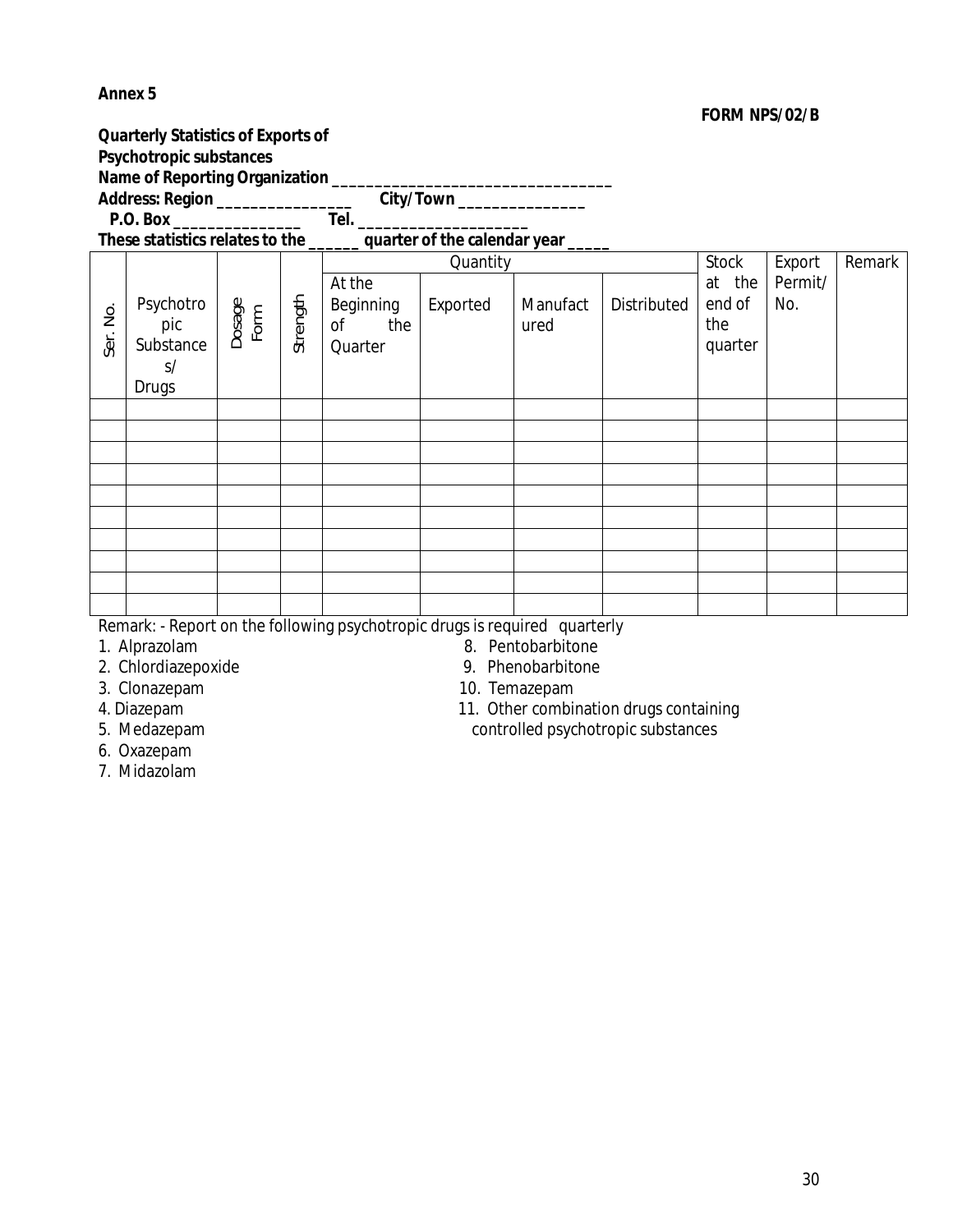|      | Quarterly Statistics of distributed<br>Narcotic Drugs |               |                           |        |          |                            |        |
|------|-------------------------------------------------------|---------------|---------------------------|--------|----------|----------------------------|--------|
| Ser. | Narcotic Drugs   Strength                             | Dosage   Date |                           | Issued | Quantity | Issuing/                   | Remark |
| No   |                                                       | form          | of<br><i><b>Issue</b></i> | to     | Issued   | transfer<br>Voucher<br>No. |        |
|      |                                                       |               |                           |        |          |                            |        |
|      |                                                       |               |                           |        |          |                            |        |
|      |                                                       |               |                           |        |          |                            |        |
|      |                                                       |               |                           |        |          |                            |        |
|      |                                                       |               |                           |        |          |                            |        |
|      |                                                       |               |                           |        |          |                            |        |
|      |                                                       |               |                           |        |          |                            |        |
|      |                                                       |               |                           |        |          |                            |        |
|      |                                                       |               |                           |        |          |                            |        |
|      |                                                       |               |                           |        |          |                            |        |
|      |                                                       |               |                           |        |          |                            |        |

Remark: - Report on the following Narcotic Drugs is required quarterly.

1. Codeine Phosphate **4. Fentanyl** 

2. Morphine 2. Morphine 5. Pethidine 3. Methadone 3. Methadone 3. Methodoxe 3. Methodoxe 3. Methodoxe 3. Methodoxe 3. Methodoxe 3. Methodoxe 3. Methodoxe 3. Methodoxe 3. Methodoxe 3. Methodoxe 3. Methodoxe 3. Methodoxe 3.

6. Others if present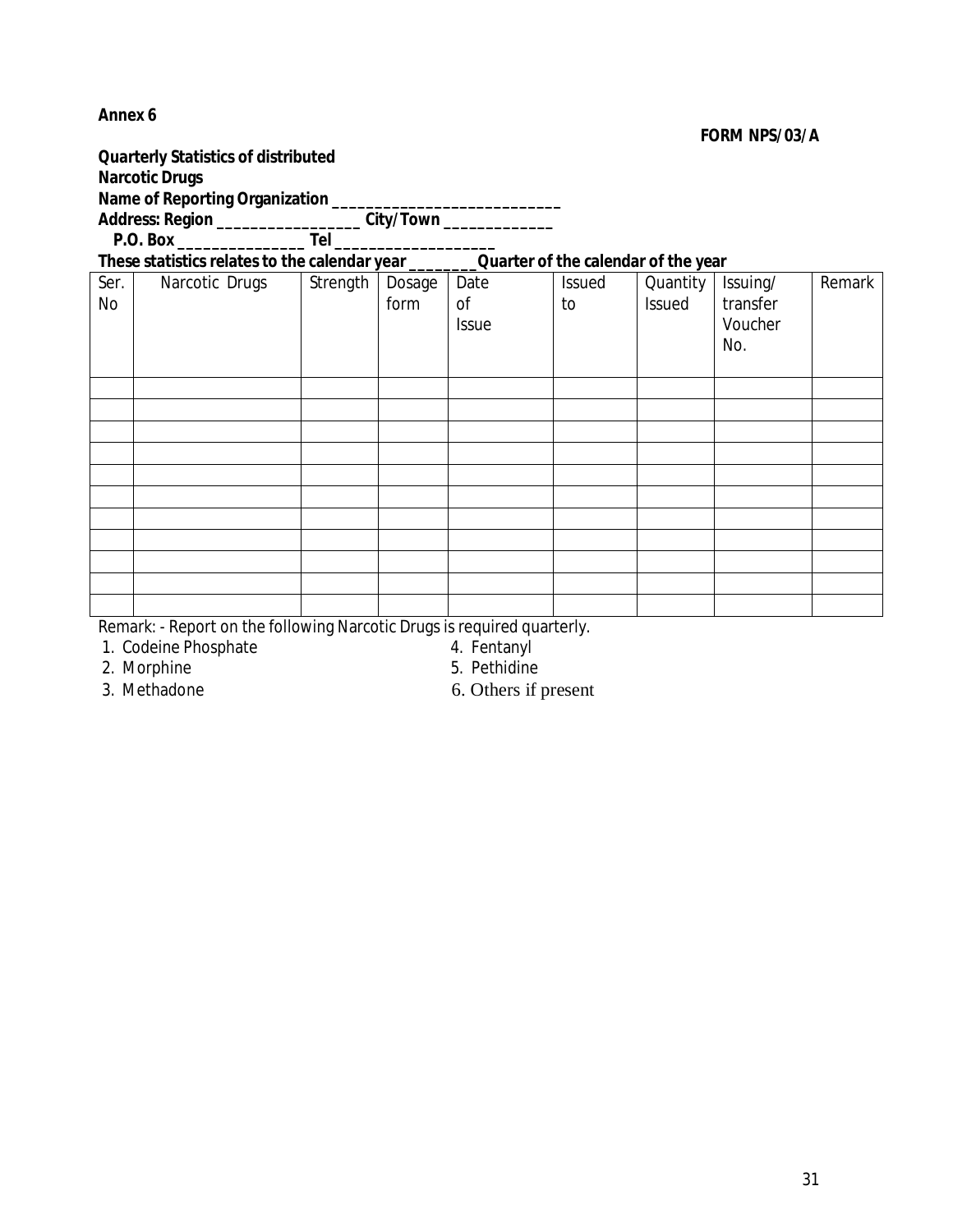| Quarterly Statistics of distributed<br>Psychotropic Substances |                                |  |                     |              |        |               |          |        |  |
|----------------------------------------------------------------|--------------------------------|--|---------------------|--------------|--------|---------------|----------|--------|--|
|                                                                | Ser.   Psychotropic   Strength |  | Dosage $\vert$ Date |              | Issued | Quantity      | Issuing/ | Remark |  |
| No                                                             | substances                     |  | form                | of           | to     | <b>Issued</b> | transfer |        |  |
|                                                                |                                |  |                     | <b>Issue</b> |        |               | Voucher  |        |  |
|                                                                |                                |  |                     |              |        |               | No.      |        |  |
|                                                                |                                |  |                     |              |        |               |          |        |  |
|                                                                |                                |  |                     |              |        |               |          |        |  |
|                                                                |                                |  |                     |              |        |               |          |        |  |
|                                                                |                                |  |                     |              |        |               |          |        |  |
|                                                                |                                |  |                     |              |        |               |          |        |  |
|                                                                |                                |  |                     |              |        |               |          |        |  |
|                                                                |                                |  |                     |              |        |               |          |        |  |
|                                                                |                                |  |                     |              |        |               |          |        |  |
|                                                                |                                |  |                     |              |        |               |          |        |  |
|                                                                |                                |  |                     |              |        |               |          |        |  |
|                                                                |                                |  |                     |              |        |               |          |        |  |
|                                                                |                                |  |                     |              |        |               |          |        |  |

Remark: - Report on the following Psychotropic Substances is required quarterly<br>1. Alprazolam 7. Pentazocine

2. Chlordiazepoxide<br>3. Diazepam

- 
- 
- 
- 
- 
- 1. Alprazolam 7. Pentazocine<br>
2. Chlordiazepoxide 8. Pentobarbitone
- 3. Diazepam 9. Phenobarbitone<br>
4. Medazepam 10. Temazepam

4. Medazepam 10. Temazepam

11. Other combination drugs

6. Midazolam Containing controlled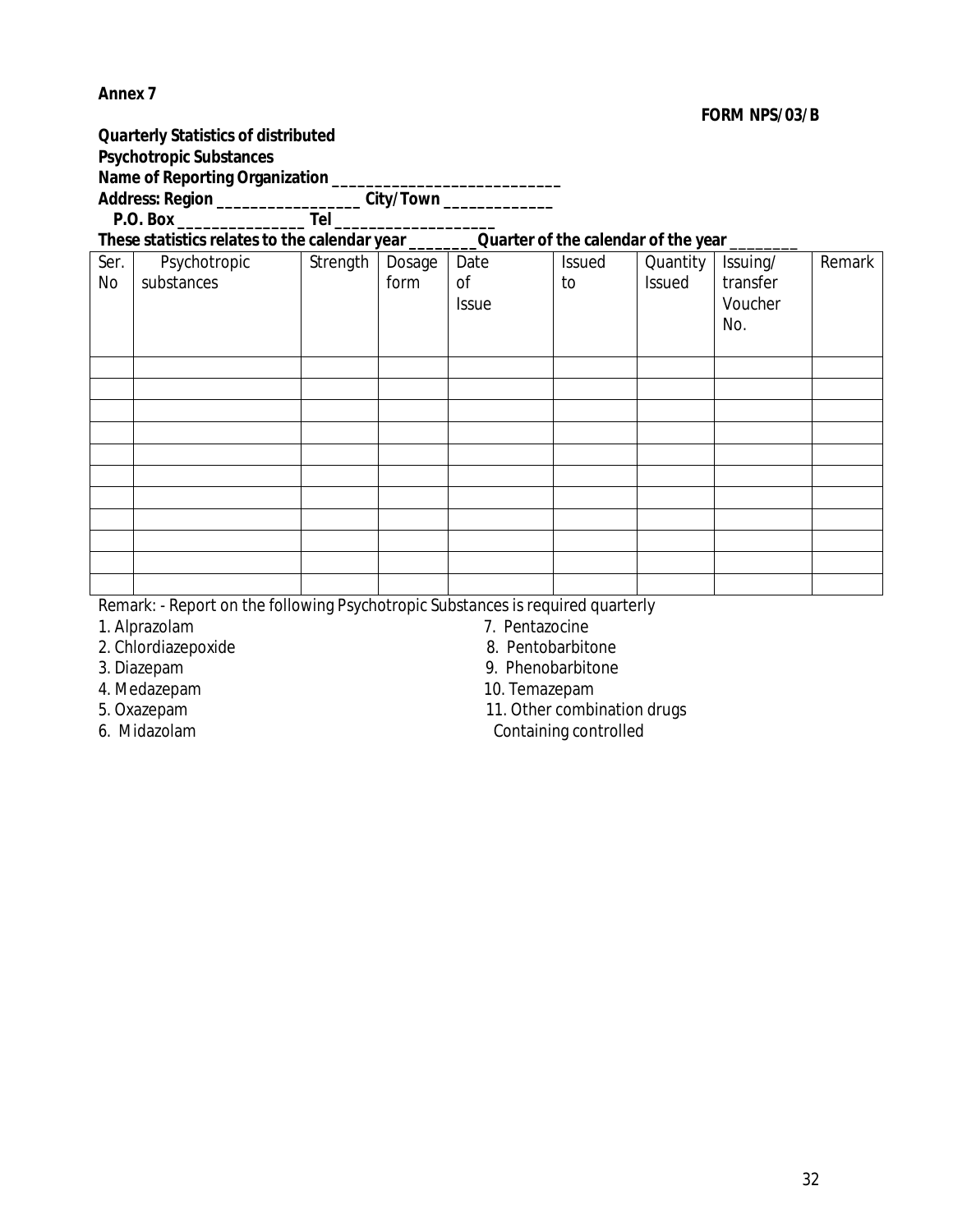**Form NPS/02/D**

|          | <b>Raw Materials</b>                   |                                | Annual Statistics of Psychotropic and Narcotic                       |                                      |                     |                                    |                         |                                                                  |                    |
|----------|----------------------------------------|--------------------------------|----------------------------------------------------------------------|--------------------------------------|---------------------|------------------------------------|-------------------------|------------------------------------------------------------------|--------------------|
|          |                                        |                                |                                                                      |                                      |                     |                                    |                         |                                                                  |                    |
|          |                                        |                                |                                                                      |                                      |                     |                                    |                         |                                                                  |                    |
|          |                                        |                                |                                                                      |                                      |                     |                                    |                         |                                                                  |                    |
|          |                                        |                                | These statistics relates to the calendar of the year _______________ |                                      |                     |                                    |                         |                                                                  |                    |
|          |                                        |                                | Balance                                                              | Quantity<br><b>Contract Contract</b> |                     | <b>Stock</b>                       |                         |                                                                  |                    |
| Ser. No. | Description<br>of the raw<br>materials | Type of raw<br>materia<br>Unit | at the<br>beginning<br>of the<br>year                                | Imported                             | Consumed<br>/Issued | at the<br>end of<br>the<br>quarter | Import<br>permit<br>no. | <b>Issuing</b><br>$\prime$<br>transfe<br>r<br>vouch<br>er<br>no. | Re<br>m<br>ar<br>k |
|          |                                        |                                |                                                                      |                                      |                     |                                    |                         |                                                                  |                    |
|          |                                        |                                |                                                                      |                                      |                     |                                    |                         |                                                                  |                    |
|          |                                        |                                |                                                                      |                                      |                     |                                    |                         |                                                                  |                    |
|          |                                        |                                |                                                                      |                                      |                     |                                    |                         |                                                                  |                    |
|          |                                        |                                |                                                                      |                                      |                     |                                    |                         |                                                                  |                    |
|          |                                        |                                |                                                                      |                                      |                     |                                    |                         |                                                                  |                    |
|          |                                        |                                |                                                                      |                                      |                     |                                    |                         |                                                                  |                    |
|          |                                        |                                |                                                                      |                                      |                     |                                    |                         |                                                                  |                    |
|          |                                        |                                |                                                                      |                                      |                     |                                    |                         |                                                                  |                    |
|          |                                        |                                |                                                                      |                                      |                     |                                    |                         |                                                                  |                    |

Remark: - Report on all controlled Narcotic and Psychotropic Raw Materials is required quarterly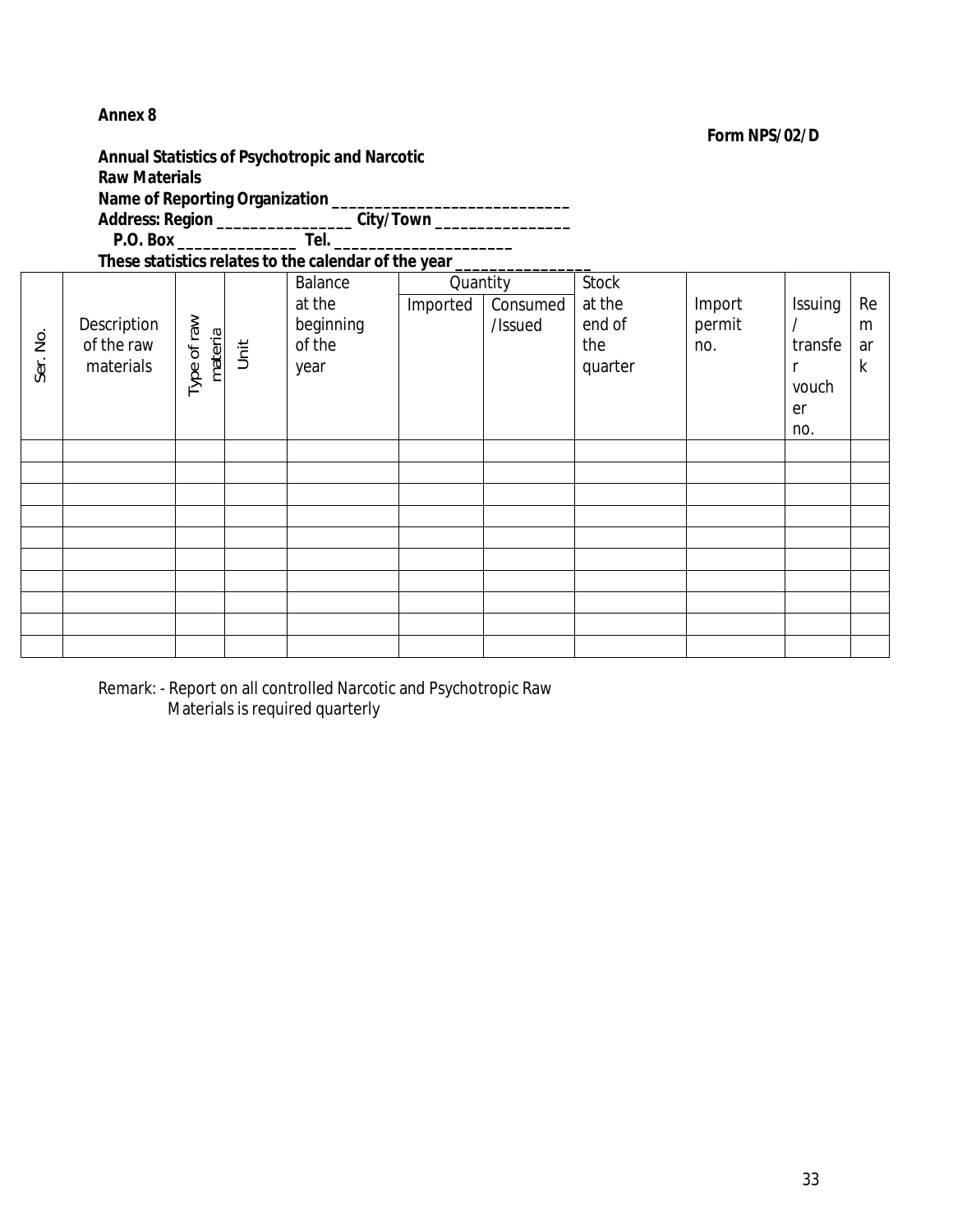#### FORM NPS/01/D

#### **Quarterly Statistics of Manufactured Narcotic Drugs**

Name of Reporting Organization \_\_\_\_\_\_\_\_\_\_\_\_\_\_\_\_\_\_\_\_\_\_\_\_\_\_\_\_\_\_\_

|          |                  |                                    |  | Quantity                    |                              |             | Stock                              | Import         | Remark |
|----------|------------------|------------------------------------|--|-----------------------------|------------------------------|-------------|------------------------------------|----------------|--------|
| Ser. No. | Narcotic<br>Drug | Dosage<br>Form<br>Strength<br>unit |  | At the<br>of the<br>Quarter | Beginning   manufactur<br>ed | Distributed | at the<br>end of<br>the<br>quarter | Permit/<br>No. |        |
|          |                  |                                    |  |                             |                              |             |                                    |                |        |
|          |                  |                                    |  |                             |                              |             |                                    |                |        |
|          |                  |                                    |  |                             |                              |             |                                    |                |        |
|          |                  |                                    |  |                             |                              |             |                                    |                |        |
|          |                  |                                    |  |                             |                              |             |                                    |                |        |
|          |                  |                                    |  |                             |                              |             |                                    |                |        |
|          |                  |                                    |  |                             |                              |             |                                    |                |        |
|          |                  |                                    |  |                             |                              |             |                                    |                |        |
|          |                  |                                    |  |                             |                              |             |                                    |                |        |
|          |                  |                                    |  |                             |                              |             |                                    |                |        |
|          |                  |                                    |  |                             |                              |             |                                    |                |        |
|          |                  |                                    |  |                             |                              |             |                                    |                |        |
|          |                  |                                    |  |                             |                              |             |                                    |                |        |

**Remark: -**Report of the following Narcotic Drugs is required quarterly

1. Codeine Phosphate 4. Fentanyl

2. Morphine 5. Pethidine

3. Methadone 6. Others if present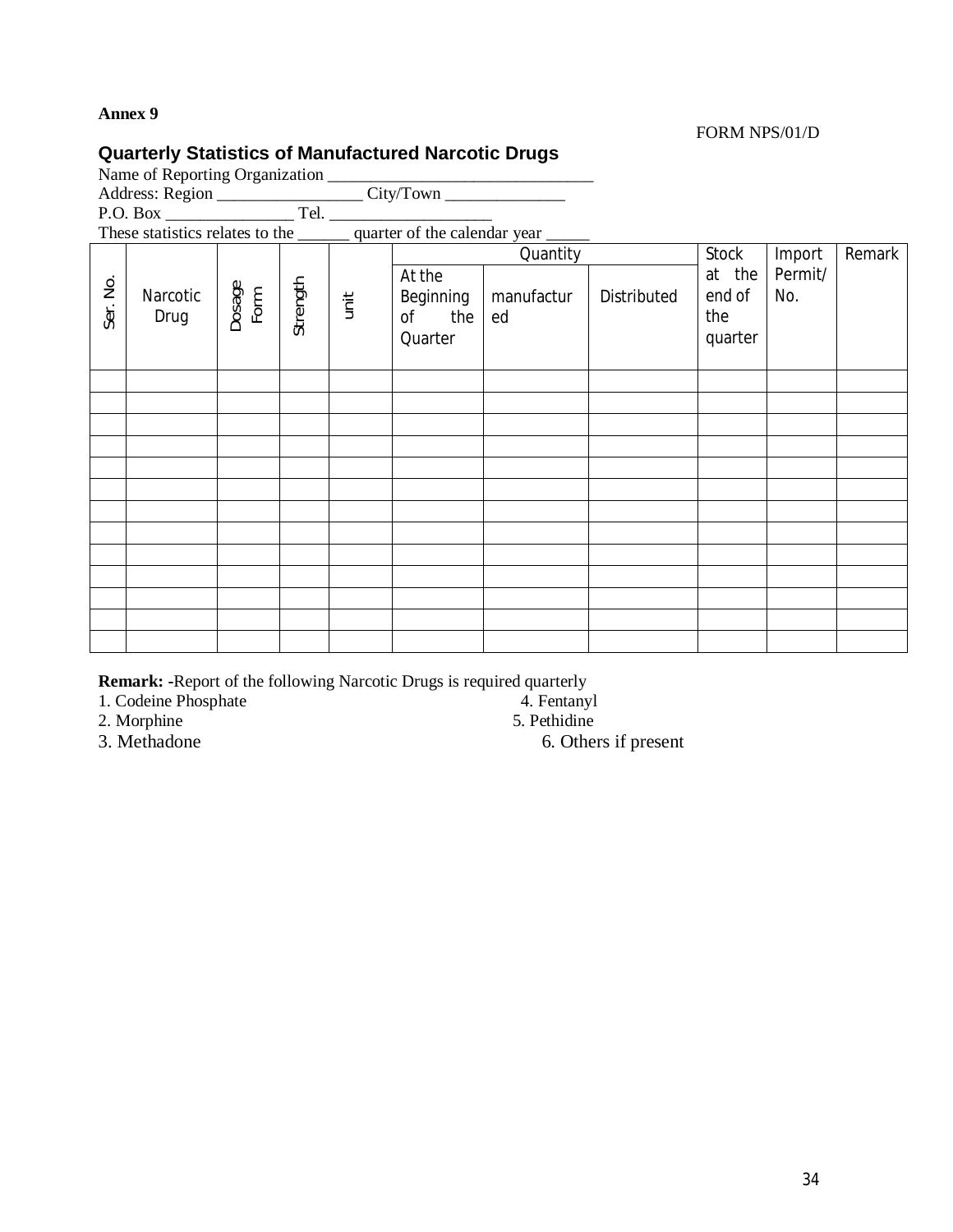#### Form NPS/01/E

Remark

### **Quarterly Statistics of Manufactured Psychotropic Substances** Name of Reporting Organization \_\_\_\_\_\_\_\_\_\_\_\_\_\_\_\_\_\_\_\_\_\_\_\_\_\_\_\_ Address: Region \_\_\_\_\_\_\_\_\_\_\_\_\_\_\_\_\_\_ City/Town \_\_\_\_\_\_\_\_\_\_\_\_\_ P.O. Box \_\_\_\_\_\_\_\_\_\_\_\_\_\_\_\_ Tel. \_\_\_\_\_\_\_\_\_\_\_\_\_\_\_\_\_\_ These statistics Relates to the Quantity Stock Import At the Permit/ at the Ser. No. **Strength**  Ser. No. Dosage Form Psychotro Beginning of manufactured Distributed end of No. unit pic the Quarter the substance quarter

**Remark:-**Report of the following psychotropic substances is required quarterly

| 1. Alprazolam       | 8. Pentobarbitone                      |
|---------------------|----------------------------------------|
| 2. Chlordiazepoxide | 9. Phenobrabitone                      |
| 3. Clonazepam       | 10. Temazepam                          |
| 4. Diazepam         | 11. Other combination drugs containing |
| 5. Medazepam        | controlled psychotropic substances     |
| 6. Oxazepam         |                                        |

7. Midazolam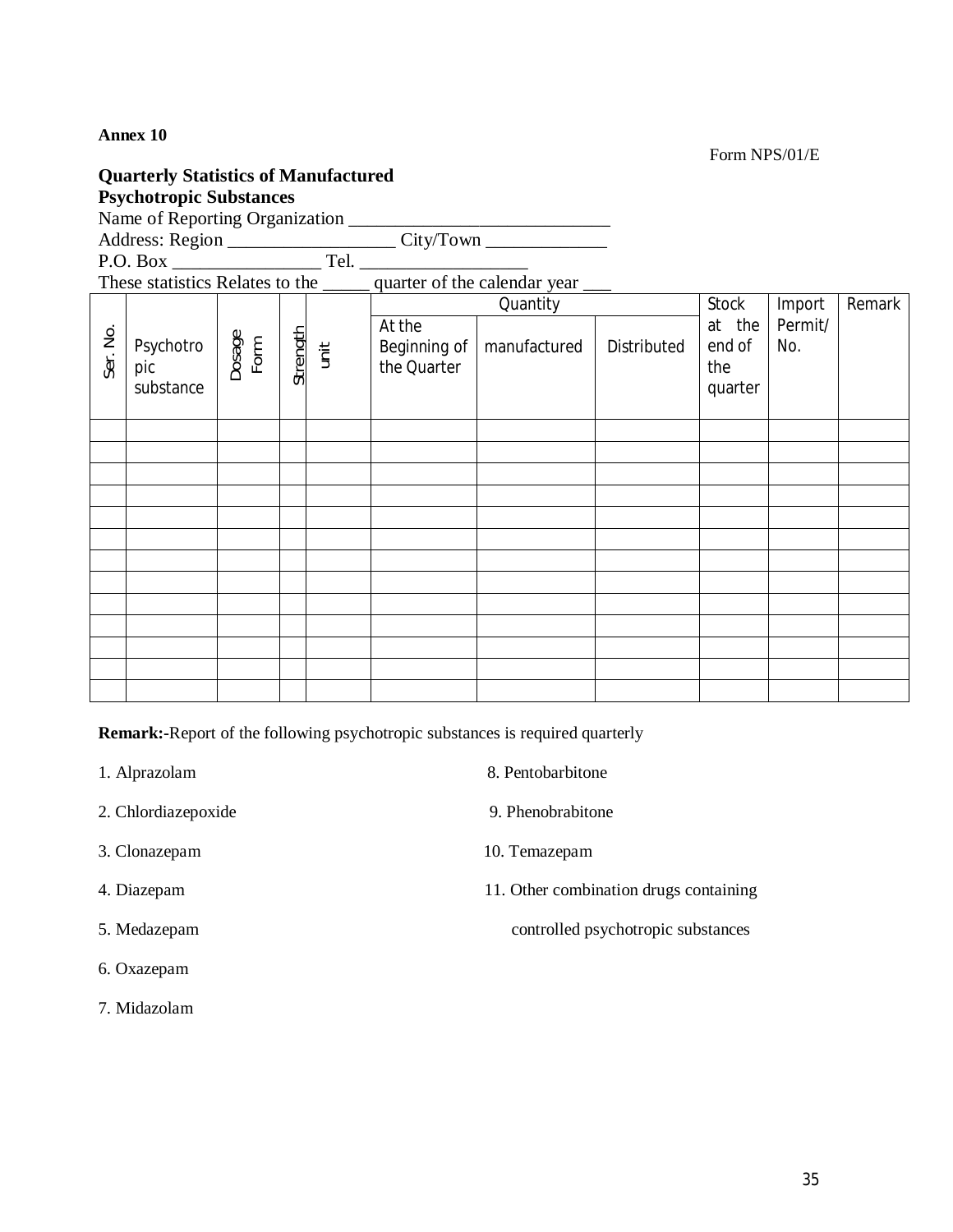| Date $\_\_$                                                                                                 |         |            |           |              |               |
|-------------------------------------------------------------------------------------------------------------|---------|------------|-----------|--------------|---------------|
| DISPENSED AND ADMINISTRED NARCOTIC DRUGS RECORD IN                                                          |         |            |           |              |               |
| <b>HEALTH INSTITUTION</b>                                                                                   |         |            |           |              |               |
|                                                                                                             |         |            |           |              |               |
|                                                                                                             |         |            |           |              |               |
| Description of Drug ____________ Quantity Issued ____________                                               |         |            |           |              |               |
|                                                                                                             |         |            |           |              |               |
| Ward/Department<br>Chief pharmacist: Name<br><u>Chief pharmacist: Name</u><br><u>Chief pharmacist: Name</u> |         |            |           |              |               |
|                                                                                                             |         |            |           |              |               |
|                                                                                                             |         |            |           |              |               |
|                                                                                                             |         |            |           |              | FORM NPS/08/A |
|                                                                                                             |         |            |           |              |               |
| Date $\_\_$                                                                                                 |         |            |           |              |               |
|                                                                                                             |         |            |           |              |               |
| Serial No.                                                                                                  |         |            |           |              |               |
|                                                                                                             |         |            |           |              |               |
| Total quantity _________ each used in ward Department _____                                                 |         |            |           |              |               |
| Please fill the following record clearly and neatly.                                                        |         |            |           |              |               |
| Date<br>Hour                                                                                                | Name    | of Bed No. | Chart No. | <b>Nurse</b> | Dose          |
|                                                                                                             | patient |            |           |              |               |
|                                                                                                             |         |            |           |              |               |
|                                                                                                             |         |            |           |              |               |
|                                                                                                             |         |            |           |              |               |
|                                                                                                             |         |            |           |              |               |
|                                                                                                             |         |            |           |              |               |
|                                                                                                             |         |            |           |              |               |
|                                                                                                             |         |            |           |              |               |
|                                                                                                             |         |            |           |              |               |

Ward physician: Name \_\_\_\_\_\_\_\_\_\_\_\_\_\_\_\_\_ Signature \_\_\_\_\_\_\_\_

Ward Head Nurse: Name \_\_\_\_\_\_\_\_\_\_\_\_\_\_\_\_\_\_\_\_\_\_ Signature \_\_\_\_\_\_\_\_\_\_\_\_\_\_\_\_\_\_\_\_\_\_\_\_\_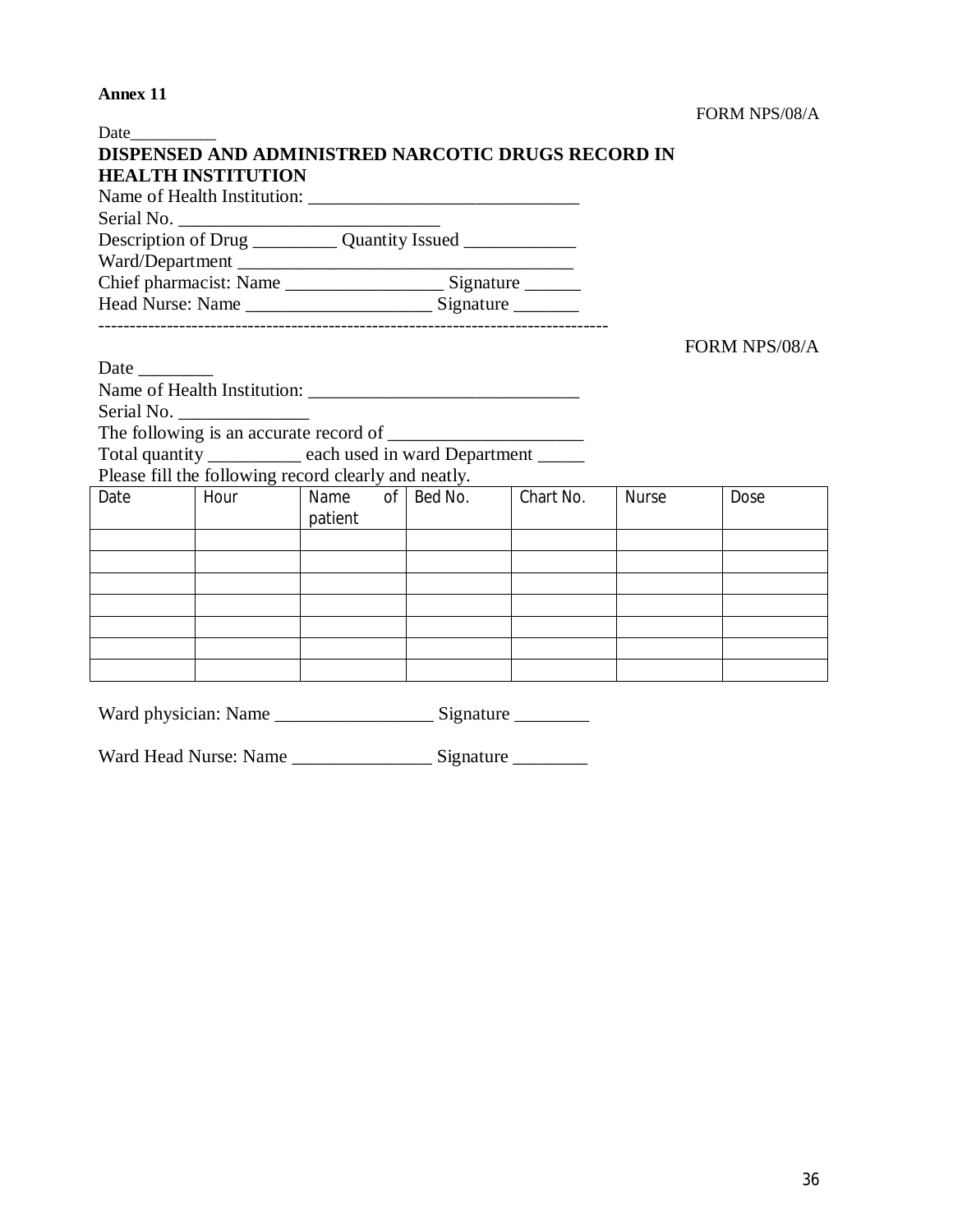| Date                 |                                                                |         |  |                                                            |       |      |
|----------------------|----------------------------------------------------------------|---------|--|------------------------------------------------------------|-------|------|
|                      |                                                                |         |  | DISPENSED AND ADMINISTRED PSYCHOTROPIC SUBSTANCE RECORD IN |       |      |
|                      | <b>HEALTH INSTITUTION</b>                                      |         |  |                                                            |       |      |
|                      |                                                                |         |  |                                                            |       |      |
|                      |                                                                |         |  |                                                            |       |      |
|                      | Description of Drug ____________ Quantity Issued _____________ |         |  |                                                            |       |      |
|                      |                                                                |         |  |                                                            |       |      |
|                      |                                                                |         |  |                                                            |       |      |
|                      |                                                                |         |  |                                                            |       |      |
| <b>FORM NPS/08/B</b> |                                                                |         |  |                                                            |       |      |
|                      |                                                                |         |  |                                                            |       |      |
|                      |                                                                |         |  |                                                            |       |      |
|                      | Serial No. $\_\_\_\_\_\_\_\_\_\_\_\_\_\_\_\_\_\_\_$            |         |  |                                                            |       |      |
|                      |                                                                |         |  |                                                            |       |      |
|                      | Total quantity _________ each used in ward Department _____    |         |  |                                                            |       |      |
|                      | Please fill the following record clearly and neatly.           |         |  |                                                            |       |      |
| Date                 | Hour l                                                         | patient |  | Name of Bed No. Chart No.                                  | Nurse | Dose |
|                      |                                                                |         |  |                                                            |       |      |
|                      |                                                                |         |  |                                                            |       |      |
|                      |                                                                |         |  |                                                            |       |      |
|                      |                                                                |         |  |                                                            |       |      |
|                      |                                                                |         |  |                                                            |       |      |
|                      |                                                                |         |  |                                                            |       |      |
|                      |                                                                |         |  |                                                            |       |      |
|                      |                                                                |         |  |                                                            |       |      |

Ward physician: Name \_\_\_\_\_\_\_\_\_\_\_\_\_\_\_\_\_ Signature \_\_\_\_\_\_\_\_

Ward Head Nurse: Name \_\_\_\_\_\_\_\_\_\_\_\_\_\_\_\_\_\_\_\_\_\_ Signature \_\_\_\_\_\_\_\_\_\_\_\_\_\_\_\_\_\_\_\_\_\_\_\_\_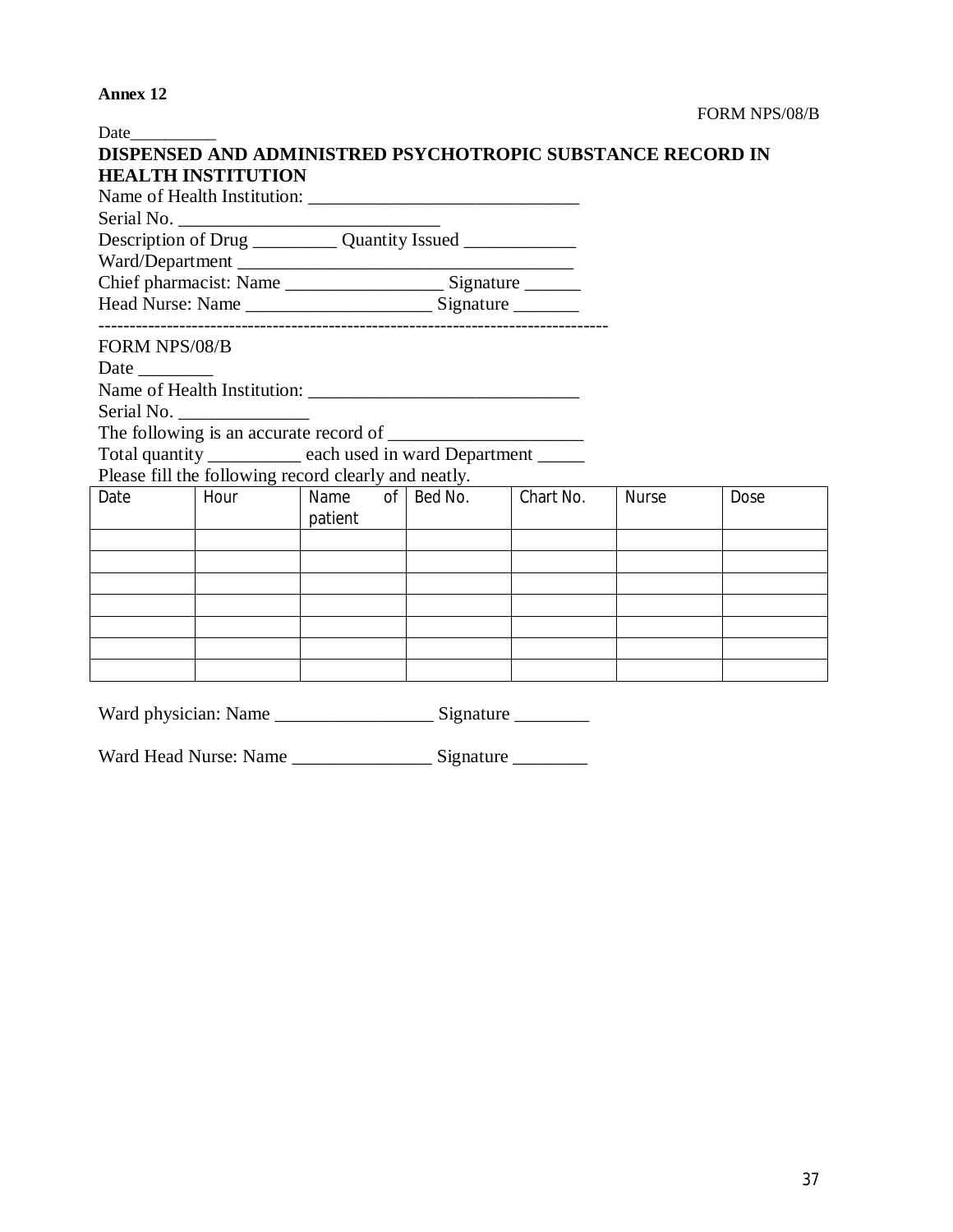#### **Record of Dispensed Narcotic Drugs in Dispensary Pharmacy of Health Institution**

Name of Health Institution \_\_\_\_\_\_\_\_\_\_\_\_\_\_\_\_\_\_\_\_\_\_\_\_\_\_\_\_\_\_\_ Address \_\_\_\_\_\_\_\_\_\_\_\_\_\_\_\_\_\_\_\_\_\_\_\_ Serial No. \_\_\_\_\_\_\_\_\_\_\_\_\_\_\_\_\_\_\_\_\_\_

| S.N<br>$\mathbf{O}$ | Dat<br>e | Name<br>of | Age | Sex | Address   Description<br>of drug | Quantity<br>dispensed | prescriber | Name of Prescription<br>serial No |
|---------------------|----------|------------|-----|-----|----------------------------------|-----------------------|------------|-----------------------------------|
|                     |          | patien     |     |     |                                  |                       |            |                                   |
|                     |          |            |     |     |                                  |                       |            |                                   |
|                     |          |            |     |     |                                  |                       |            |                                   |
|                     |          |            |     |     |                                  |                       |            |                                   |
|                     |          |            |     |     |                                  |                       |            |                                   |
|                     |          |            |     |     |                                  |                       |            |                                   |
|                     |          |            |     |     |                                  |                       |            |                                   |
|                     |          |            |     |     |                                  |                       |            |                                   |
|                     |          |            |     |     |                                  |                       |            |                                   |
|                     |          |            |     |     |                                  |                       |            |                                   |

**Remark:** Record on the following Psychotropic Drugs is required A. Morphine HCl B. Codeine Phosphate

- B. Codeine Phosphate
- C. PethidineHCl D. Fentanyl
	-
- 
- E. Methadone F. Other controlled substances if present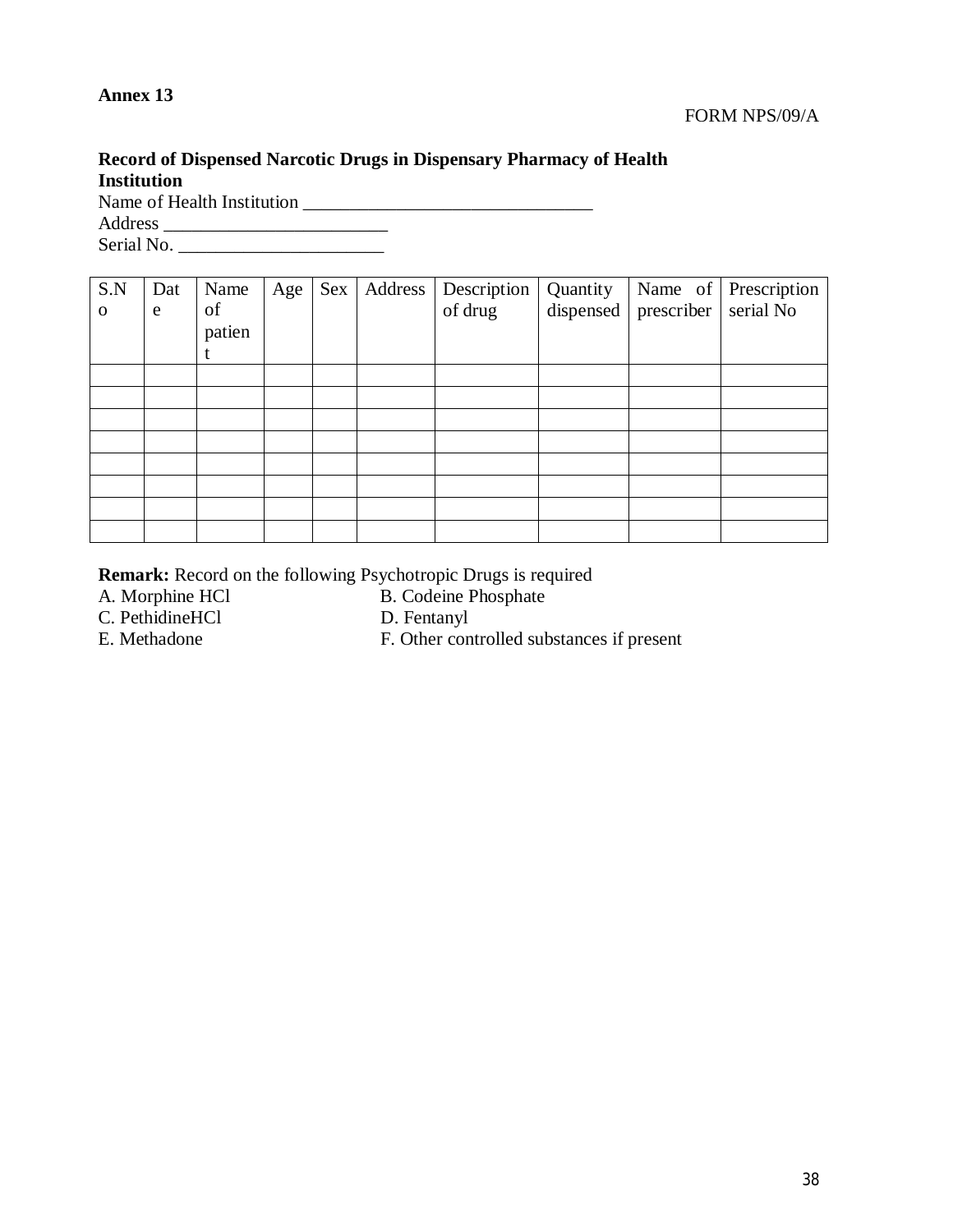#### FORM NPS/09/B

### **Record of Dispensed Psychotropic Drugs in Dispensary Pharmacy of Health Institution**

Name of Health Institution \_\_\_\_\_\_\_\_\_\_\_\_\_\_\_\_\_\_\_\_\_\_\_\_\_\_\_\_\_\_\_ Address \_\_\_\_\_\_\_\_\_\_\_\_\_\_\_\_\_\_\_\_\_\_\_\_ Serial No. \_\_\_\_\_\_\_\_\_\_\_\_\_\_\_\_\_\_\_\_\_\_

| S.N          | Dat | Name   | Age | Sex | Address   Description | Quantity  |            | Name of Prescription |
|--------------|-----|--------|-----|-----|-----------------------|-----------|------------|----------------------|
| $\mathbf{O}$ | e   | of     |     |     | of drug               | dispensed | prescriber | serial No            |
|              |     | patien |     |     |                       |           |            |                      |
|              |     |        |     |     |                       |           |            |                      |
|              |     |        |     |     |                       |           |            |                      |
|              |     |        |     |     |                       |           |            |                      |
|              |     |        |     |     |                       |           |            |                      |
|              |     |        |     |     |                       |           |            |                      |
|              |     |        |     |     |                       |           |            |                      |
|              |     |        |     |     |                       |           |            |                      |
|              |     |        |     |     |                       |           |            |                      |
|              |     |        |     |     |                       |           |            |                      |

**Remark:** Record on the following Psychotropic Drugs is required

- 
- 2. Chlordiazepoxide 9. Phenobarbitone
- 
- 
- 
- 6. Oxazepam
- 7. Midazolam
- 1. Alprazolam 8. Pentobarbitone
	-
- 3. Clonazepam 10. Temazepam
- 4. Diazepam 11. Other combination drugs containing 5. Medazepam controlled psychotropic substances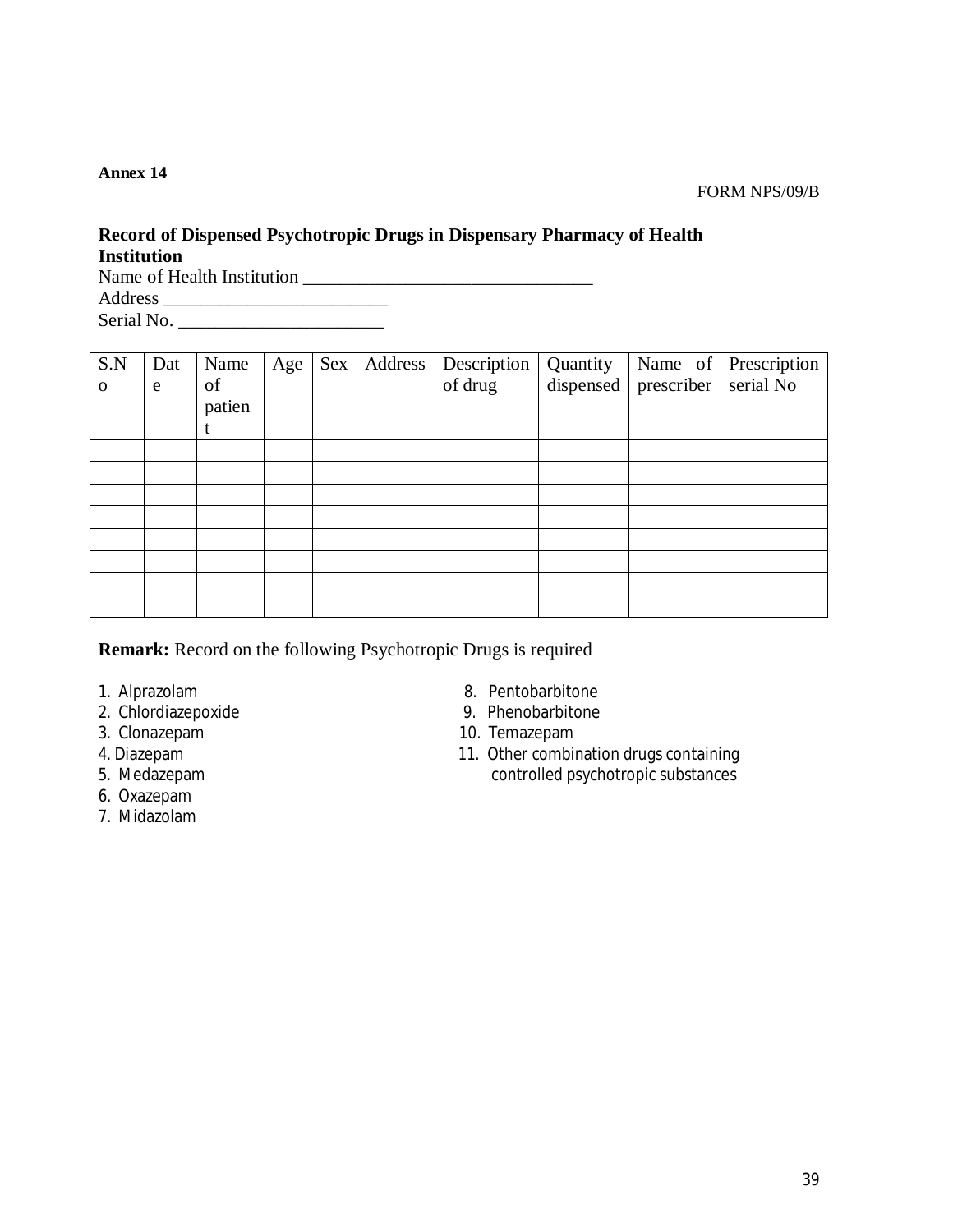#### Form NPS/04/A

#### **Annual Statistics of Narcotic Drugs**

Name of Reporting Organization \_\_\_\_\_\_\_\_\_\_\_\_\_\_\_\_\_\_\_\_\_\_\_\_\_\_\_\_

Address: Region \_\_\_\_\_\_\_\_\_\_\_\_\_ City/Town \_\_\_\_\_\_\_\_\_\_\_\_\_\_\_\_ P.O. Box \_\_\_\_\_\_\_\_\_\_\_ Tel. \_\_\_\_\_\_\_\_\_\_\_\_\_\_\_\_\_\_\_\_\_\_ These statistics relates to the calendar of the year \_\_\_\_\_\_\_\_\_\_\_\_\_\_\_\_Quantity Stock  $R_{\text{toek}}$   $R_{\text{onark}}$ 

|          |                  |                |          |                                    |          | <b>SLOCK</b>         | Remark                                             |                                 |  |
|----------|------------------|----------------|----------|------------------------------------|----------|----------------------|----------------------------------------------------|---------------------------------|--|
| Ser. No. | Narcotic<br>Drug | Dosage<br>Form | Strength | At the<br>Beginning<br>of the Year | Imported | Locally<br>Purchased | Distributed<br>/consumpt<br>ion during<br>the year | at the<br>end of<br>the<br>year |  |
|          |                  |                |          |                                    |          |                      |                                                    |                                 |  |
|          |                  |                |          |                                    |          |                      |                                                    |                                 |  |
|          |                  |                |          |                                    |          |                      |                                                    |                                 |  |
|          |                  |                |          |                                    |          |                      |                                                    |                                 |  |
|          |                  |                |          |                                    |          |                      |                                                    |                                 |  |
|          |                  |                |          |                                    |          |                      |                                                    |                                 |  |
|          |                  |                |          |                                    |          |                      |                                                    |                                 |  |
|          |                  |                |          |                                    |          |                      |                                                    |                                 |  |
|          |                  |                |          |                                    |          |                      |                                                    |                                 |  |
|          |                  |                |          |                                    |          |                      |                                                    |                                 |  |
|          |                  |                |          |                                    |          |                      |                                                    |                                 |  |
|          |                  |                |          |                                    |          |                      |                                                    |                                 |  |
|          |                  |                |          |                                    |          |                      |                                                    |                                 |  |

**Remark: -**Report on all controlled the following Narcotic Drugs isrequired annually

- 1. Codeine Phosphate 4. Fentanyl
- 2. Morphine 5. Pethidine
- 
- 
- 
- 3. Methadone 6. Others is present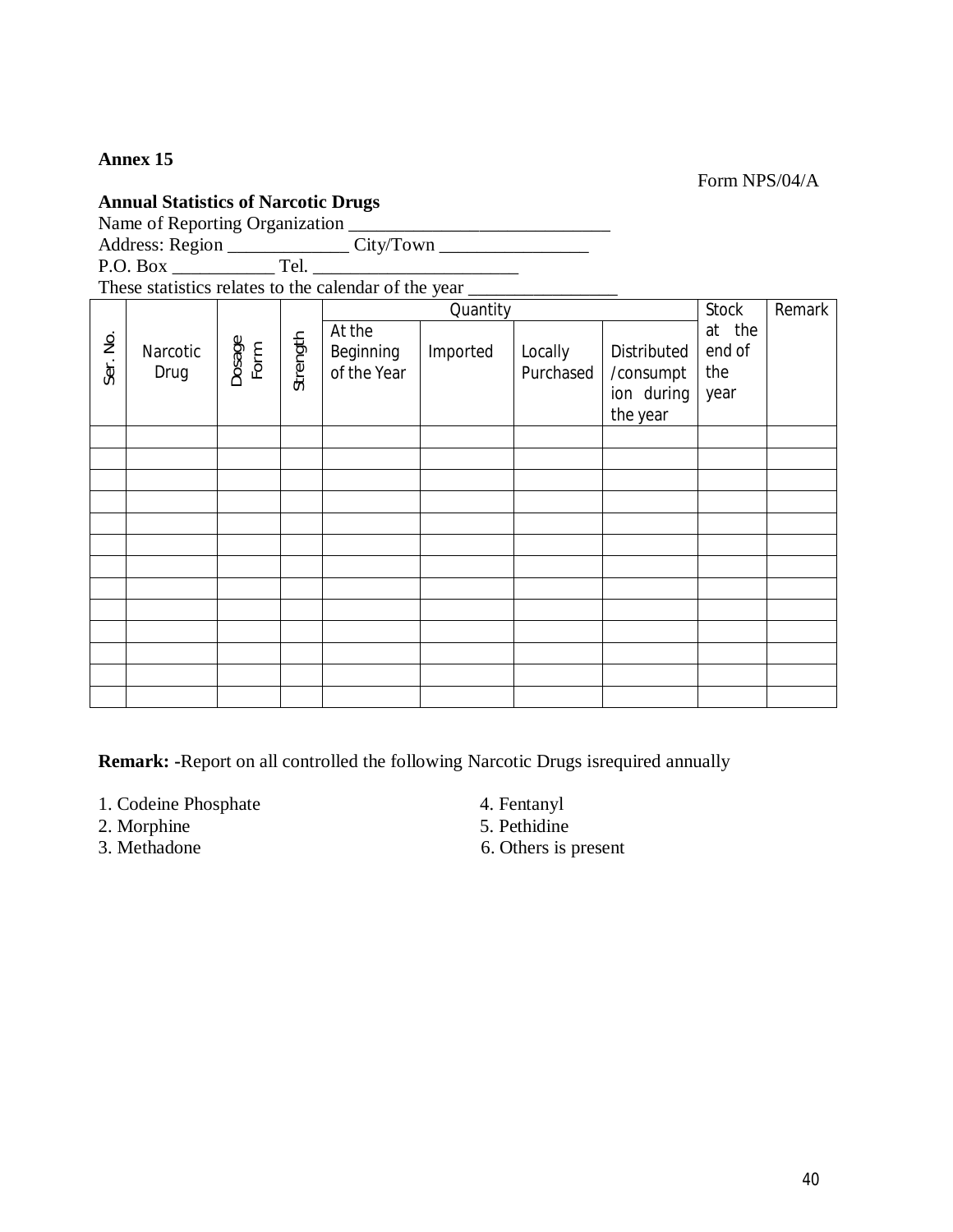#### Form NPS/04/B

### **Annual Statistics of Psychotropic**

#### **Substances**

Name of Reporting Organization \_\_\_\_\_\_\_\_\_\_\_\_\_\_\_\_\_\_\_\_\_\_\_

Address: Region \_\_\_\_\_\_\_\_\_\_\_\_\_\_\_\_ City/Town \_\_\_\_\_\_\_\_\_\_\_\_\_\_\_\_

P.O. Box \_\_\_\_\_\_\_\_\_\_\_\_\_\_ Tel. \_\_\_\_\_\_\_\_\_\_\_\_\_\_\_\_\_\_\_\_\_

These statistics relates to the calendar of the year \_\_\_\_\_\_\_\_\_\_\_\_\_\_\_\_\_\_\_\_\_\_\_\_\_\_\_\_

|          |           |                |          |             | Quantity |           |             | Stock  | Remark |
|----------|-----------|----------------|----------|-------------|----------|-----------|-------------|--------|--------|
|          |           |                |          | At the      |          |           |             | at the |        |
| Ser. No. | Psychotro | Dosage<br>Form | Strength | Beginning   | Imported | Locally   | Distributed | end of |        |
|          | pic       |                |          | of the year |          | Purchased | /consumpt   | the    |        |
|          | Substance |                |          |             |          |           | ion during  | year   |        |
|          | S         |                |          |             |          |           | the year    |        |        |
|          |           |                |          |             |          |           |             |        |        |
|          |           |                |          |             |          |           |             |        |        |
|          |           |                |          |             |          |           |             |        |        |
|          |           |                |          |             |          |           |             |        |        |
|          |           |                |          |             |          |           |             |        |        |
|          |           |                |          |             |          |           |             |        |        |
|          |           |                |          |             |          |           |             |        |        |
|          |           |                |          |             |          |           |             |        |        |
|          |           |                |          |             |          |           |             |        |        |
|          |           |                |          |             |          |           |             |        |        |

**Remark:-**Report on all controlled the following Psychotropic Drugs is required annually

- 1. Alprazolam 7. Pentazocine
- 2. Chlordiazepoxide 8. Pentobrabitone
- 3. Clonazepam 9. Phenobarbitone
- 
- 
- 4. Diazepam 10. Temazepam 10. Temazepam 11. Other combi 11. Other combination drugs containing controlled
- 6. Oxazepam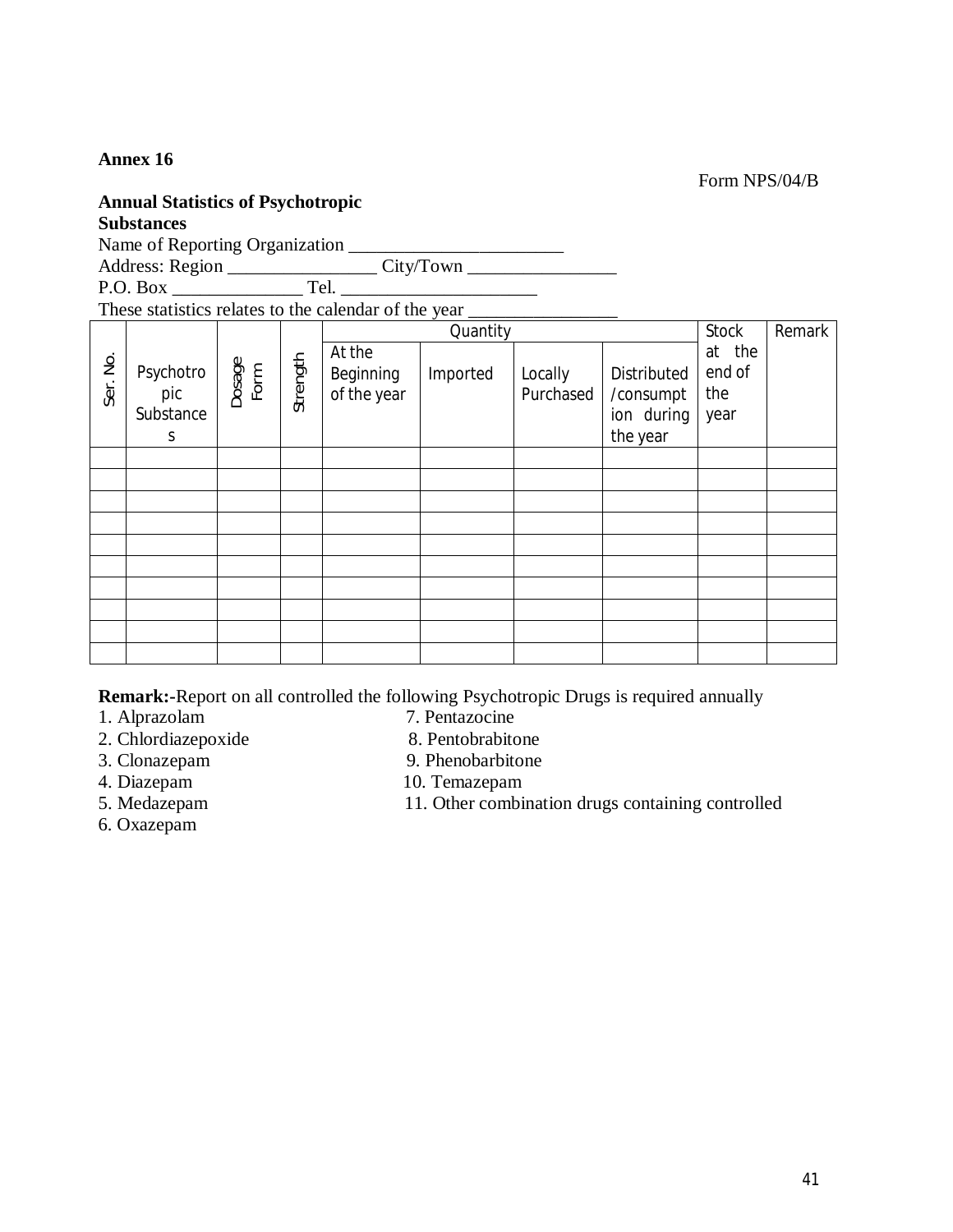#### Form NPS/03/D

### **Annual Statistics of Raw Materials**

Name of Reporting Organization \_\_\_\_\_\_\_\_\_\_\_\_\_\_\_\_\_\_\_\_\_\_\_\_\_ Address: Region \_\_\_\_\_\_\_\_\_\_\_\_\_\_\_\_\_\_ City/Town \_\_\_\_\_\_\_\_\_\_\_\_\_\_

P.O. Box \_\_\_\_\_\_\_\_\_\_\_\_\_\_\_\_\_ Tel \_\_\_\_\_\_\_\_\_\_\_\_\_\_\_\_\_\_\_

|          |             |             |                 | Balance   | Quantity |            | Balance |        |
|----------|-------------|-------------|-----------------|-----------|----------|------------|---------|--------|
|          |             |             |                 | at the    | Imported | Consumpt   | at the  | Remark |
|          | Narcotic or |             |                 | beginning |          | ion during | end of  |        |
| Ser. No. | Psychotropi | Type of raw | materia<br>Unit | of the    |          | the year   | the     |        |
|          | c raw       |             |                 | year      |          |            | year    |        |
|          | materials   |             |                 |           |          |            |         |        |
|          |             |             |                 |           |          |            |         |        |
|          |             |             |                 |           |          |            |         |        |
|          |             |             |                 |           |          |            |         |        |
|          |             |             |                 |           |          |            |         |        |
|          |             |             |                 |           |          |            |         |        |
|          |             |             |                 |           |          |            |         |        |
|          |             |             |                 |           |          |            |         |        |
|          |             |             |                 |           |          |            |         |        |
|          |             |             |                 |           |          |            |         |        |
|          |             |             |                 |           |          |            |         |        |
|          |             |             |                 |           |          |            |         |        |
|          |             |             |                 |           |          |            |         |        |

**Remark: -**Report on all controlled Narcotic and Psychotropic substance raw materials is required annually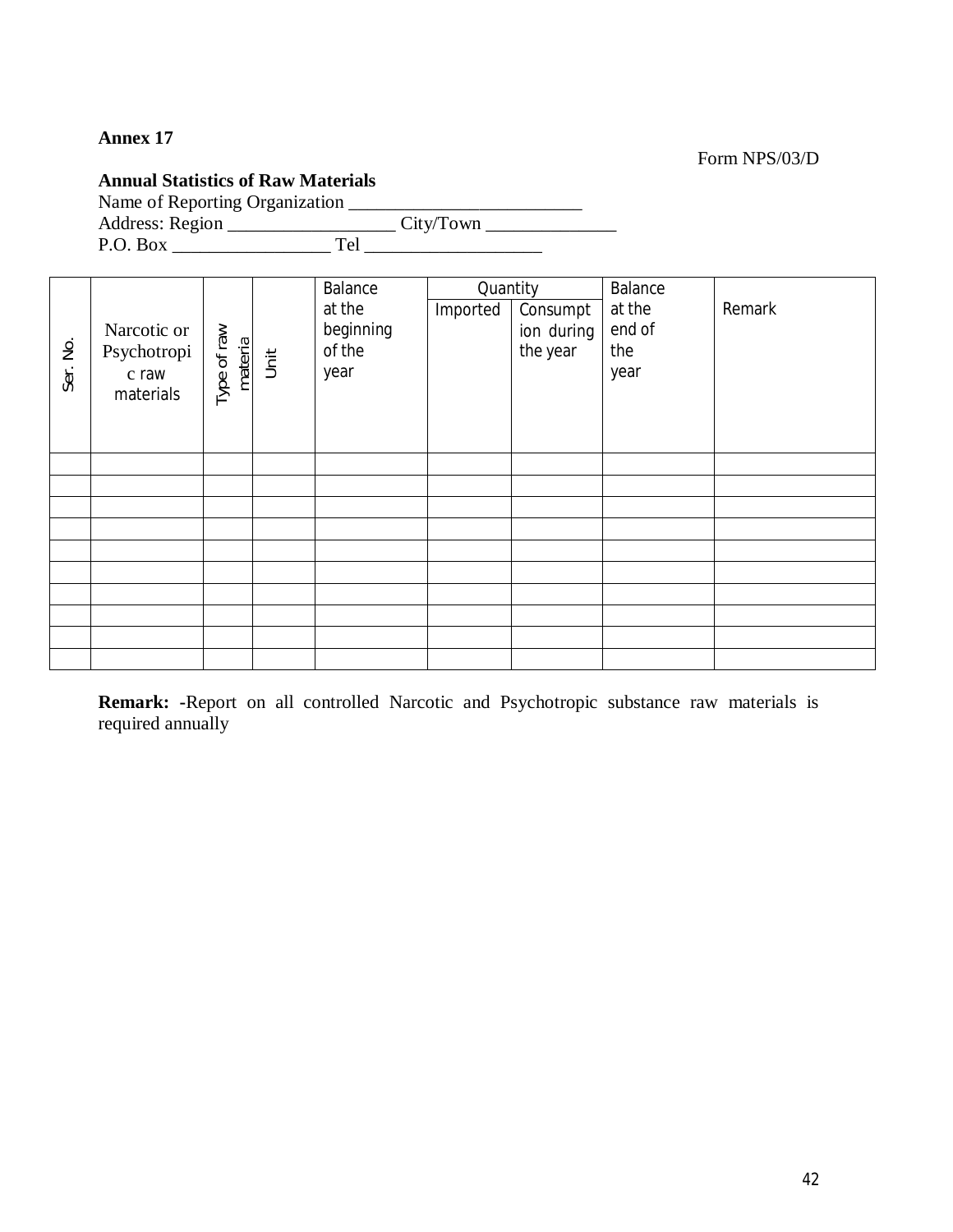### FORM NPS/15/A

### **Annual Report of Narcotic Drugs**

| Ser. No. | Narcotic<br>Drug | Dosage<br>Form | $\begin{tabular}{c} \hline \texttt{Step 1} \\ \end{tabular}$ | the I<br>Beginning during the<br>$\vert$ of the Year $\vert$ | Balance at Quantity<br>year | d from | purchased   Purchase   consumptio<br>n during the<br>year | balance<br>at the<br>end of<br>the year | Remark |
|----------|------------------|----------------|--------------------------------------------------------------|--------------------------------------------------------------|-----------------------------|--------|-----------------------------------------------------------|-----------------------------------------|--------|
|          |                  |                |                                                              |                                                              |                             |        |                                                           |                                         |        |
|          |                  |                |                                                              |                                                              |                             |        |                                                           |                                         |        |
|          |                  |                |                                                              |                                                              |                             |        |                                                           |                                         |        |
|          |                  |                |                                                              |                                                              |                             |        |                                                           |                                         |        |
|          |                  |                |                                                              |                                                              |                             |        |                                                           |                                         |        |
|          |                  |                |                                                              |                                                              |                             |        |                                                           |                                         |        |
|          |                  |                |                                                              |                                                              |                             |        |                                                           |                                         |        |
|          |                  |                |                                                              |                                                              |                             |        |                                                           |                                         |        |
|          |                  |                |                                                              |                                                              |                             |        |                                                           |                                         |        |
|          |                  |                |                                                              |                                                              |                             |        |                                                           |                                         |        |
|          |                  |                |                                                              |                                                              |                             |        |                                                           |                                         |        |
|          |                  |                |                                                              |                                                              |                             |        |                                                           |                                         |        |
|          |                  |                |                                                              |                                                              |                             |        |                                                           |                                         |        |

**Remark: -**Report on the following Psychotropic Drug is required annually at the end of December.

- 
- 1. Morphine 4. Methadone Hcl 2. Codeine Phosphate 5. Fentanyl 2. Codeine Phosphate
- 
- 
- 
- 3. Pethidine Hcl 6. Others is present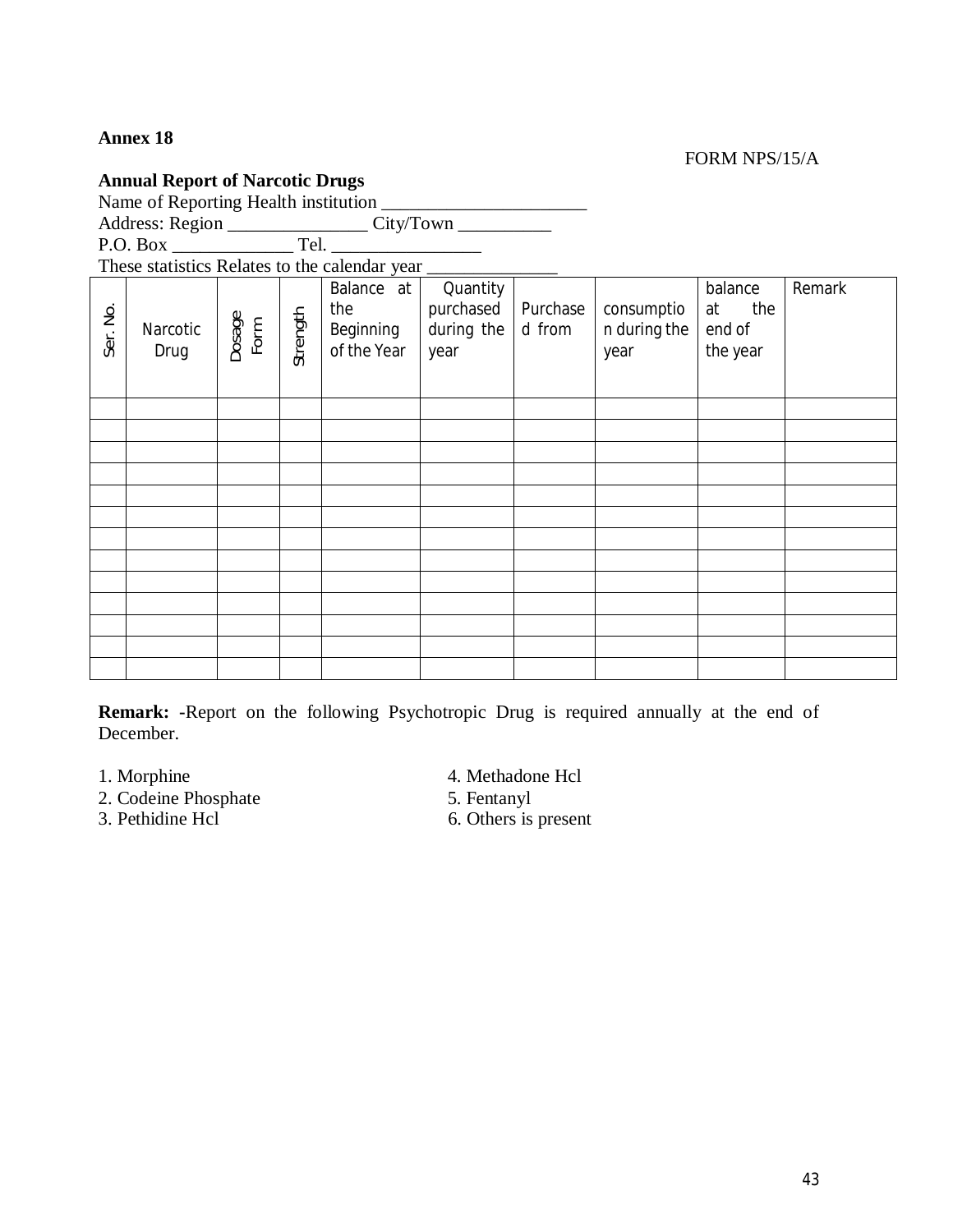#### FORM NPS/15/B

#### **Annual Report of Psychotropic Substances**

Name of Reporting Health Institution \_

Address: Region \_\_\_\_\_\_\_\_\_\_\_\_\_\_\_City/Town \_\_\_\_\_\_\_\_\_\_ P.O. Box \_\_\_\_\_\_\_\_\_\_\_\_\_ Tel. \_\_\_\_\_\_\_\_\_\_\_\_\_\_\_\_

These statistics Relates to the calendar year

| Ser. No. | Psychotro<br>pic<br>pic<br>substance | Dosage<br>Form | Strength | Balance at Quantity<br>the<br>Beginning<br>of the Year | purchase<br>d during<br>the year | Purchased<br>from | consumptio<br>n during the<br>year | balance<br>the<br>at<br>end of<br>the year | Remark |
|----------|--------------------------------------|----------------|----------|--------------------------------------------------------|----------------------------------|-------------------|------------------------------------|--------------------------------------------|--------|
|          |                                      |                |          |                                                        |                                  |                   |                                    |                                            |        |
|          |                                      |                |          |                                                        |                                  |                   |                                    |                                            |        |
|          |                                      |                |          |                                                        |                                  |                   |                                    |                                            |        |
|          |                                      |                |          |                                                        |                                  |                   |                                    |                                            |        |
|          |                                      |                |          |                                                        |                                  |                   |                                    |                                            |        |
|          |                                      |                |          |                                                        |                                  |                   |                                    |                                            |        |
|          |                                      |                |          |                                                        |                                  |                   |                                    |                                            |        |
|          |                                      |                |          |                                                        |                                  |                   |                                    |                                            |        |
|          |                                      |                |          |                                                        |                                  |                   |                                    |                                            |        |
|          |                                      |                |          |                                                        |                                  |                   |                                    |                                            |        |
|          |                                      |                |          |                                                        |                                  |                   |                                    |                                            |        |
|          |                                      |                |          |                                                        |                                  |                   |                                    |                                            |        |
|          |                                      |                |          |                                                        |                                  |                   |                                    |                                            |        |

**Remark:-**Report on the following Psychotropic Drug is required annually at the end of December.

- 1. Alprazolam 7. Pentazocine
- 2. Chlordiazepoxide 8. Pentobrabitone
- 
- 
- 
- 6. Oxazepam
- 
- 
- 3. Clonazepam 9. Phenobarbitone
- 4. Diazepam 10. Temazepam
- 5. Medazepam 11. Other combination drugs containing controlled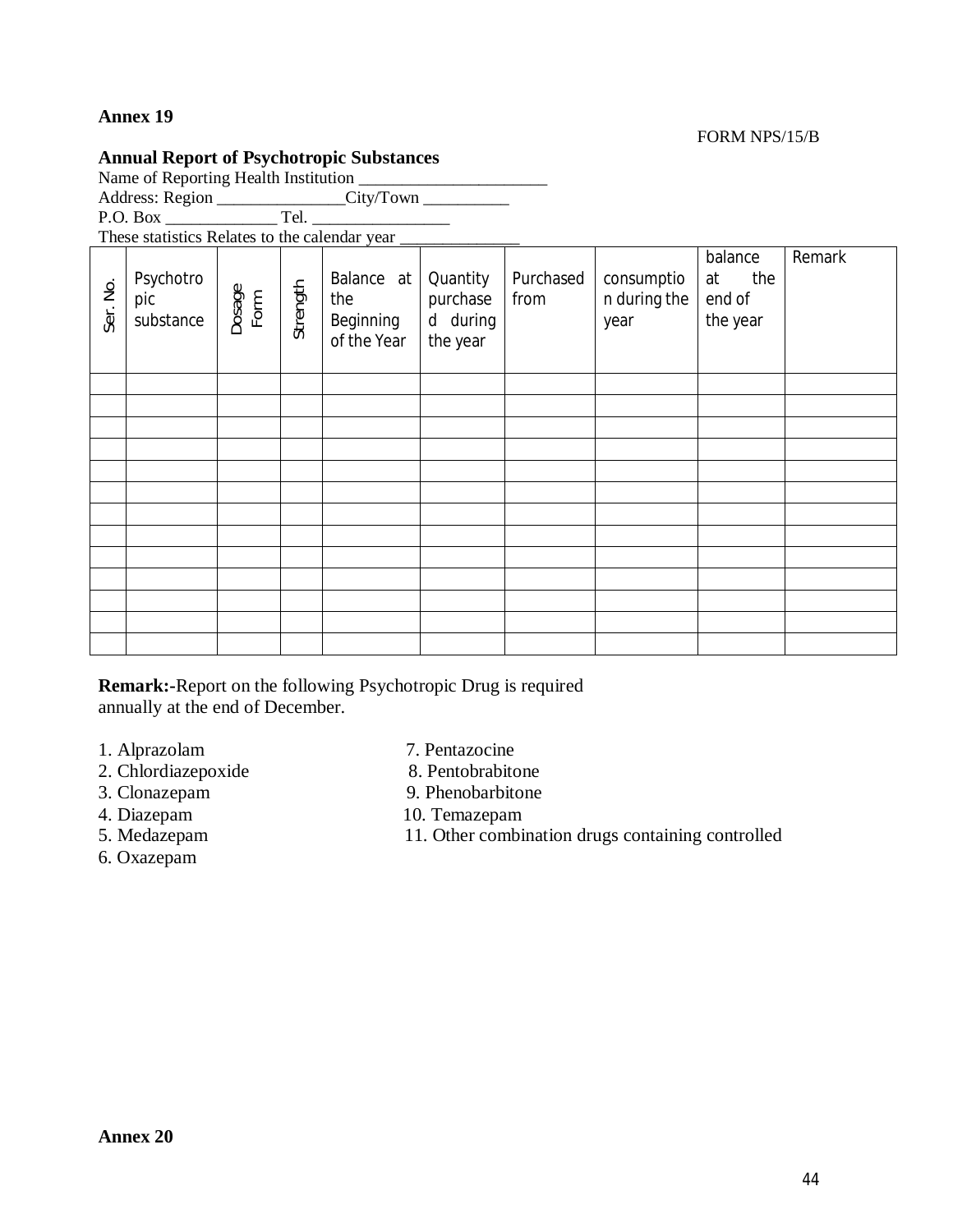### **Annual Report of Narcotic Drugs**

Name of Reporting Region \_\_\_\_\_\_\_\_\_\_\_\_\_\_\_\_\_\_\_\_\_\_

Address: \_\_\_\_\_\_\_\_\_\_\_\_\_\_\_ City/Town \_\_\_\_\_\_\_\_\_\_ P.O. Box \_\_\_\_\_\_\_\_\_\_\_\_\_ Tel. \_\_\_\_\_\_\_\_\_\_\_\_\_\_\_\_

These statistics Relates to the calendar year \_\_\_\_\_\_\_\_\_\_\_\_\_\_\_\_\_\_\_\_\_\_\_\_\_\_\_\_\_\_\_\_\_\_\_

| Ser. No. | Narcotic<br>Drug | Dosage<br>Form | Strength | These statistics relates to the calendar fear<br>Balance at<br>the<br>Beginning<br>of the Year | Quantity<br>purchased<br>during the<br>year | consumptio<br>n during the<br>year | balance<br>the<br>at<br>end of<br>the year | Remark |
|----------|------------------|----------------|----------|------------------------------------------------------------------------------------------------|---------------------------------------------|------------------------------------|--------------------------------------------|--------|
|          |                  |                |          |                                                                                                |                                             |                                    |                                            |        |
|          |                  |                |          |                                                                                                |                                             |                                    |                                            |        |
|          |                  |                |          |                                                                                                |                                             |                                    |                                            |        |
|          |                  |                |          |                                                                                                |                                             |                                    |                                            |        |
|          |                  |                |          |                                                                                                |                                             |                                    |                                            |        |
|          |                  |                |          |                                                                                                |                                             |                                    |                                            |        |
|          |                  |                |          |                                                                                                |                                             |                                    |                                            |        |
|          |                  |                |          |                                                                                                |                                             |                                    |                                            |        |
|          |                  |                |          |                                                                                                |                                             |                                    |                                            |        |
|          |                  |                |          |                                                                                                |                                             |                                    |                                            |        |
|          |                  |                |          |                                                                                                |                                             |                                    |                                            |        |
|          |                  |                |          |                                                                                                |                                             |                                    |                                            |        |
|          |                  |                |          |                                                                                                |                                             |                                    |                                            |        |

**Remark:-**Report on the following Psychotropic Drug is required annually at the end of December.

- 
- 2. Codeine Phosphate 5. Fentanyl<br>
3. Pethidine Hcl 6. Others is
- 
- 1. Morphine 4. Methadone Hcl
	-
	- 6. Others is present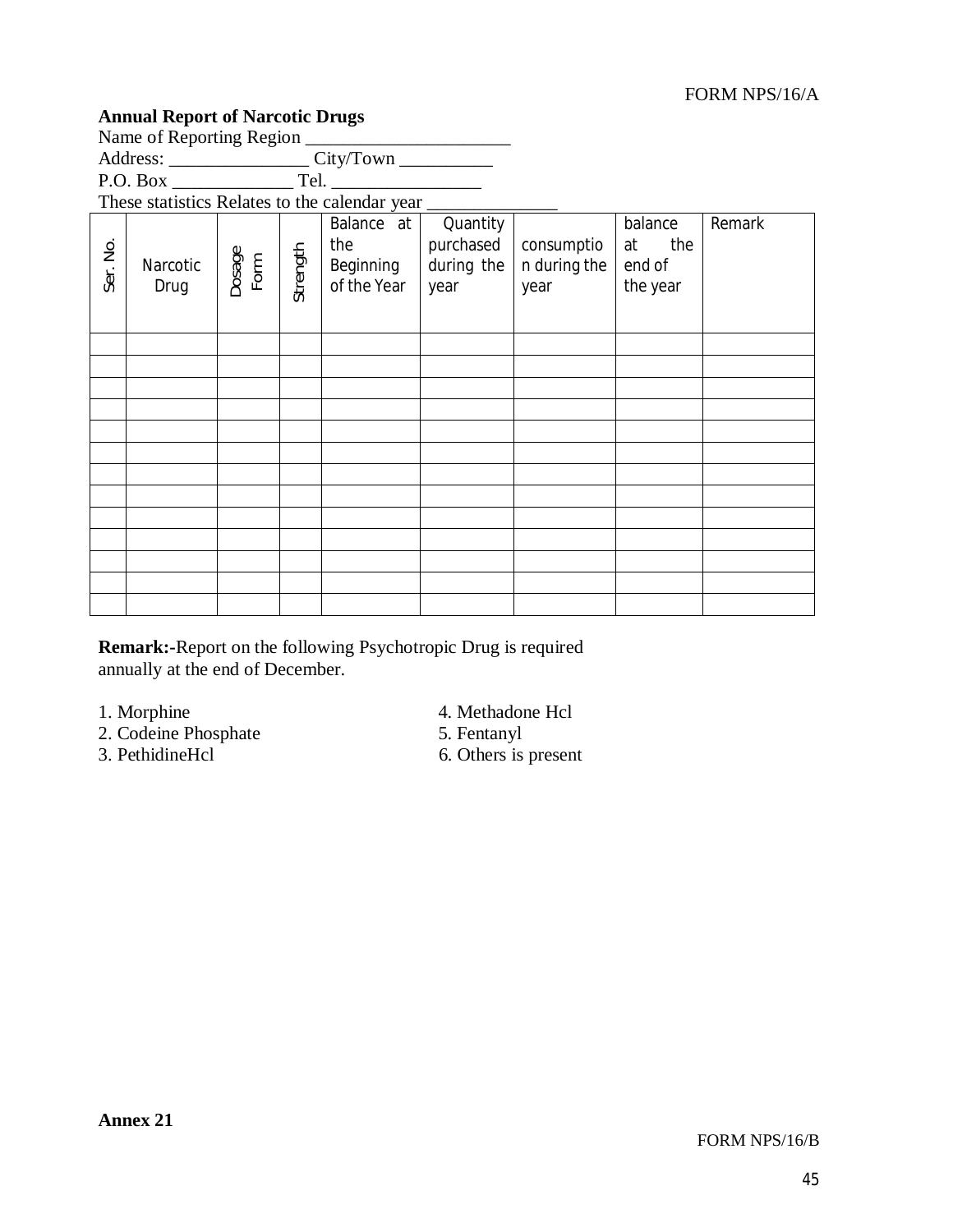#### **Annual Report of Psychotropic Substances**

Name of Reporting Region \_\_\_\_\_\_\_\_\_\_\_\_\_\_\_\_\_\_\_\_\_\_ Address: \_\_\_\_\_\_\_\_\_\_\_\_\_\_\_City/Town \_\_\_\_\_\_\_\_\_\_  $P.O. Box$  Tel.  $\overline{Q}$ 

These statistics Relates to the calendar year \_\_\_\_\_\_\_\_\_\_\_\_\_\_

| Ser. No. | Psychotro<br>pic<br>substance | Dosage<br>Form | Strength | Balance at<br>the<br>Beginning<br>of the Year | Quantity<br>purchase<br>d during<br>the year | consumptio<br>n during the<br>year | balance<br>the<br>at<br>end of<br>the year | Remark |
|----------|-------------------------------|----------------|----------|-----------------------------------------------|----------------------------------------------|------------------------------------|--------------------------------------------|--------|
|          |                               |                |          |                                               |                                              |                                    |                                            |        |
|          |                               |                |          |                                               |                                              |                                    |                                            |        |
|          |                               |                |          |                                               |                                              |                                    |                                            |        |
|          |                               |                |          |                                               |                                              |                                    |                                            |        |
|          |                               |                |          |                                               |                                              |                                    |                                            |        |
|          |                               |                |          |                                               |                                              |                                    |                                            |        |
|          |                               |                |          |                                               |                                              |                                    |                                            |        |
|          |                               |                |          |                                               |                                              |                                    |                                            |        |
|          |                               |                |          |                                               |                                              |                                    |                                            |        |
|          |                               |                |          |                                               |                                              |                                    |                                            |        |
|          |                               |                |          |                                               |                                              |                                    |                                            |        |
|          |                               |                |          |                                               |                                              |                                    |                                            |        |
|          |                               |                |          |                                               |                                              |                                    |                                            |        |

**Remark:-**Report on the following Psychotropic Drug is required annually at the end of December.

- 1. Alprazolam 7. Pentazocine
- 2. Chlordiazepoxide 8. Pentobrabitone
- 
- 
- 
- 6. Oxazepam
- 
- 
- 3. Clonazepam 9. Phenobarbitone<br>4. Diazepam 10. Temazepam
	- 10. Temazepam
- 5. Medazepam 11. Other combination drugscontaining controlled